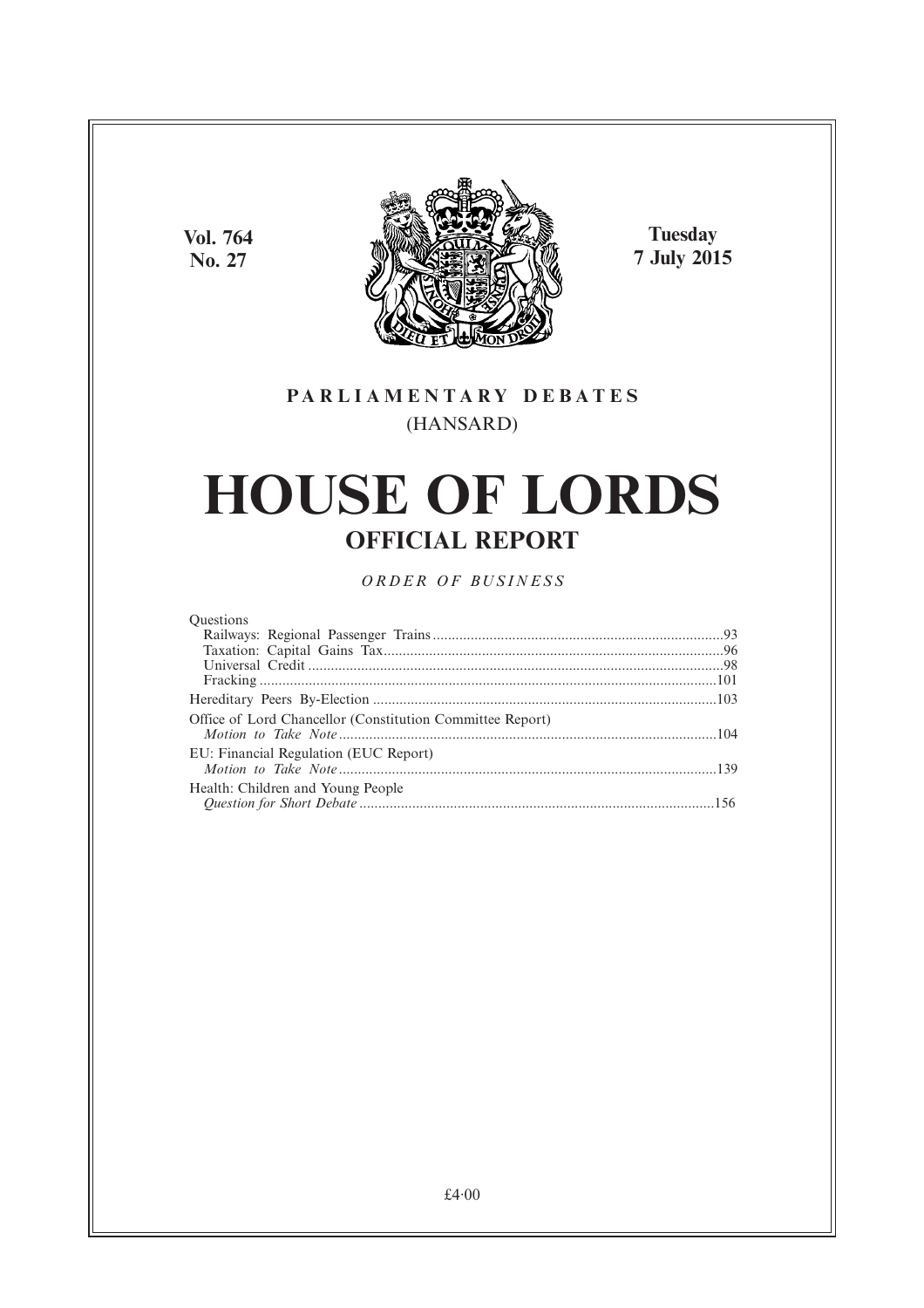Lords wishing to be supplied with these Daily Reports should give notice to this effect to the Printed Paper Office.

No proofs of Daily Reports are provided. Corrections for the bound volume which Lords wish to suggest to the report of their speeches should be clearly indicated in a copy of the Daily Report, which, with the column numbers concerned shown on the front cover, should be sent to the Editor of Debates, House of Lords, within 14 days of the date of the Daily Report.

> *This issue of the Official Report is also available on the Internet at* www.publications.parliament.uk/pa/ld201516/ldhansrd/index/150707.html

| PRICES AND SUBSCRIPTION RATES                                                                                                                       |
|-----------------------------------------------------------------------------------------------------------------------------------------------------|
| DAILY PARTS                                                                                                                                         |
| Single copies:<br>Commons, £5; Lords £4                                                                                                             |
| Annual subscriptions:<br>Commons, £865; Lords £600                                                                                                  |
| LORDS VOLUME INDEX obtainable on standing order only.<br>Details available on request.                                                              |
| BOUND VOLUMES OF DEBATES are issued periodically during the<br>session.                                                                             |
| Single copies:<br>Commons, £65 (£105 for a two-volume edition); Lords, £60 (£100 for a<br>two-volume edition).<br>Standing orders will be accepted. |
| THE INDEX to each Bound Volume of House of Commons Debates is published<br>separately at £9.00 and can be supplied to standing order.               |
| All prices are inclusive of postage.                                                                                                                |

The first time a Member speaks to a new piece of parliamentary business, the following abbreviations are used to show their party affiliation:

| <b>Abbreviation</b> | <b>Party/Group</b>                  |
|---------------------|-------------------------------------|
| CB                  | Cross Bench                         |
| Con                 | Conservative                        |
| <b>DUP</b>          | Democratic Unionist Party           |
| GP                  | Green Party                         |
| Ind Lab             | <b>Independent Labour</b>           |
| Ind LD              | <b>Independent Liberal Democrat</b> |
| Ind SD              | <b>Independent Social Democrat</b>  |
| Ind UU              | Independent Ulster Unionist         |
| Lab                 | Labour                              |
| LD                  | Liberal Democrat                    |
| LD Ind              | Liberal Democrat Independent        |
| Non-afl             | Non-affiliated                      |
| P <sub>C</sub>      | Plaid Cymru                         |
| <b>UKIP</b>         | UK Independence Party               |
| <b>UUP</b>          | <b>Ulster Unionist Party</b>        |

No party affiliation is given for Members serving the House in a formal capacity, the Lords spiritual, Members on leave of absence or Members who are otherwise disqualified from sitting in the House.

© Parliamentary Copyright House of Lords 2015,

*this publication may be reproduced under the terms of the Open Parliament licence, which is published at www.parliament.uk/site-information/copyright/.*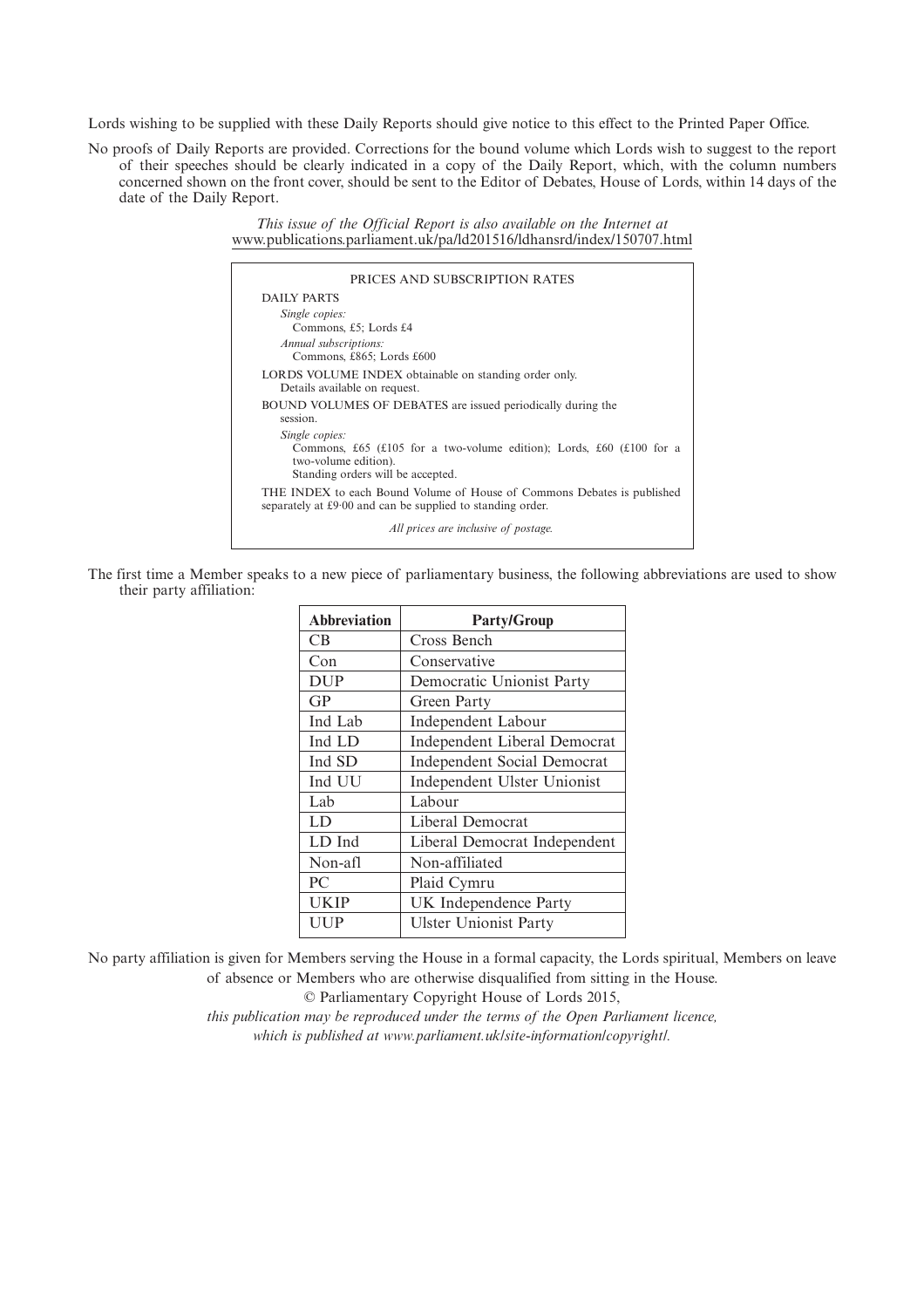## House of Lords

*Tuesday, 7 July 2015.*

*2.30 pm*

*Prayers—read by the Lord Bishop of Chester.*

### **Oaths and Affirmations**

*2.35 pm*

*Lord Myners took the oath, and signed an undertaking to abide by the Code of Conduct.*

#### **Railways: Regional Passenger Trains** *Question*

*2.36 pm*

#### *Asked by Lord Berkeley*

To ask Her Majesty's Government whether they will take steps to reduce overcrowding on regional passenger trains by allowing councils to have more control over the allocation of rolling stock.

**TheParliamentaryUnder-Secretaryof State,Department** for Transport and Home Office (Lord Ahmad of Wimbledon) **(Con):** My Lords, the Government are taking steps to meet rail demand across the country through the rail investment strategy and the franchising programme. The Government also support further devolution of responsibilities for rail services to local authorities. The Government are working in partnership with Rail North Ltd on the next Northern and TransPennine Express franchises, and have agreed a collaborative approach with West Midlands Rail on the development of the next West Midlands franchise.

**Lord Berkeley (Lab):** I am grateful to the Minister for that Answer. I also congratulate the Government on issuing today a passenger rolling stock perspective which, unfortunately, does not answer the question that I am about to ask. However, given that passenger numbers will double in 15 years; given that there is already severe overcrowding in the regions on trains; given that delay in electrification means cascading the diesels will be a bit delayed; and given the Secretary of State's commitment to phasing out the much-loved Pacers, what are the Government doing to meet the demand of the regions for these trains? Did the Minister say that he is leaving it to the northern powerhouse—or to a Midlands engine room; and I believe that there will be a Cornwall digital growth area tomorrow—to order them? In either case, who will pay?

Lord Ahmad of Wimbledon: My Lords, the Government are taking steps to meet the demand of the franchising programme to which the noble Lord alluded. We have required bidders for the northern franchise, for example, through the invitation to tender, to put in a specific requirement for 120 additional self-powered vehicles

for the franchise. That kind of approach will continue. We also support further devolution, and should further services be fully devolved—as has happened, for example, in London and Merseyside—we would expect to reach agreement with the relevant local authorities for appropriate funding settlements in those areas.

**Baroness Wilcox (Con):** Will the noble Lord address himself to a question that I have been asking for more than 10 years? Why are we still dumping raw sewage on to the lines into the West Country? Not only is it unseemly in this day and age; I should think it is awfully bad for the men working on the lines. The last time I asked this question I was told that it was perfectly all right because, after 60 mph, it became just a fine spray.

**Lord Ahmad of Wimbledon:** My noble friend raises an obviously long-standing problem. In terms of meeting that challenge, she is quite right, on a serious note, to raise this issue. In the franchises we specify—indeed, including the South West Trains franchise—it is appropriate to specify a requirement in the invitation to tender to make sure that the issue of waste on tracks is addressed directly. It is important to ensure, particularly for the workers involved, that the issue which my noble friend raised is addressed directly.

**Lord Bradshaw (LD):** The Government have so far not devolved any responsibility for rolling stock to the train operators—even down to the last vehicle, they are allocated over there at Marsham Street. Will the Minister devolve real responsibility, and the resources, to the local authorities so that they can match their services to the demand that is already there?

**Lord Ahmad of Wimbledon:**The Government welcome propositions from local authorities, for example in the south-west, to take greater responsibility for local rail services. However, as I am sure the noble Lord will appreciate, such propositions need to take account of all the financial and other associated risks that go with them.

**Lord Elton (Con):** My Lords, I look forward to reading my noble friend's answer to my noble friend Lady Wilcox, but I could not quite decipher it on delivery. Does it mean that future tenders must all involve vehicles that do not deposit sewage on the line, or does it mean something else?

**Lord Ahmad of Wimbledon:** My noble friend is correct. Just to be clear, we put that down as a specific requirement on the invitation to tender for South West Trains that I alluded to. That is demonstrably good practice and will continue in the Government's approach.

**Lord Davies of Oldham (Lab):** My Lords, if the noble Lord and the Government had made any progress at all in devolving power to local authorities with regard to the development of new trains in their areas, they would know of the unpopularity of Pacer trains with everyone in the northern region, in Wales and in the western region. Everyone is fed up with having to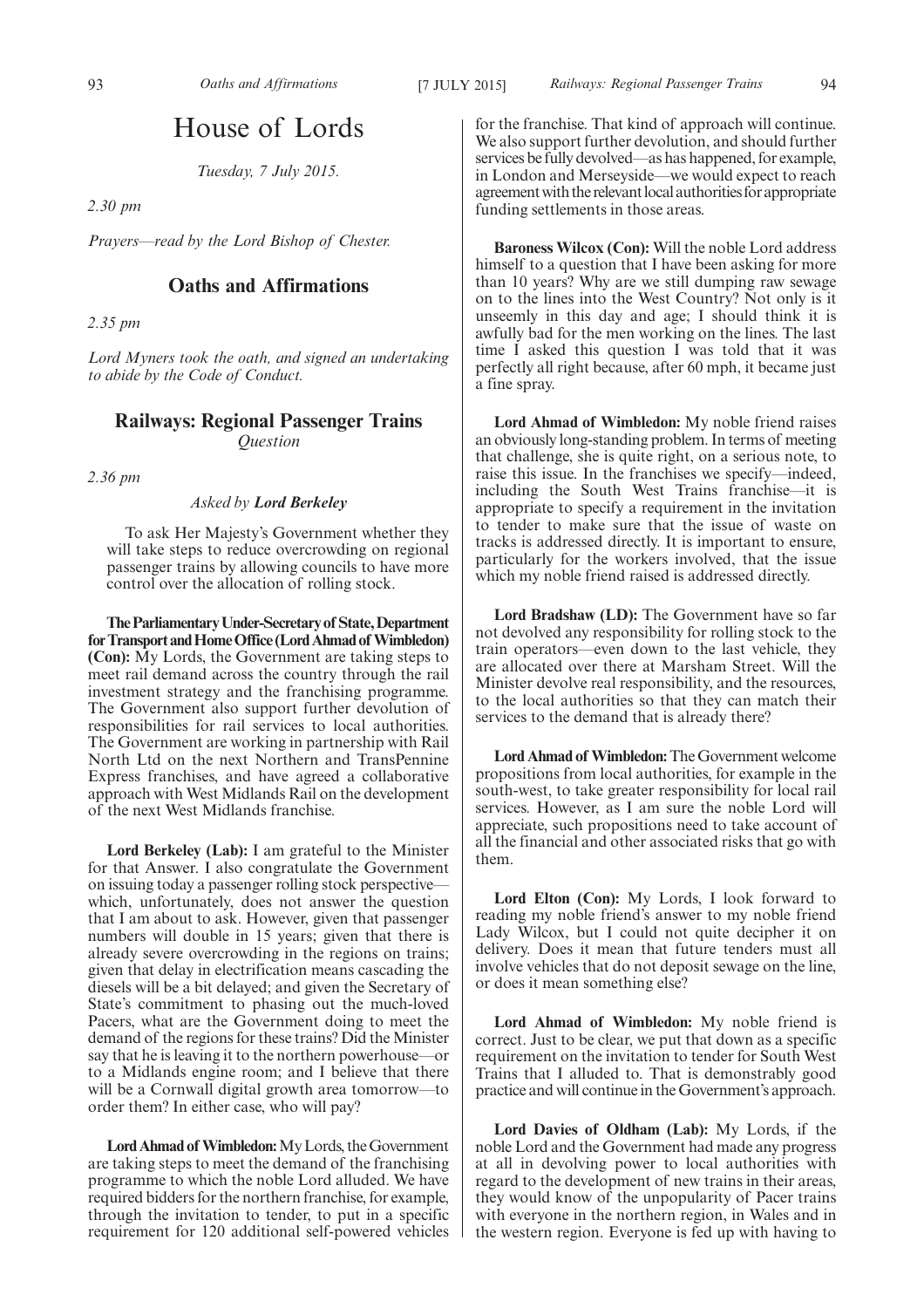#### [LORD DAVIES OF OLDHAM]

put up with crowded Pacer trains that are inadequate to meet present passenger need. Given the fact that his Permanent Secretary has indicated some doubt about whether the resources will be available to get rid of Pacers in the northern region, what progress does the Minister anticipate?

**Lord Ahmad of Wimbledon:** The Government are committed to replace the trains by 2020.

**Lord Alton of Liverpool (CB):** My Lords, has the Minister noted the request of a number of local authorities in the north of England asking for some railway lines—some of which were closed as long ago as the Beeching era—to be reopened, especially those linking parts of Lancashire with Yorkshire? What powers will be given to local authorities to negotiate such decisions?

**Lord Ahmad of Wimbledon:** I will certainly take back the particular lines that the noble Lord mentioned. On authorities that are collaborating, TransNorth, for example, is a great collaboration of local authorities. We hope that such collaborations, by bringing local authorities together, demonstrate what the acute need is for given regions across the country.

**Lord Wallace of Saltaire (LD):** My Lords, is the noble Lord aware that one evening last year I watched on the London evening news the announcement that the "clapped-out trains" from Thameslink were going to be replaced by brand new stock? The next evening, watching the Yorkshire evening news, I learned that the northern electricals, which may or may not be introduced on the TransPennine line, will be supplied by "refurbished Thameslink stock". Is the northern powerhouse to be built on hand-me-downs from London, or on something rather better than that?

**Lord Ahmad of Wimbledon:** I think the noble Lord is being a bit disingenuous: he was part of the Government when elements of the northern powerhouse were addressed. He knows full well that the northern powerhouse is alive and well. Indeed, apart from the £38 billion the Government will invest in rail, we are getting HS2.

**Lord Berkeley:** My Lords, could the Minister expand on the question asked by the noble Baroness, Lady Wilcox? The rolling stock for South West Trains does in fact not discharge on the track and never will; it is the Great Western ones that go to Penzance, Swansea and Bristol that still discharge on the track. Can he give the House some answer as to when they will be phased out?

**Lord Ahmad of Wimbledon:** I must admit, I have not seen all the different companies and which trains discharge or do not, but I take the noble Lord's expertise on rail. We are seeking to ensure that all new rolling stock applies to the new standards. I will write to him specifically on the area that he mentioned.

#### **Taxation: Capital Gains Tax** *Question*

*2.44 pm*

#### *Asked by Lord Lee of Trafford*

To ask Her Majesty's Government what is their estimate of how many taxpayers will pay capital gains tax in this financial year, and how much this will contribute to the public purse.

**TheParliamentarySecretary,CabinetOffice(LordBridges of Headley) (Con):** My Lords, the latest published estimate of the number of taxpayers liable to capital gains tax is for 2012-13, when there were 169,000 such taxpayers. CGT receipts amounted to £5.6 billion in 2014-15, the latest year for which figures are available. Forecasts of receipts published by the Office for Budget Responsibility amount to £6.5 billion for 2015-16.

**Lord Lee of Trafford (LD):** My Lords, in reply to the Oral Question yesterday from the noble Baroness, Lady Wheatcroft, the Minister said:

"The Government are considering what steps are appropriate to make further progress in shifting the culture of equity markets towards long-termism".—[*Official Report*, 6/7/15; col. 5.] May I suggest that one obvious step for a blue budget—or, indeed, a budget of any colour—would be to bring in a differential between short-term and long-term gains, taxing short-term gains at an individual's top rate but with tapering rates for longer-term gains? Would not this approach, as supported by most genuine investors and the Quoted Companies Alliance, be more equitable, likely to deliver greater revenues for the Exchequer and, above all, in the national interest as well?

**Lord Bridges of Headley:** My Lords, I hear what the noble Lord is saying and I tread with some trepidation here as we are on the eve of the Budget. However, what I will say is that while previous CGT has had a taper or been indexed to favour long-term holdings, such an approach would lead to the reintroduction of significant administrative burdens for many CGT payers. It would bring significant complexity into the tax system and the wider economic impacts would have to be assessed.

**Lord Forsyth of Drumlean (Con):** My Lords, given that when the coalition Government increased the rate of capital gains tax by 10%, the revenues went down, and when they cut the top rate of income tax by 5%, the revenues went up, what conclusions does my noble friend draw about opposition tax policy?

**Lord Bridges of Headley:** I draw a number of conclusions, my Lords. Overall, the Government believe that the current top rate of CGT at 28% is a good balance between raising revenue, reducing the incentives to substitute income for capital gains and retaining incentives to save and invest.

**Lord Foulkes of Cumnock (Lab):** My Lords, further to the question of the noble Lord, Lord Forsyth, what are the Government doing to make sure that people liable for capital gains tax are paying it?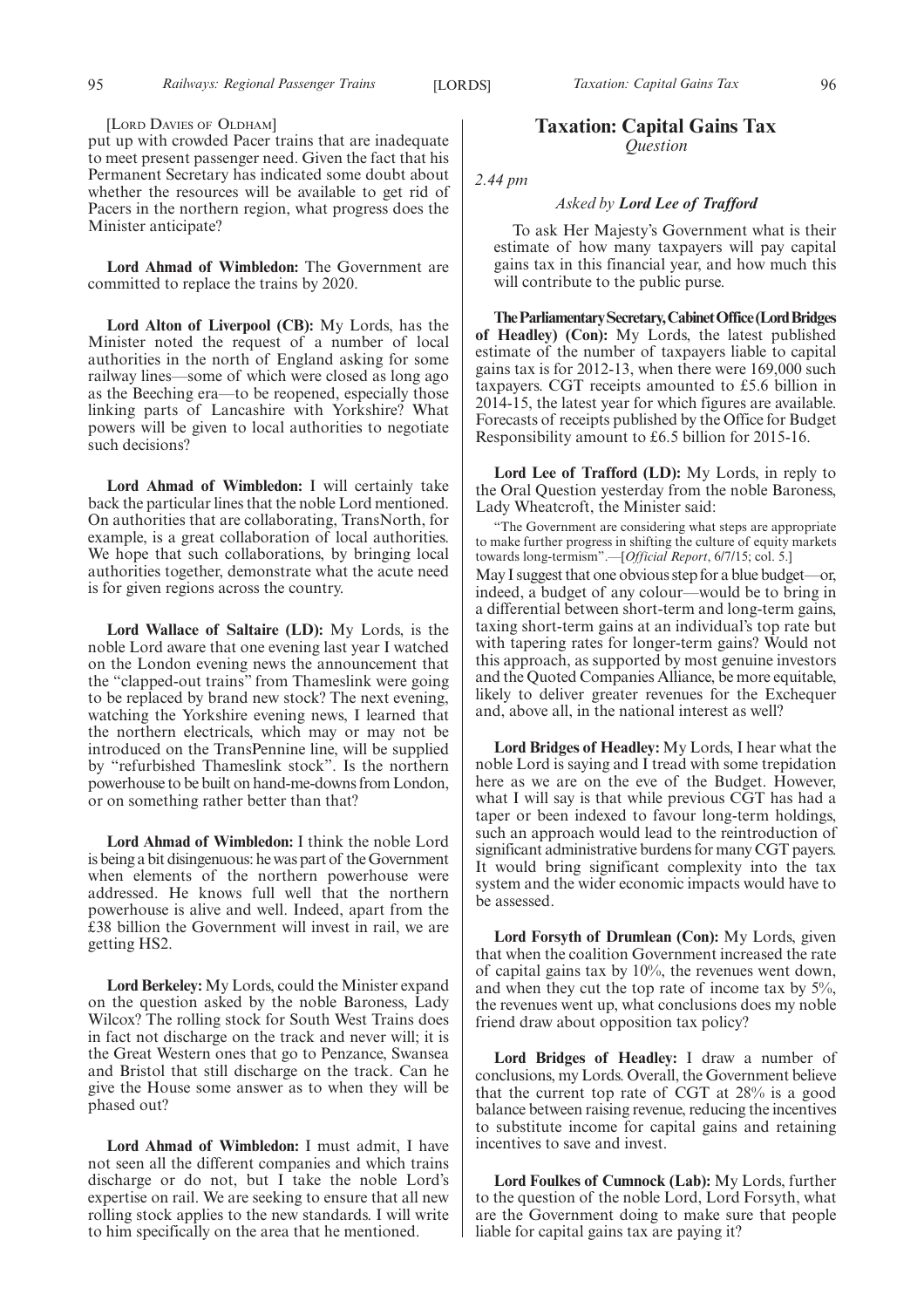**Lord Bridges of Headley:**My Lords, as your Lordships will know, during the last Parliament this Government took a number of steps to tackle avoidance and evasion. Indeed, they were relentless in their crackdown on tax avoidance. HMRC will have secured £100 billion in compliance yield. This includes more than £31 billion from big business and  $\pounds$ 1.2 billion extra from the UK's richest people.

**Baroness Kramer (LD):** May I press the Minister? If the Government are seeking to provide support to working people, will it not be appropriate to begin to align capital gains tax rates with income tax rates, especially for these large, short-term capital gains?

**Lord Bridges of Headley:** The noble Baroness makes an interesting point. As noble Lords know, this Government are intent on helping working people. Last year, we cut income tax for more than 26 million people, took more than 3 million out of income tax altogether and created more than 1,000 jobs every single day. This Government intend to do better still.

**Lord Flight (Con):** My Lords, I recollect that, for an asset which has been held for a long time, the base value can be uprated to that which applied in, I think, 1983. However, inflation has made a nonsense of that. Will the Government look at changing the date at which long-held assets are rebased for cost purposes?

**Lord Bridges of Headley:** I hear what my noble friend is saying. However, I tread with extreme trepidation and say that decisions on that matter are for the Chancellor to announce at the Budget.

**Lord Davies of Oldham (Lab):** My Lords, the House will have noted the Minister's sensitivity about making comments on tomorrow's Budget. That is not the kind of thing which inhibits the Chancellor, and therefore I am not inhibited either. I think he has made clear that he is not going to increase income tax or national insurance contributions. As the Minister said, it is unlikely that capital gains tax will be greatly affected, although he is not quite sure about that. Is it not quite clear that the Government's strategy is in fact not to be fair about taxation but to be brutally unfair about welfare expenditure?

**Lord Bridges of Headley:** No, I reject that utterly, I am sorry to say, my Lords. As the noble Lord will know if he has read the Conservative Party manifesto, the Government are committed to cutting income tax for 30 million people, taking everyone who earns less than £12,500 out of income tax altogether. As I alluded to, we intend to surpass what we did in the previous Government and help businesses create more than 2 million new jobs. That is the best way to tackle poverty and disadvantage in this country.

**Lord Brabazon of Tara (Con):** Does my noble friend recall that, when capital gains tax was first introduced many years ago, there was a rate for exactly one year that you had to pay on income tax rates and after that it became 30%, which is the sort of suggestion that the noble Lord, Lord Lee, was making. That was a disaster, actually, and resulted in significant distortions in the market. It would be a disaster to move back to that idea.

**Lord Bridges of Headley:** My Lords, the Government believe that the current structure of CGT balances the need for simplicity alongside fairness by having three effective rates, which provide a lower rate for basic-rate taxpayers and support for entrepreneurs, alongside the main rate. At that, I am going to stop.

**Lord Brooke of Sutton Mandeville (Con):** My Lords, I declare an interest as somebody who paid capital gains tax last year, having already made it. I am prepared to volunteer through my noble friend to teach the noble Lord, Lord Foulkes, first, how to make a capital gain and, secondly, how he declares it for tax.

**Lord Bridges of Headley:** I look forward to that great contribution, my Lords.

**Lord Berkeley (Lab):** My Lords, given my noble friend's question on tax avoidance and the Minister's answer, how can he link this with the fact that the Inland Revenue has just lost 20% of its staff ?

**Lord Bridges of Headley:** My Lords, I know that my right honourable friend the Chancellor will continue to ensure that HMRC has the assets and resources at its disposal to do what is required.

#### **Universal Credit**

*Question*

*2.51 pm*

#### *Asked by Lord Leigh of Hurley*

To ask Her Majesty's Government what is their assessment of the experience of those claiming Universal Credit.

**TheMinister of State,Department forWork andPensions (Lord Freud) (Con):** For those who are now claiming universal credit, the experience is a positive one. Work is clearly incentivised and as a result claimants look for work more actively, find work more quickly, stay in work longer and earn more. The system is simpler and easier to understand for claimants, those who advise them and departmental staff.

**Lord Leigh of Hurley (Con):** I thank my noble friend the Minister for that Answer. What steps has he taken to protect the most vulnerable people encompassed by the system and those people who will be encompassed by it in the rollout?

**Lord Freud:** Clearly, as we roll out universal credit in the years to come, we will be pulling in people who are more vulnerable than the groups we are currently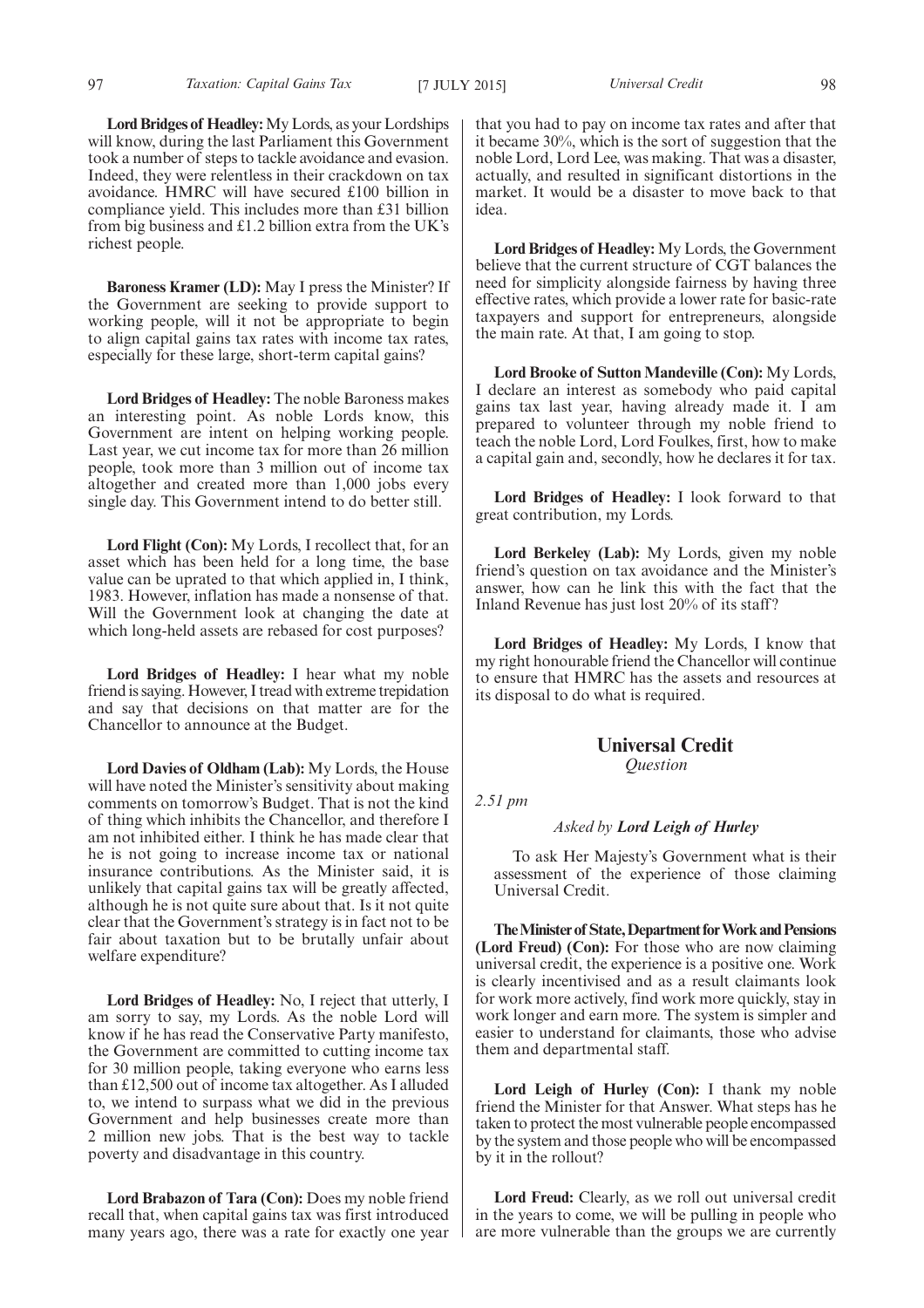#### [LORD FREUD]

pulling in. We are looking to support them in a number of ways. That is one of the reasons why we are doing this careful rollout with a test-and-learn strategy. But the specific things we are looking at in this area are help with personal budgeting support and the development of universal support delivered locally, where we are in partnership with local authorities throughout the country. We are trialling that and the results will inform the future rollout.

**Lord Rooker (Lab):** Is it not also true that the system is simpler to understand for cybercriminals? Given the fact that universal credit is going to be such a large percentage of government spending, what preparations are the Government taking to make sure that this system is clear and safe from cyberatttack?

**Lord Freud:** The noble Lord is absolutely right that this is potentially a major target for cybercriminals. We have made an enormous effort in developing the digital system, which is a two-way system, unlike the live system that we are currently rolling out across the country. We are making sure that that is safe from cybercriminals, and the first group of people are looking at security operations, because it is not a question of just building a system; you have to maintain it with a big team to make sure that nothing of that nature is going on.

**Lord Kirkwood of Kirkhope (LD):** Will the Minister confirm that when this House enacted the Welfare Reform Act 2012, the planning assumption was that up to 1 million households would now be receiving universal credit? Will he acknowledge that actually the number of households receiving universal credit is just over 50,000? Will he also accept that that means that lots of families are being denied useful help month by month and the delay is therefore important? Will he undertake to talk to his business manager friends on the Government Front Bench to try to find ways of regularly updating the House over the next 18 months? The delays in the introduction of universal credit are now causing real grief within low-income households.

**Lord Freud:** One of my purposes today is to find a forum where I can update noble Lords in this Chamber about what is happening in a somewhat more sensible atmosphere than is perhaps seen elsewhere in the Palace of Westminster. On the point about timing we have reset this programme, as I am sure all noble Lords here well remember, and will not be going on to the rather sharp upgrades in the volumes that we were initially looking at. We are now designing it in such a way that we will test different groups and make sure that we roll it out sensibly. That was what the reset was about and, interestingly, it is exactly what the NAO and MPA are saying is the way to roll out big programmes.

**The Lord Bishop of Chester:** My Lords, in his Answer the Minister referred to universal credit as incentivising people to work. Can he give a bit more detail on just what that incentivisation involves? What is the typical marginal effective tax rate for someone who is on universal credit, given that I read recently that it can be more than 70%?

**Lord Freud:** The marginal rate—the rate at which one withdraws benefit—is 65%. In practice, among the incentive effects are that all the constraints about taking temporary jobs or trying part-time jobs have disappeared, as have some of the constraints against people who may be disabled with fluctuating conditions. They would not normally dare take on a job because if their condition came back, they would have to restart the process of getting on benefits. Because universal credit is both an out-of-work and in-work benefit, it means that there is no risk element to being in work.

**The Countess of Mar (CB):** My Lords, the Minister will no doubt have seen and heard increasing criticism of tax credits as a way of supporting profit-making companies which should be paying proper wages to their staff but are bad employers. What are Her Majesty's Government doing to reduce the number of people claiming tax credits and incentivise employers to pay proper wages to their staff, so that they do not need to claim tax credits?

**Lord Freud:** My Lords, it is a bad day to answer that question. The real point is that as we move from the combination of the benefit and tax credit systems into one universal credit system, the incentives will be restructured to encourage people to work their way down the taper.

**Baroness Sherlock (Lab):** My Lords, I am grateful to the Minister for wanting to update us—in fact, he sent me a lovely letter last week telling me how well universal credit was going—but the point made by the noble Lord, Lord Kirkwood, was that we were expecting 1 million people to be on it by last year. In fact, in two years' time there should be 7 million people on it. So if the Minister wants to update us, given that there are currently just 65,000 people getting universal credit, will he not follow the advice of the National Audit Office and tackle the secrecy surrounding the programme? In particular, will he agree to publish the full business case for universal credit and a proper plan with milestones, so that we can judge it and reassure people how their money has been spent and when universal credit will be rolled out? He will know that his good friend the Prime Minister has said that sunlight is the best disinfectant. Is it not time to throw open the windows of DWP and let some light in?

**Lord Freud:** We have completed the strategic outline business case and will be doing the outline business case this summer. We have actually put out quite a lot of figures, in particular on the amount that this programme is costing, which is down from the original £2.4 billion to £1.8 billion. The letter which I sent to the noble Baroness and various others, and which is available in the Library, tries to deal with the main changes going on in this programme. It reflects my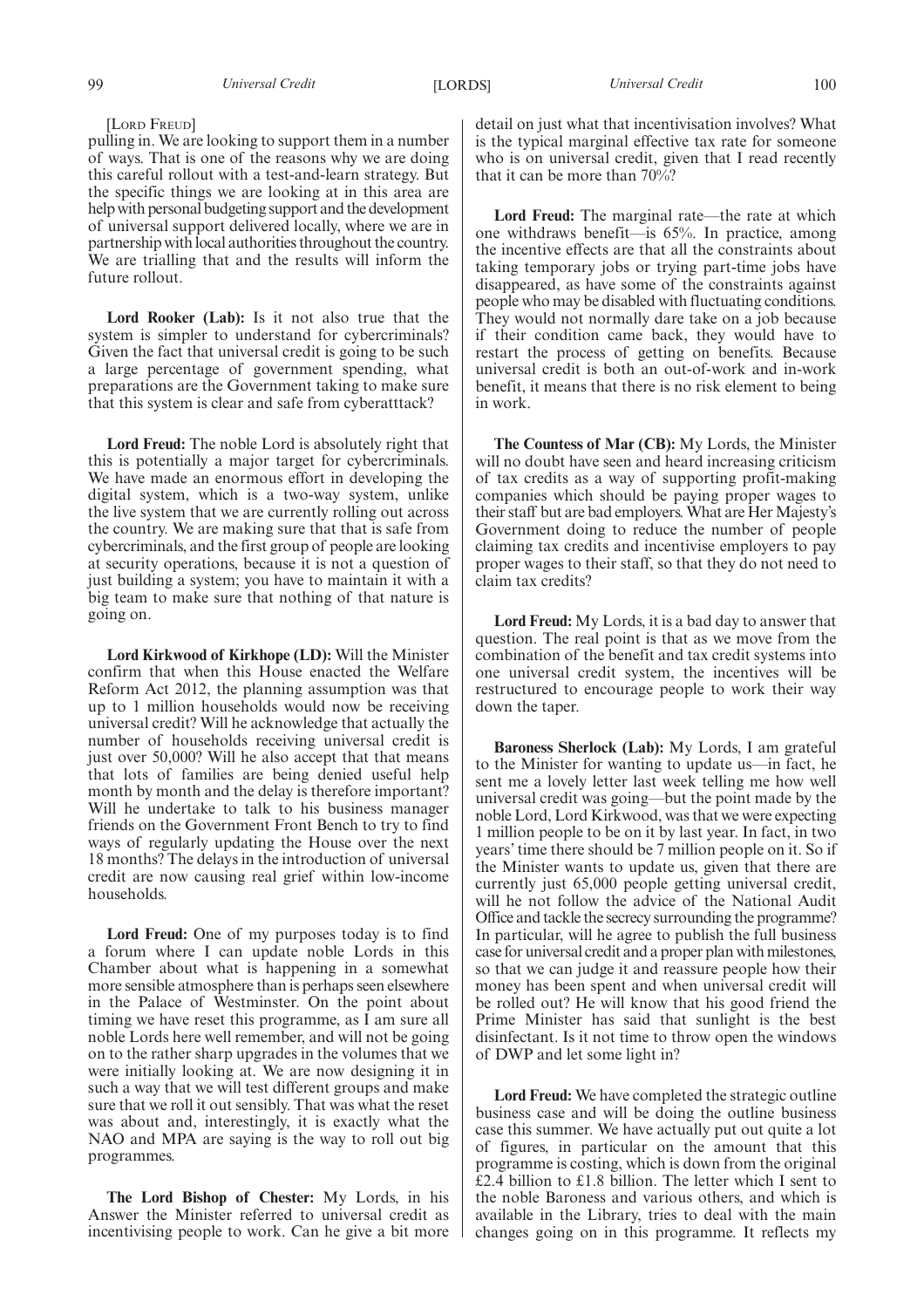determination that this House will be kept informed of developments as they come up. I have made a commitment to do that and I will do that.

#### **Fracking** *Question*

*2.59 pm*

#### *Asked by Lord Truscott*

To ask Her Majesty's Government what assessment they have made of the decision by Lancashire County Council to reject a planning application by Cuadrilla to frack in that county; and, in the light of that decision, whether they plan to conduct a study into the possible impacts of hydraulic fracturing in the United Kingdom.

**TheParliamentaryUnder-Secretaryof State,Department of Energy and Climate Change and Wales Office (Lord Bourne of Aberystwyth) (Con):** My Lords, it would be inappropriate for the Government to comment on the specifics of any local planning decisions, which are a matter for the local planning authority. However, I make it clear that the Government continue to support the development of the shale industry in the United Kingdom. A number of independent reports have shown that any risk can be managed very effectively.

**Lord Truscott (Non-Afl):** I thank the Minister for that reply. In illustrating the need for a study of the environmental and economic impact of fracking, would the Minister comment on a report on the experience of Oklahoma in the*Financial Times* on 7May, which pointed out that, although earthquakes are rare in that state, there were some 2,000 last year—308 of them above 3.0 on the Richter scale? Could he give further thought to a study by the Government into the impact of fracking in the UK?

Lord Bourne of Aberystwyth: My Lords, as independent experts have indicated, the geology of the United Kingdom is very different from the geology of Oklahoma. There, of course, it is about oil, while here in the north of England it is gas. An expert from the University of Glasgow, Dr Rob Westaway, said that if you are talking about seismic danger, you might as well talk about the danger of slamming a wooden door.

**Lord Palmer (CB):** My Lords, would the Minister not agree that fracking is perfectly safe as long it adheres to a very strict code of conduct when carrying out the actual fracking?

**Lord Bourne of Aberystwyth:** My Lords, the code of conduct followed and the procedure in the United Kingdom, with the HSE and the Environment Agency, are among the best in the world. We have every reason to believe that fracking is totally safe and that any risks can be effectively managed.

**Baroness Armstrong of Hill Top (Lab):** My Lords, will the Minister recognise that the Government have given considerable comfort to local residents who object to wind farms? Are the Government going to give the same comfort to residents who object to fracking?

**Lord Bourne of Aberystwyth:** My Lords, the noble Baroness will be aware that there is a strong local element to the decision that has just been taken. The Government are of the view that a strong local element is important.

**Lord Wigley (PC):** My Lords, does the Minister accept that, irrespective of the fact that he cannot go into detail about Lancashire, it is vital for the communities potentially affected by fracking, for local authority employees and councillors, and indeed for the companies that may be interested in fracking, to know exactly where responsibility lies on these matters? In that context, and given the statement made by his right honourable friend the Secretary of State for Wales in March about transferring powers to the National Assembly for Wales, can he now tell us from what date that will be effective?

**Lord Bourne of Aberystwyth:** The noble Lord will be aware that theWales Bill will be subject to pre-legislative scrutiny this autumn. The Bill should become law at the end of next year or early in 2017.

**Lord Purvis of Tweed (LD):** My Lords, in February, correspondence from the Committee on Climate Change to the Environmental Audit Committee in another place said that,

"UK shale gas production can be consistent with meeting UK carbon budgets but only if … it is accompanied by a strong commitment to reduce all greenhouse gas emissions (and therefore gas consumption), for example by setting a power sector decarbonisation target".

Will the Minister be clear about the Government's decarbonisation target for the UK power-generation sector and what proportion they see shale gas being of that overall target?

**Lord Bourne of Aberystwyth:** My Lords, the noble Lord will be aware that most renewables are intermittent and we need a back-up. MacKay and Stone have said that the gas carbon footprint of shale gas is comparable to that of imported gas, lower than that of LNG and much lower than that of coal. We need it in our transition to our zero-carbon economy. That is why it is so important.

**Baroness Blackstone (Lab):** My Lords, is the Minister aware that the House of Lords Economic Affairs Committee took evidence last year from the Environment Agency and the Royal Society, and from scientists outside those organisations, all of whom were extremely reassuring about the environmental effects of shale gas and oil exploration? In the light of that reassuring evidence, what further steps are the Government taking to encourage exploration?

**Lord Bourne of Aberystwyth:** My Lords, I thank the noble Baroness for that contribution. I was aware of the encouraging sounds made by those bodies. It is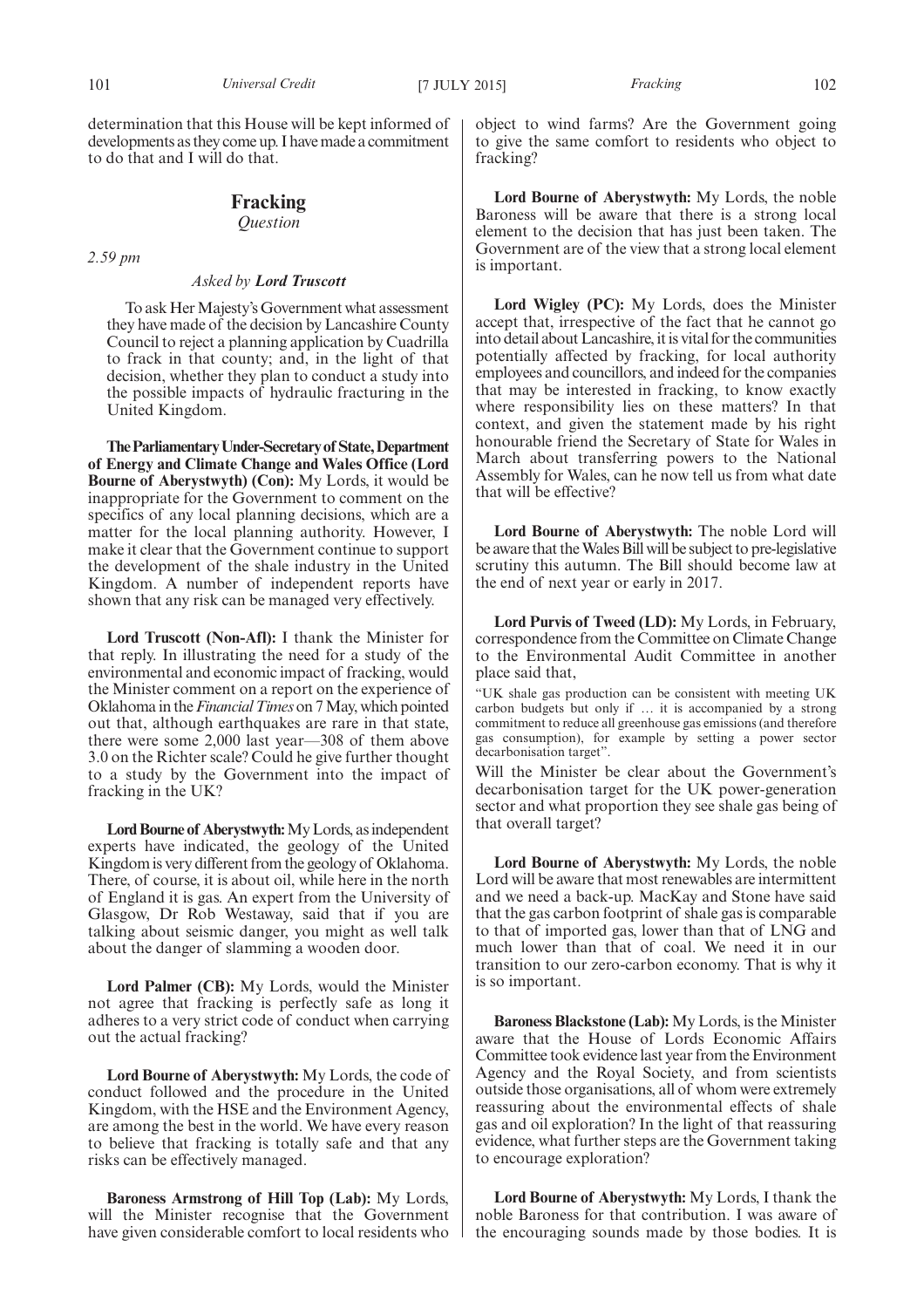#### [LORD BOURNE OF ABERYSTWYTH]

absolutely right that such exploration is safe. It is also important to note that it will generate 60,000 British jobs. The other important point is that it provides secure energy. It will mean that in 2030, rather than having 75% of our gas imported, that figure will be down to 40%. That is a massive contribution.

**Baroness Jones of Moulsecoomb (GP):** My Lords, I am sure the Minister is aware that DECC has just had its 14th licensing round for onshore drilling. For some reason, the area around the Prime Minister's constituency of Witney appears to have been omitted in spite of being densely covered with quite promising seismic profiles. I am curious about why that has happened if the Prime Minister is such a fan of fracking.

**Lord Bourne of Aberystwyth:** My Lords, I am not quite sure—perhaps I am—what the noble Baroness is suggesting. Let me reassure her that the process is quite independent. She will be aware that most of the area for fracking gas is in Lancashire, Yorkshire and Nottinghamshire and, of course, the Prime Minister's constituency is well south of that.

**Lord Purvis of Tweed:** My Lords, what is the Government's decarbonisation target and over what timeframe?

#### **Noble Lords:** Order!

**Baroness Farrington of Ribbleton (Lab):** My Lords, will the Minister give the same assurance about the pursuit of oil? I declare an interest as a Lancashire resident and a former Lancashire county councillor. I would like a cast-iron guarantee with regard to oil and gas that the south of England will not be protected more than the north.

**Lord Bourne of Aberystwyth:** My Lords, I am happy to give that guarantee. The noble Baroness will be aware that in relation to the north, a wealth asset fund will be created from any exploitation of shale gas, but any treatment will be totally equitable throughout the United Kingdom.

**Lord Geddes (Con):** My Lords, not for the first time, I ask my noble friend: what are the prospects for tidal power?

**Lord Bourne of Aberystwyth:** My Lords, I am aware of my noble friend's interest in that. He will be aware that the Swansea lagoon project has planning permission and there are many other promising tidal lagoon projects waiting in the wings. Tidal power is a matter to which the Government are giving close attention. It is a very exciting prospect.

#### **Hereditary Peers By-Election** *Announcement*

*3.06 pm*

*The Clerk of the Parliaments announced the result of the by-election to elect a Cross-Bench hereditary Peer in the place of Viscount Tenby in accordance with Standing Order 10.*

*Twenty-five Lords completed valid ballot papers. A paper setting out the complete results is available in the Printed Paper Office and online. That paper gives the number of votes cast for each candidate. The successful candidate was Lord Mountevans.*

#### **Arrangement of Business**

#### *3.07 pm*

**Lord Foulkes of Cumnock (Lab):** My Lords, before we move on to the next business, I have been sitting in the Lords Gallery in the other place in the debate on English votes for English laws, which has serious consequences for constitutional issues of interest to this House. Will the Leader of the House or the Chief Whip give an assurance that, before any changes are made, this House will have an opportunity to debate the matter?

**The Lord Privy Seal (Baroness Stowell of Beeston) (Con):** My Lords, it is rather unconventional for the noble Lord to stand up to ask a question when a Motion or Question has not been tabled. However, I can tell the House that somebody was successful today in the ballot for a topical QSD on this topic, so there will be a debate under those terms a week on Thursday.

### **Office of Lord Chancellor (Constitution Committee Report)**

*Motion to Take Note*

*3.08 pm*

#### *Moved by Lord Lang of Monkton*

That this House takes note of the Report of the Constitution Committee on *The Office of Lord Chancellor* (6th Report, Session 2014–15, HL Paper 75).

**Lord Lang of Monkton (Con):** My Lords, I welcome the proposed participation in the debate of a number of members, past and present, of the Constitution Committee—and, with some diffidence, I also welcome some very distinguished members of the judiciary and the legal profession who plan to take part.

I should stress at the outset that our inquiry was focused on the office of Lord Chancellor and not on its individual occupants. We were driven by the evidence that emerged to two central conclusions: first, on the importance of the rule of law in government, and, secondly, on the need within government to have clearly defined responsibility for the upholding of the constitution. In this of all years, when we celebrate the 800th anniversary of the sealing of the Great Charter, it seems timely to reassert the primacy of the rule of law in our democratic heritage, which is still central today to the workings of our constitution and our courts.

The office of Lord Chancellor has evolved substantially over nine centuries, but our report focused on the reforms between 2003 and 2005.We sought to understand the constitutional position of modern Lord Chancellors. In 2003, as your Lordships will know, the Lord Chancellor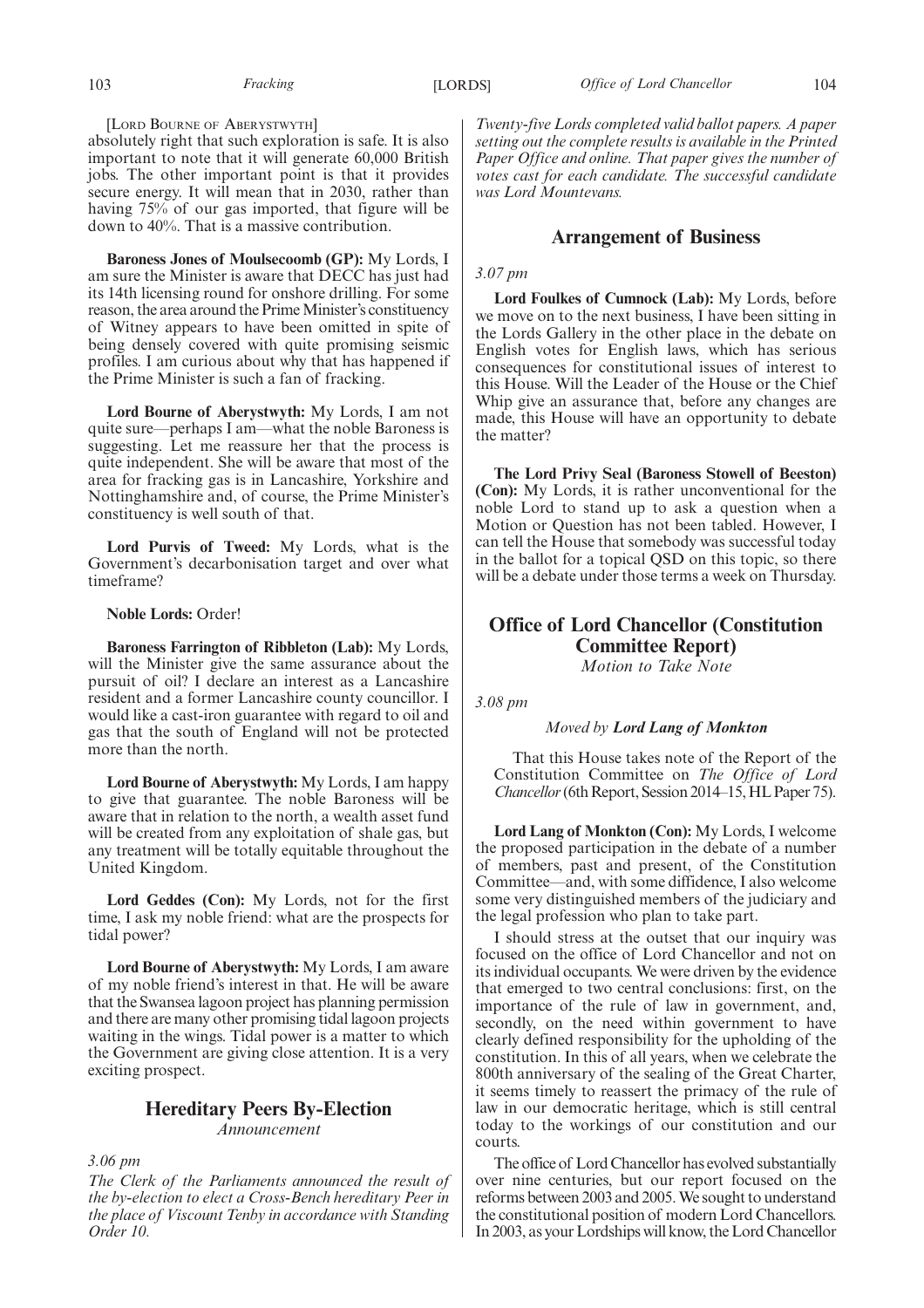was an important parliamentarian, Cabinet Minister and judge. He was Speaker of this House, he was entitled to preside as chairman of the Law Lords and he was head of the judiciary. In government he was head of a department, with a wide range of responsibilities, including constitutional affairs.

The Lord Chancellor was a figure at the heart of government who brought together the three pillars of the state: the Executive, the legislature and the judiciary. As a system, it worked quite well and fully justified his high status in the order of precedence. However, as a recent Lord Chancellor, my right honourable friend Kenneth Clarke, told us, such a "bizarre combination of roles" is,

"something you could not defend to the outside world".

The reforms made in the last decade removed the Lord Chancellor's role in your Lordships' Chamber; the Lord Chief Justice replaced the Lord Chancellor as head of the judiciary in England and Wales; and the creation of the Supreme Court replaced the Law Lords without the Lord Chancellor as a member. Within government, the now much-reduced office of Lord Chancellor was eventually given additional responsibilities by being merged with those of the Secretary of State for Justice, and in 2010 the post was stripped of its responsibility for constitutional affairs, which was transferred to the new Deputy Prime Minister, Mr Clegg.

Against that background, the modern Lord Chancellor's relationship with the legislature and the judiciary may now be substantially different and more remote, but some of the role's essential duties remain. The Constitution Committee noted in a 2007 report that,

"the role of Lord Chancellor is of central importance to the maintenance of judicial independence and the rule of law".

The rule of law may not be, as a former president of the Supreme Court told us, readily defined or readily understood. It remains, as the committee has previously stated, a complex and in some respects uncertain concept. Yet it is also perhaps the single most important characteristic of a democratic nation.

I suggest that the rule of law requires an independent justice system, free from corruption and outside interference. It requires those in power to comply with the law to ensure a stable and predictable exercise of power, rather than an arbitrary one. But these two elements alone are insufficient. Surely the rule of law goes beyond judicial independence and simple compliance with law, particularly as regards the Government, who can, through Parliament, change the law. We concluded that in the context of government, the rule of law must include the tenet that the Government should seek to govern in accordance with constitutional principles as well as with the letter of the law. We did not attempt to define these principles in their entirety, although we noted, with respect, Lord Bingham's eight principles of the rule of law as a valuable articulation of such core constitutional principles, including, as they did, access to justice, equality before the law and the protection of fundamental human rights. We were pleased that the Government agreed with this conclusion. Acting in accordance with this wider conception of the rule of law places a constitutional constraint on their power, through Parliament, to change the law in any ways that they see fit.

The Lord Chancellor's responsibilities in relation to judicial independence, a core aspect of the rule of law, are clear. His unique oath of office, set out in the Constitutional Reform Act 2005, calls on the post-holder to defend the independence of the judiciary, yet his responsibilities in respect of the rule of law beyond judicial independence are ill-defined. The last Lord Chancellor, my right honourable friend Chris Grayling, felt that the duty to uphold the rule of law resided with every Minister and parliamentarian, not simply with the Lord Chancellor. While this is undeniably true, it ignores the special role that most of our witnesses, including other former Lord Chancellors and Attorneys-General, felt that the Lord Chancellor should play.

We concluded that the Lord Chancellor has additional responsibilities to the rule of law beyond those of other Ministers. This duty extends beyond the day-to-day responsibilities of the Lord Chancellor in respect of the judiciary and the Ministry of Justice. It requires the Lord Chancellor to seek to ensure that the rule of law is upheld both within Cabinet and across government. One could describe him or her as playing the role of the Government's conscience, ensuring that the Government follow not only the letter but the spirit of the law, and indeed of the constitution.

I am grateful to the noble Lord, Lord Pannick, who I think is not in his place today—no, he is in his place, so I am all the more grateful—for drawing attention in a recent article in the *Times* to an important speech by the new Lord Chancellor, my right honourable friend Michael Gove, who said that his role was,

"different from other Cabinet posts. The most important thing I need to defend in this job—at all costs—is not a specific political position—but the rule of law".

That is a most encouraging departure from the disappointing response we had on this point from the coalition Government, and I hope that it augurs well for the future.

To reflect this important duty, we recommended that the Lord Chancellor's oath of office be amended, not just to respect the rule of law but to respect and uphold it. This is not mere semantics. The 2005 Act makes it clear that the Lord Chancellor's duty towards the rule of law remains unchanged. We believe that that special duty should be reflected in his oath of office. We were disappointed that the coalition Government also rejected this recommendation and that they felt that there was no need for a specific requirement on the Lord Chancellor in this respect. We believe that this stance ignores both the traditional role of the Lord Chancellor as guardian of the constitution and the need for a senior Cabinet member to represent the importance of constitutional principles in those difficult situations when political needs and constitutional principles come into conflict. Perhaps we may yet hope for a change of heart from the new Government.

Our report also considered the value of appointing only Lord Chancellors with a legal or constitutional background. While it is not essential, we drew attention to the benefits of doing so. However, it is more important to ensure that the Lord Chancellor is a senior member of Cabinet, with sufficient authority to speak up for the principle of the rule of law in dealing with ministerial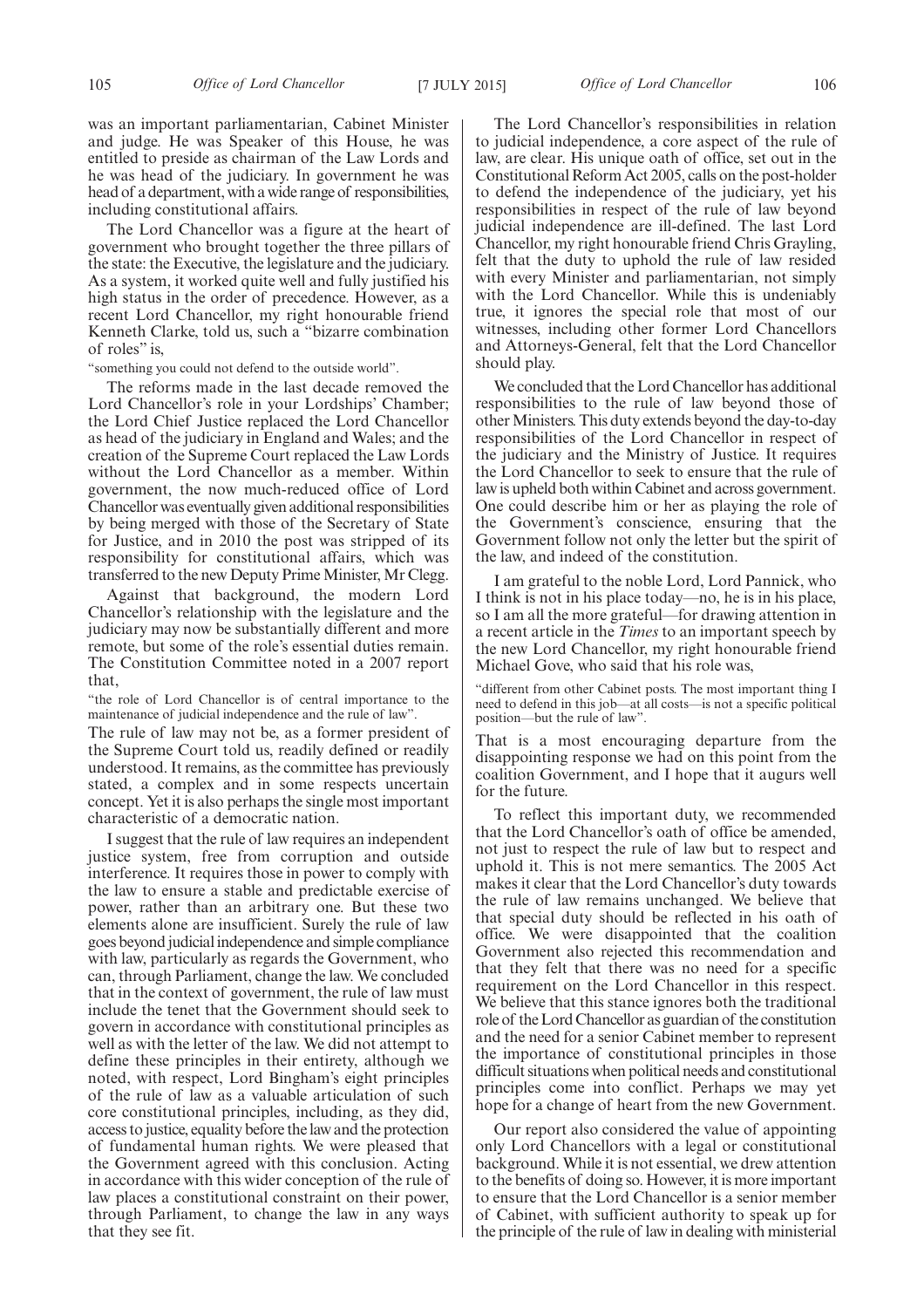#### [LORD LANG OF MONKTON]

colleagues and the Prime Minister, and with a clear understanding of his or her duties in relation to the rule of law. However, in the event that the Lord Chancellor is not legally qualified, we felt it appropriate that either the Permanent Secretary at the Ministry of Justice be legally qualified or the top legal adviser in that department be appointed at Permanent Secretary level. We welcome the recent announcement that the newly appointed Permanent Secretary at the department is a lawyer.

The Lord Chancellor is not the only individual to have a special responsibility to uphold the rule of law. In this duty he will of course be aided by others, both within and without Government. The role of the Attorney-General in particular has become more important. While the Government's response recognised that importance with regard to upholding the rule of law, it made no reference to the impact of the changes to the office of Lord Chancellor on the role of the Attorney-General. That ignores the very real impact of those changes since the reforms of the last decade and leaves uncertain the distribution of responsibilities that relate to the rule of law.

In our report we recommended that the Government, "should ensure that the responsibilities of those charged with upholding the rule of law are clear and widely understood".

The Government did not respond to that recommendation, and I would be grateful if the Minister could clarify the Government's view of the respective roles of the Attorney-General and Lord Chancellor in upholding and representing the rule of law, in Cabinet and across the work of government more generally.

The traditional role of the Lord Chancellor included what might be described as a guardianship or stewardship role with regard to the constitution more generally. Once again we found a disturbing lack of clarity as to where responsibility for the constitution lies. Mr Grayling felt that,

"the constitutional role that the Lord Chancellor once performed … is not currently there".

He stated that the then Deputy Prime Minister had taken over that responsibility. Yet Mr Clegg was responsible for political and constitutional reform only, and we heard no evidence to suggest that he had a wider constitutional oversight role. Indeed, surprisingly, neither Mr Clegg nor the Lord Chancellor was a member of the Devolution Cabinet Committee, which was formed to look into matters relating to devolution. This lack of a focal point for constitutional oversight may explain why there appears to have been no central co-ordination and oversight of the devolution settlements, and minimal consideration given to the effect of devolution in one area of the United Kingdom, on other areas and on the union as a whole.

This is a serious issue. Demand-led devolution can undermine seriously the integrity of the nation state. We recommended that a senior Cabinet Minister, preferably the Lord Chancellor, should have responsibility for oversight of the constitution as a whole, even if other Ministers have responsibility for specific constitutional reforms. I fear that the Government's response to this recommendation suggests a lack of understanding in government of the reasons for our

concern. After noting that the Deputy Prime Minister was Secretary of State for constitutional policy, the response stated:

"Senior ministerial oversight reflects the importance of the constitutional changes outlined in the Programme for Government. This arrangement gives a clear focus for the delivery of reforms". That response fails to address the central part of our argument: that there needs to be consistent, high-level oversight of the constitution as a whole, beyond transient proposals for change. The unwritten nature of the United Kingdom's constitution requires careful oversight if political whims are not to unbalance or damage its fabric. There is no evidence of any such oversight at present.

I urge the Minister to think carefully about this recommendation. As recent reforms to the devolution settlement and, potentially, to our relationship with the European Convention on Human Rights move forward, it is essential that the constitution be protected by the consistent and coherent oversight that has to date been lacking. I hope that the new Government will think again. I beg to move.

#### *3.21 pm*

**Lord Beecham (Lab):** My Lords, Newcastle, in its time, has contributed significantly to our judicial system. Two of its sons have recently held the position of Lord Chief Justice: the late and much lamented Peter Taylor, and the noble and learned Lord, Lord Woolf, whose distinguished career was marked in the recent Birthday Honours by the conferment upon him of the status of a Companion of Honour. I am sure that your Lordships will join me in congratulating him on this significant honour.

#### **Noble Lords:** Hear, hear.

**Lord Beecham:** However, it was Lord Eldon who could perhaps have laid claim to holding the highest position in our jurisprudence, having served as Lord Chancellor for some 27 years in the 19th century. He was an unrelenting reactionary, whose portrait has followed me like a mobile version of Dorian Gray through my school years in Newcastle, my studies at University College, Oxford and now in your Lordships' House. I thus have a more personal, if historical, interest in the subject of this debate than would otherwise be the case, and I welcome the opportunity that the noble Lord, Lord Lang, and his Committee have created to discuss the Constitution Committee's report and what passes for the Government's response to it.

One of the many reasons for welcoming the timing of this debate is that we no longer have as Lord Chancellor Mr Grayling, whose period of office betrayed not only reactionary tendencies of a kind of which Lord Eldon would no doubt have heartily approved, but also exemplified the problems the Committee sought to address. The new Lord Chancellor, Mr Gove, has the opportunity not only to instruct his department in the use of grammar, but to review the approach to the position and duties which he has inherited. As I said last week in the debate on human rights, Mr Gove's Legatum lecture has raised hopes in that respect, although he did not address the specific issue of the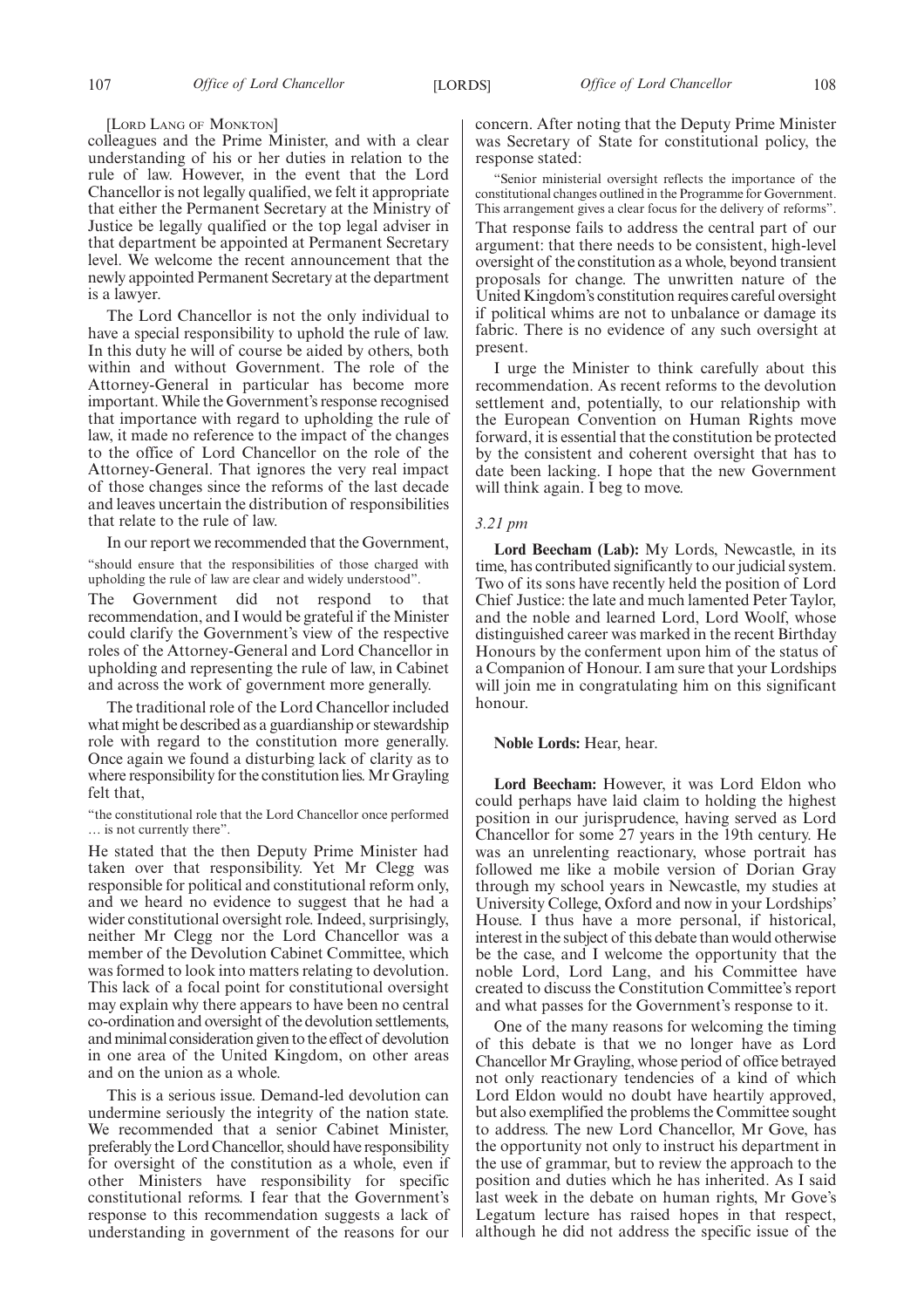The committee's report seem to me to be a balanced, not to say judicious, review of and response to the changes wrought between 2003 and 2007. This is of course to be expected of a committee comprising eminent lawyers, former Ministers and distinguished—if I might be forgiven for putting it this way—ordinary Members of your Lordships' House. I very much look forward to hearing the contributions to come, not least from those who have held high judicial office. Although we do not have with us the noble and learned Lord, Lord Mackay of Clashfern, we do have my noble and learned friend Lord Irvine, himself a distinguished occupier of the post. Of course, we have my noble and learned friend Lord Falconer, whose presence I cannot omit to mention and who will be winding up for the Opposition at the end of the debate. Many Members will have read my noble and learned friend's lecture to the Bentham Association. His presence in that body no doubt relegates me to the position of only a second, or perhaps superfluous, Jeremy in his life.

I found the Government's response to the committee report, as expressed inMr Grayling's letter of 26 February, disappointing. The broad welcome it purported to accord to the report does not really seem to be reflected in his response to the most significant of the committee's recommendations. The committee made 19 statements, observations and recommendations, some of which the noble Lord, Lord Lang, has referred to today. The Government responded to 10 of them and some of their replies, frankly, give cause for concern. Thus, importantly, the Government reject the invitation in paragraph 25 of the committee's report,

"to agree that the rule of law extends beyond judicial independence and compliance with domestic and international law",

and that it,

"includes the tenet that the Government should seek to govern in accordance with constitutional principles, as well as the letter of the law".

Moreover, it rebuts the dictum of the noble and learned Lord, Lord Hope of Craighead, that,

"the rule of law requires that judges must retain the power to insist that legislation of that extreme kind is not law which the courts will recognise".

Similarly, it rejects the recommendation at paragraph 51 of the report that the Lord Chancellor's oath should include a promise to respect and uphold the law—a point made by the noble Lord, Lord Lang. At paragraph 79 it asserts in relation to the proposition that the Attorney-General should attend all Cabinet meetings and be adequately resourced that the law officers are so resourced, which in the light of the experience of the Serious Fraud Office, the Director of Public Prosecutions and the courts service would make them almost unique in the judicial system in this context, if it were true.

The fact that there is no longer a Deputy Prime Minister with responsibility for constitutional matters might allow the Government to change their opposition to the committee's recommendation at paragraph 101, to which, again, the noble Lord referred, that this responsibility should lie with the Lord Chancellor. Perhaps the Minister could indicate whether this is now under consideration and, if it is not yet, perhaps he would be good enough to raise the matter with the current Lord Chancellor.

Given the committee's acceptance that the Lord Chancellor need not be a lawyer, it is disappointing that the suggestion, at paragraph 113, that in such an event the Permanent Secretary of the Ministry of Justice should be legally qualified is dismissed, although I welcome the news that in fact the appointment has been made of somebody who is legally qualified. The Government's response simply indicated that the Lord Chancellor could rely on the Treasury Solicitor's Department for counsel. That might be thought to be somewhat less than desirable.

Strikingly, the noble and learned Lords, Lord Judge and LordWoolf, and Sir Hayden Phillips raised concerns, reported at paragraph 68 of the committee's report, about the level and legal expertise of support for the Lord Chancellor, with Sir Hayden Phillips, as a former Permanent Secretary, referring to the loss of staff to other parts of the justice system. At the very least one might have hoped that the department would have a highly qualified lawyer at, or very near, the top of its structure as a matter of course, it not being determined on the occasion of each separate appointment.

Paragraph 110 noted the concern of Sir Hayden Phillips, echoed by the Bar Council, that the expectation of the 2005 Act was that,

"'the Lord Chancellor would be a lawyer but his principal official adviser would not'".

He stressed the need for a balance of experience and expertise, which he affirmed, "has now gone", and "is potentially damaging". He went on to propose that the position of legal adviser should be at Second Permanent Secretary level. The Government rejected the committee's proposal that the Permanent Secretary be legally qualified or, in the alternative, that the top legal adviser should be at Permanent Secretary level. I think that the report may have slightly erred there and that that should have been a reference to Second Permanent Secretary level. However, as I said and as the noble Lord pointed out, for the moment that is not a problem.

Worryingly, the Government airily dismiss concerns, reflected in paragraph 125 of the report, that the person appointed to the position of Lord Chancellor should have,

"a clear understanding of his or her duties in relation to the rule of law and a willingness to speak up for that principle in dealings with",

other colleagues "including the Prime Minister". Such, as I understand it, was very much the role, for example, played by the noble and learned Lord, Lord Mackay of Clashfern, and no doubt other recent Lord Chancellors under the former regime. What is the evidence that Mr Grayling, as opposed to his predecessor, Mr Clarke, was even remotely interested in so doing? What was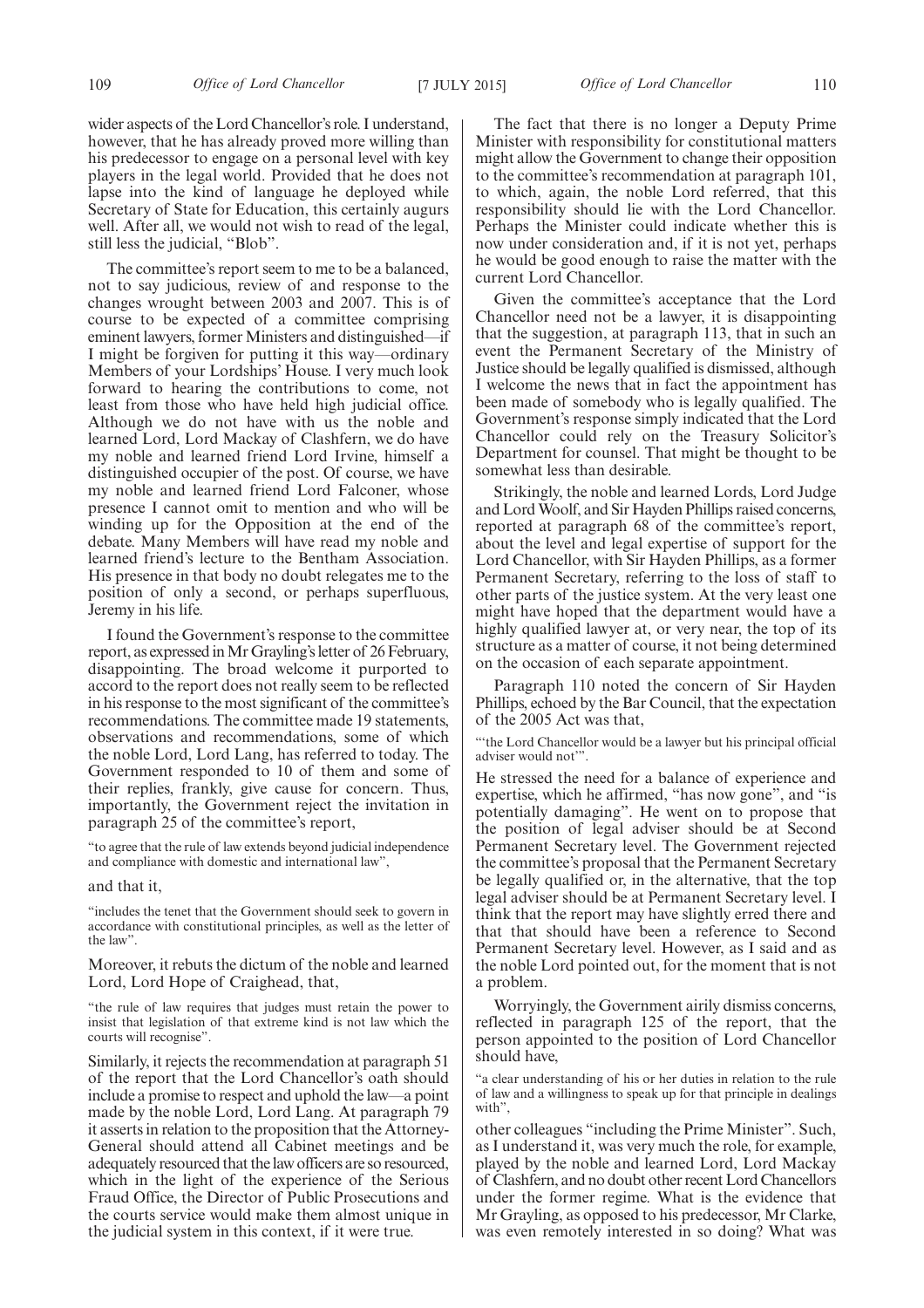[LORD BEECHAM]

the nature of the evidence that Mr Grayling was qualified by experience, as prescribed by the Constitutional Reform Act? The Government responded to that by saying:

"There is a range of evidence that the Prime Minister can take into account when reaching such a conclusion"-

that is to say, that the person is qualified. I remind your Lordships that the letter to the noble Lord, Lord Lang, was signed byMr Grayling himself—I am tempted to add, QED.

What is striking in reading the committee's report is the very limited perspective of the former Lord Chancellor in respect of his role—the noble Lord has touched on that, perhaps rather more gently than I am doing. Paragraph 44 of the report states:

"the current Lord Chancellor does not believe that he has a wider guardianship role in Government beyond upholding the independence of the judiciary and the integrity of the justice system".

Paragraph 49 states:

"It is regrettable that the Ministerial Code and the Cabinet Manual do not address the Lord Chancellor's role in respect of the rule of law, beyond judicial independence".

Paragraph 55 reveals that,

"Lord Chancellors since 2010 … have not been members of the Parliamentary Business and Legislation Committee",

which clears all legislation. The committee noted that this,

"represented an important route through which Lord Chancellors were kept informed about the Government's legislative and policy agenda".

To none of these points did the Government condescend to reply, a reprehensible omission, particularly in relation to the reference by the committee to the Lord Chancellor's role in respect of the rule of law.

Some 60 years ago, Bayard Rustin, one of the leaders of the American civil rights movement, coined the phrase, "speaking truth to power". It is surely the duty of the Lord Chancellor to speak justice to power, even if—especially if—he is himself an integral component of the system of power. I trust that the new Lord Chancellor will listen further to the representations of the committee, and perhaps what is said in your Lordships' House today, and seek to emulate the record of some of his most distinguished predecessors in this respect.

#### *3.32 pm*

**Lord Lester of Herne Hill (LD):** My Lords, like others who will speak after me, I have the privilege of being a member of the Constitution Committee that produced this report. The House of Lords frequently hears a great deal of flattery across the House and mutual admiration, but what I am about to say is not flattery: I have never served on any committee, of this House or otherwise, under a better chair than the noble Lord, Lord Lang. I am very grateful to him for the service that he gives that committee. He summarised the report so fully that it is unnecessary for me to repeat what he has said.

The report was published on 11 December. The then Lord Chancellor, Chris Grayling, gave the Government's response in a letter of 26 February 2015. As the noble Lord, Lord Beecham, has just observed, he rejected most

of the committee's key recommendations. This debate gives the House the opportunity to review that response. I hope that the luckless Minister, who has to do many difficult things, will be able in his reply to give the new Government's response to the committee's key conclusions and recommendations, which are summarised in chapter 5.

If I may, I will ask a few questions that have not necessarily been covered by the speech of the noble Lord, Lord Beecham. Do the Government agree that, as paragraph 32 states, the Lord Chancellor must ensure that the judiciary must be,

"free to act without undue pressure from the executive, that the executive respects the outcome of court judgments, and that the legal system is adequately resourced"?

Chris Grayling's letter did not refer to that at all.

The committee found it regrettable, in paragraph 49, that,

"the Ministerial Code and the Cabinet Manual do not address the Lord Chancellor's role in respect of the rule of law, beyond judicial independence. The *Cabinet Manual* refers to the Law Officers' role in 'helping ministers to act lawfully and in accordance with the rule of law', … but makes no mention of the Lord Chancellor's duty in this respect. The only mention of the Lord Chancellor in the Ministerial Code relates to the appointment of judges and legal officers to Royal Commissions and inquiries".

We referred to Jack Straw's evidence that the two documents,

"'have not caught up with' the changed role of the Lord Chancellor".

Chris Grayling's letter did not refer to this. Why do the Government disagree with the committee's recommendation in paragraph 50 that there should be a specific requirement on the Lord Chancellor to respect and uphold the rule of law, and that the *Ministerial Code*, *Cabinet Manual* and oath of office should be amended accordingly?

The committee recommended, in paragraph 101, that the Lord Chancellor is best placed to have responsibility for oversight of the constitution as a whole, in light of his responsibility for the rule of law. As your Lordships have heard, Chris Grayling responded that the then Deputy Prime Minister, Nick Clegg, had that responsibility. The Chancellor of the Duchy of Lancaster, Oliver Letwin, is now responsible for advising the Prime Minister on how to implement government policy co-ordinating constitutional reform. Why has Mr Letwin, rather than the Lord Chancellor, been given this responsibility?

MrGrayling rejected the committee's recommendation, in paragraph 113, that the Government should,

"either ensure that the Permanent Secretary supporting the Lord Chancellor at the Ministry of Justice is legally qualified, or appoint the top legal adviser in that department at permanent secretary level".

Chris Grayling disagreed because he said that the Lord Chancellor and the Permanent Secretary have access to high-quality legal services.We received evidence, referred to in paragraph 68, from former Lord Chief Justices and the noble and learned Lords, Lord Judge and Lord Woolf, both of whom I am delighted are in their place for this debate, about the level and expertise of legal support for the Lord Chancellor inside the Ministry of Justice.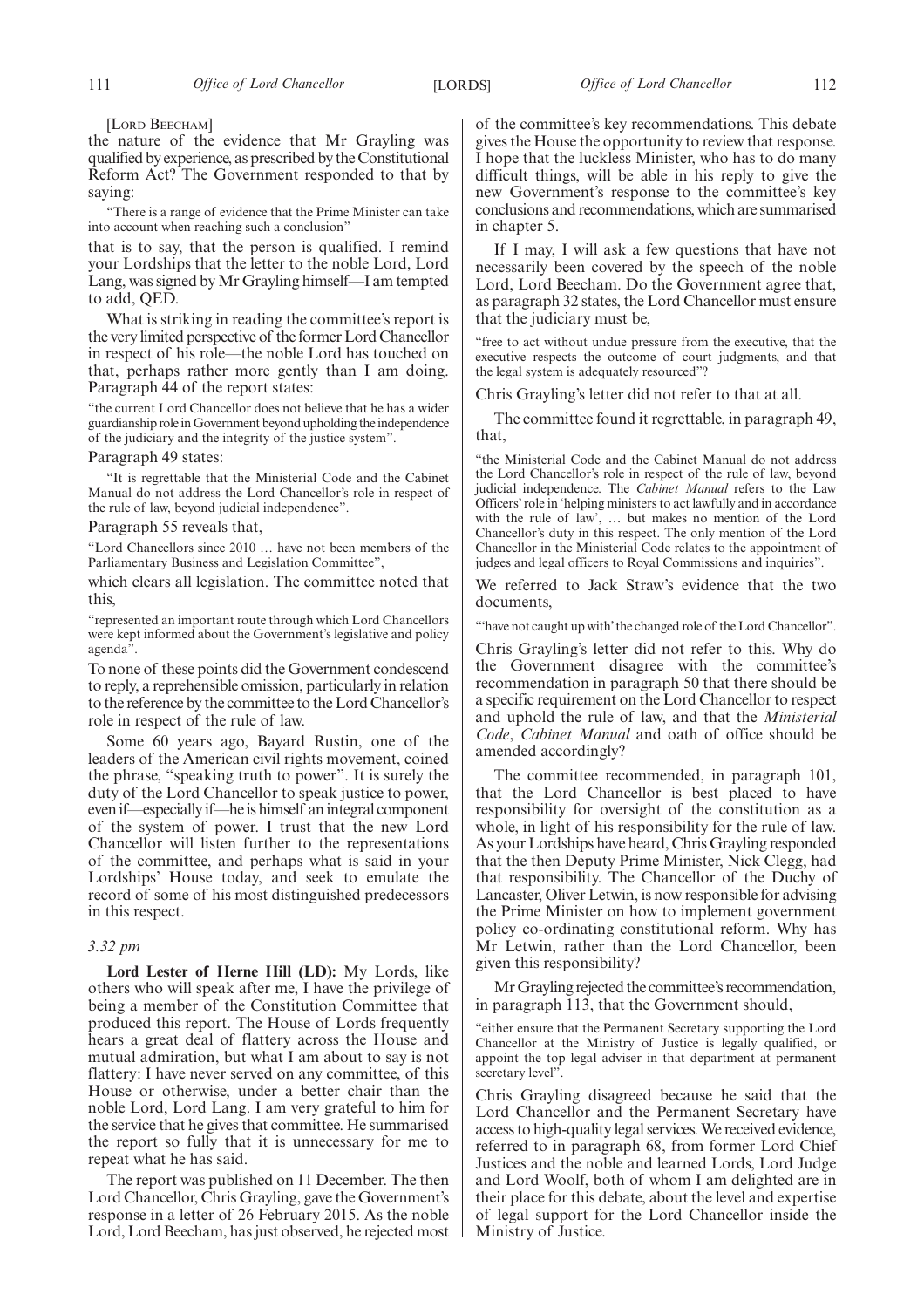Mr Grayling's response failed to deal with the concern, expressed by the noble and learned Lord, Lord Woolf, to us that,

"whereas a [pre-reform] Lord Chancellor could position himself outside the normal ministerial role in relation to political issues that are deeply contested, it is much more difficult for someone who is both Lord Chancellor and Minister of Justice".

Mr Grayling was the first Lord Chancellor in modern times not to have a legal qualification. He introduced deep cuts to the provision of legal aid and made inroads on judicial review. I much regret that I had to support a coalition Government in those measures. Mr Gove is in charge of government policy now to tear up the Human Rights Act and decouple our system from the European Convention on Human Rights. They are not constrained by any other Cabinet Minister or by Dominic Grieve, who was sacked as Attorney-General for disagreeing with government policy on human rights. The challenges to access to justice and the rule of law are clear and dangerous, and will have to be dealt with politically.

It would, I think, be possible to be a fine Lord Chancellor without being a lawyer. My old boss, Roy Jenkins, would have been, because the rule of law was part of his DNA—indeed, he would have been a better Lord Chancellor than some who have been lawyers. Although the noble Lord, Lord Pannick, has rightly welcomed the recent speech made by Mr Gove, Mr Grayling does not have the rule of law in his DNA nor, I regret to say, do the rest of the Cabinet. It will be for the judiciary and Parliament to call them to account.

#### *3.40 pm*

**Lord Woolf (CB):** My Lords, it is very difficult to follow three such distinguished speeches on this subject. I listened to what the noble Lord, Lord Lang, had to say, followed by my fellow Geordie, the noble Lord, Lord Beecham, who showed huge generosity to a rather more junior Geordie in the matters we are talking about in the political area. Finally, we heard from the noble Lord, Lord Lester, who sometimes describes himself as my kinsman. I am very glad that he feels that relationship with me. I am not sure that it is fully justified, but there we go.

I should declare an interest not only in my capacity as a former judge but because for five years before I became a judge I was the holder of the strange office, which I am glad to say still exists, known as the Treasury Devil. The Treasury Devil has the unique responsibility, under the guidance and on the direction of the Attorney-General, of appearing across the board for government departments in the courts and giving advice to the Government on difficult issues—such advice being traditionally regarded as of considerable importance.

I mention that interest because it gave me a unique opportunity to observe how the lawyers in government work to uphold the rule of law. My experience was that they were quite exceptional in their skills and in their knowledge of many of the issues on which I had to depend on them. They had the advantage, particularly if they were in what was the Lord Chancellor's Department, of normally holding their position for much longer than the majority of civil servants do today. One of the matters I mentioned in my evidence to the committee was my concern, to which reference has already been made, that we have lost something because of the frequency with which officials are moved around within the system so that they do not acquire the benefits of considerable experience in their work. Such experience meant that, perhaps uniquely in the European Community, where I was also required to appear from time to time, our civil servants would take this attitude, "If in doubt, don't". Elsewhere, the approach appeared to be, "If in doubt, do, and see if somebody stops you". This was very significant in relation to questions of the rule of law and in my view reflects the culture that had grown up within government, which was of great benefit to our constitution.

As we heard in the previous speeches, there are differences of emphasis, some of them significant, between the response of the Government and what the committee recommended. I will say two things with regard to that. First, I agree entirely with what was recommended by the committee and with what has been said in prior speeches today. I mention that because in this area it is important to see that we are concerned with a topic that not only is difficult but about which there is really no certainty as to its limits. It is a topic where an understanding of the subject is critical. There is concern about that because, historically, and I would say even today, the Lord Chancellor plays a critical role in maintaining the rule of law—or perhaps I should say, bearing in mind certain criticisms that the House has heard, should play a critical role with regard to the rule of law.

It is an area where appearances are important. We have to remember that it is not only in this country that those appearances are considered but in many other countries—most importantly of all, within the Commonwealth, where this country still has a leadership role. What the committee said, which will strengthen the situation, is something to which the greatest attention should be paid.

In particular, I go to a matter that has already been referred to: the splitting up of responsibilities in respect of the constitution. The differences brought about by the constitutional changes of 2005 contained in the Constitutional Reform Act mean that already the ability of the Lord Chancellor to perform what has historically been his role is made at least more difficult. If that be the situation, why is it important to give two members of the Cabinet the responsibility of dealing with an area? Are we not going to obtain a better, comprehensive approach to the important constitutional issues at stake if it rests clearly in the hands of one member of the Government? I ask the Government to think again about that particular difficulty.

Clearly, the concern has been appreciated about the position of the senior civil servants in what was the Lord Chancellor's Department and in the Ministry of Justice. I certainly welcome the fact that we now have a Permanent Secretary in that department who has a legal background. If the Lord Chancellor has no practical experience of the working of the courts and the justice system, it is a hugely difficult task for him to adjust to the responsibilities of his office. He really will be dependent, at least initially, on what he is told by his advisers. In that situation, it is most important that the advisers should be aware of the culture that exists.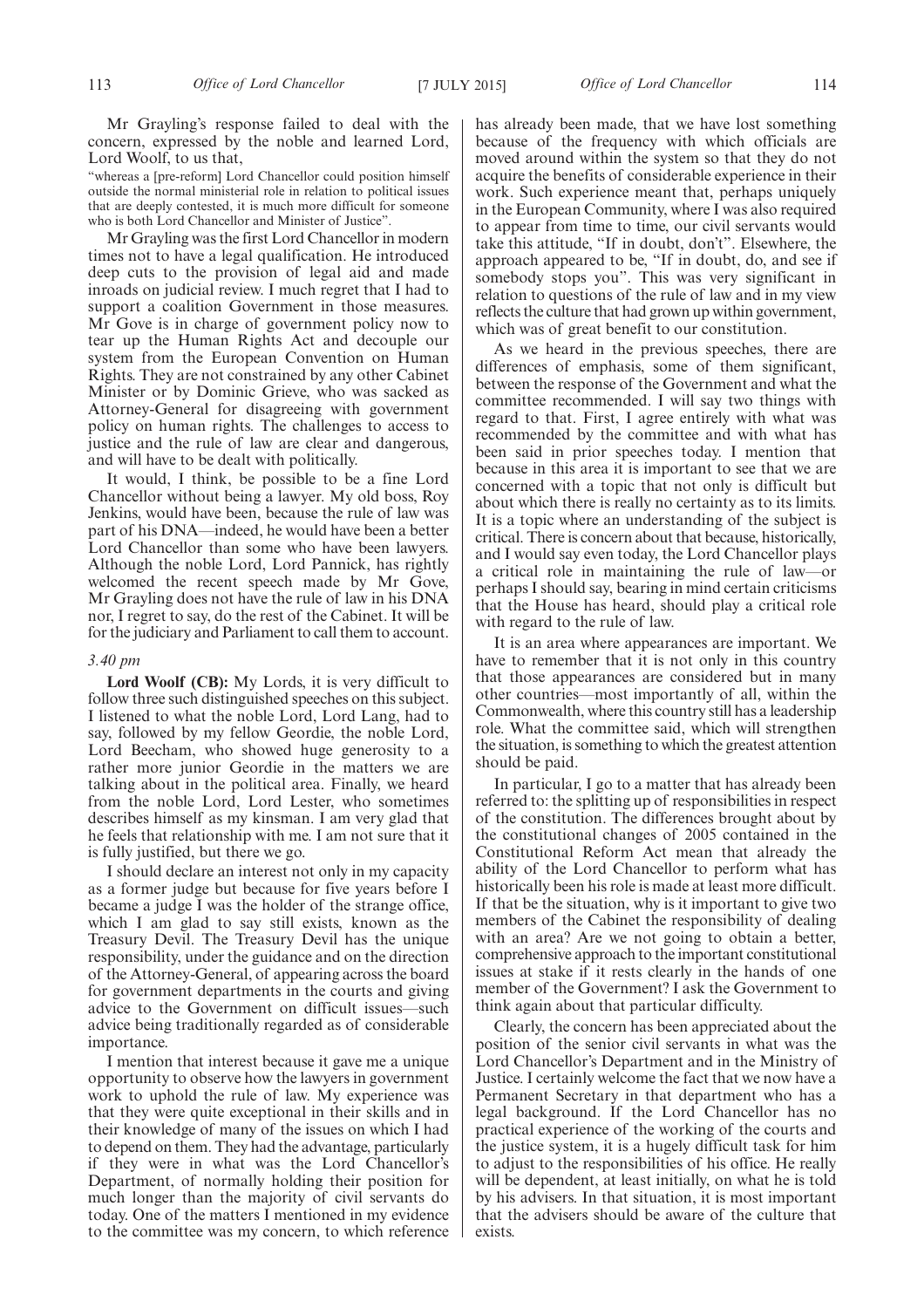#### [LORD WOOLF]

I know that it can be said that there is a terrible danger of conservatism with a small "c" if you get lawyers to appear in that role. My contention is that if one looks at what happened in the past, Lord Chancellors who were lawyers and who were advised by Permanent Secretaries who were lawyers were not slow in introducing reforms that they were satisfied were necessary. That is one of the most important recommendations of the committee that should be looked at again. There are other matters that I could speak about, but in comparison to the one on which I have focused, they are of lesser importance, so I shall say no more.

#### *3.49 pm*

**Lord Crickhowell (Con):** My Lords, it is an honour for a non-lawyer to follow a most distinguished lawyer. It is a situation that I frequently found myself in during my time as a member of the Constitution Committee, where I used to play what I called the "Pooh Bear role" of admitting that I was, perhaps, not very well informed so could an explanation be given clearly? That often produced a degree of clarity that had not previously existed.

A great deal has happened in the nearly seven months since this Constitution Committee report was published. The membership of the committee has substantially changed; I am one of those who is no longer a member. There is a new Government and a new Lord Chancellor. I intend to concentrate on reinforcing what my noble friend Lord Lang and the noble Lord, Lord Beecham, said about the response that the then Lord Chancellor, my right honourable friend Chris Grayling, finally gave the committee on behalf of the Government. I emphasise "finally", because it was not until the end of February that a response was received to a report published well over two months earlier. When it was received, and then only after a good deal of pressure from our admirable clerks, it fell lamentably short of the standards that I believe Parliament is entitled to expect of ministerial responses to important Select Committees.

I say to the noble Lord, Lord Lester, many of whose remarks I agreed with, that I thought he was a little unwise to refer to the lack of the appropriate DNA in the Cabinet for these matters. We are talking about a previous Cabinet of an Administration of which a good many of his noble friends and others were Ministers and members. We are not talking now, in this report and the criticisms that we make, of the present Government. I hope that the new Lord Chancellor and the new Government will do better than was done previously. I am delighted that the new Lord Chancellor has started by emphasising the importance that he attaches to the rule of law and his determination to improve the all too obvious shortcomings and inefficiencies of the present court system.

My complaint is that too many of the individual responses were superficial and failed adequately to deal with the points that we made, all of which were based on the evidence that we received. My first example is the response to paragraph 25 of the report. The Government—I emphasise again that I speak of the former Government—responded to our recommendation that they should,

"agree that the rule of law extends beyond judicial independence and compliance with domestic and international law",

and that they,

"should seek to govern in accordance with constitutional principles, as well as the letter of the law",

by agreeing that they,

"should govern in accordance with constitutional principles",

while dismissing the argument that we advanced about what that might imply. Without giving reasons, they simply rejected the view put forward in paragraphs 23 and 25,

"in so far as it suggests that judges have power to insist that primary legislation passed by the UK Parliament 'is not law which the courts will recognise'".

We had advanced the case that there must be some constraint on a Government's power, through Parliament, to change laws in any way that they see fit. We had cited evidence given by the noble and learned Lord, Lord Falconer, who I am glad to see in his place today and who will take part in the debate, during an earlier inquiry, when he said:

"To take an extreme example simply to demonstrate the point, if Parliament sought to abolish all elections that would be so contrary to our constitutional principles that that would seem … to be contrary to the rule of law".

We referred also to the judgment of the noble and learned Lord, Lord Hope of Craighead, in the case of Axa General Insurance Ltd and Others v The Lord Advocate—a case involving the Scottish Governmentwhen he declared:

"The rule of law requires that the judges must retain the power to insist that legislation of that extreme kind is not law which the courts will recognise".

These are serious issues. I believe, as did the committee, that there must be a constitutional constraint on a Government's power, through Parliament, to change laws in any way they see fit. What those constraints should be is arguable, but it is much too important a matter to be dismissed in a single sentence. An acknowledgement that the question is important, and perhaps a statement that the Government would always seek to act in a manner that was compatible with the wider definitions of the rule of law, might have gone some way to meeting the point we were making.

The noble Lord, Lord Lester of Herne Hill, referred to paragraphs 49 and 50. In paragraph 49, the committee said:

"It is regrettable that the Ministerial Code and the *Cabinet Manual* do not address the Lord Chancellor's role in respect of the rule of law, beyond judicial independence. The *Cabinet Manual* refers to the Law Officers' role in 'helping ministers to act lawfully and in accordance with the rule of law' … but makes no mention of the Lord Chancellor's duty in this respect".

In paragraph 50, the report argued:

"The Lord Chancellor's duty to respect of the rule of law extends beyond the policy remit of his or her department",

to which the last Lord Chancellor seemed to think it was confined. We had concluded that,

"it requires him or her to seek to ensure that the rule of law is upheld within Cabinet and across Government".

The recommendation was that,

"the Ministerial Code and the *Cabinet Manual* be revised accordingly". This important recommendation is casually dismissed, without an attempt to rebut the reasons given, but simply on the basis that the Government do not agree.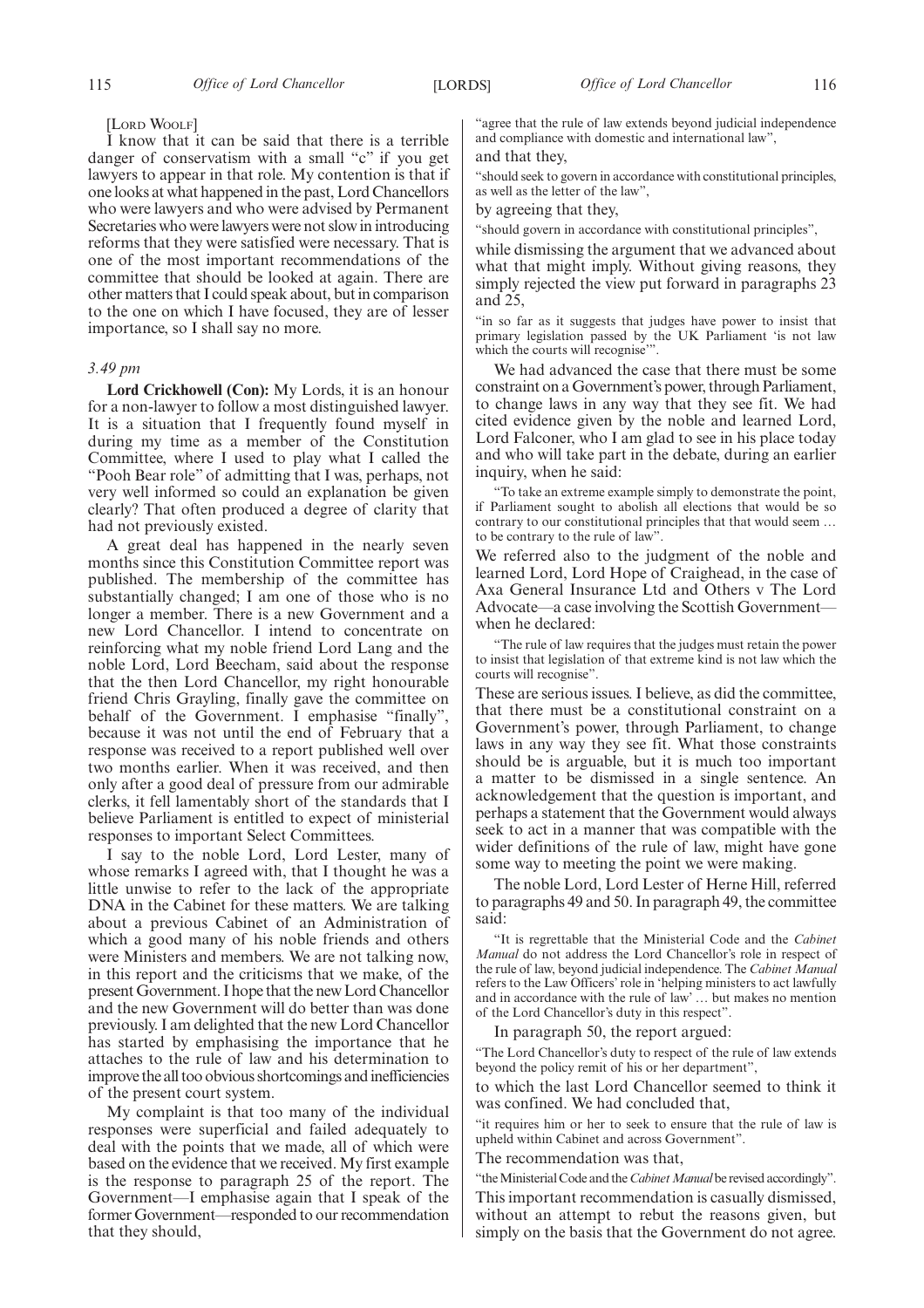Perhaps it is because duties of this kind are not referred to in the *Ministerial Code* and *Cabinet Manual* that the Constitution Committee so frequently has to draw to the attention of the House breaches of constitutional good practice in government Bills. I would add at this point that, as it is clearly the Government's intention that the legislative programme in the early part of this Parliament is to be tightly confined to manifesto commitments, with departments refused permission to clutter up Bills with other bits and pieces, there is a real opportunity for the Business and Legislation Committee, I hope prompted and encouraged by the Lord Chancellor, to reject as well all those breaches of good constitutional practice that the Constitution Committee has repeatedly criticised.

Turning again to the response, in paragraph 101 we said that,

"there was no clear focus within Government for oversight of the constitution".

We suggested that the Lord Chancellor was best placed to carry out this duty, as has already been pointed out. We were told that the Deputy Prime Minister was the relevant Secretary of State for constitutional policy, despite the fact that he did not appear to have been carrying out the wider responsibilities we had in mind. It is extraordinary that he was not a member of the devolution committee or of the Business and Legislation Committee. Today there is no Deputy Prime Minister; I hope my noble friend the Minister will be able to clarify who now holds those wider responsibilities.

In Paragraph 117, we suggested:

"Given the importance of the Lord Chancellor's duty to uphold the rule of law, the Lord Chancellor should have a high rank in Cabinet and sufficient authority and seniority … to carry out this duty effectively and impartially".

The response was that it is for the Prime Minister to determine the order of precedence of Cabinet Ministers. It was acknowledged that the Lord Chancellor is currently and traditionally one of the highest offices of state. Having served for eight years in Cabinet with Margaret Thatcher, I am fairly confident that that was a response that she would not have authorised. She understood the importance of the Lord Chancellor's role very well and showed great respect for the office and its holders. It is really not an adequate response to say that it is all up to the Prime Minister. The Prime Minister, like other Ministers, is answerable to Parliament and Parliament is entitled to know where he stands on a matter recommended by one of its committees.

A similar point arises from the response to the recommendation in paragraph 79 that,

"the Attorney General continues to attend all Cabinet meetings". Here the response is:

"Though the expectation is that the Attorney General will continue to attend all Cabinet meetings, this is ultimately a matter for the Prime Minister".

I am tempted to inquire: whose expectation? Surely we could have been told what the view of the Prime Minister was about this recommendation.

In the previous Parliament, the too-frequent delays in providing responses to Select Committee reports may have been due in part to the difficulty of reconciling the views of Conservative and Liberal Democrat Ministers, and it may be that that problem lies behind the shortcomings of the response. Be that as it may, I hope that with that difficulty removed, the responses will be delivered promptly. I also hope that the business managers will make a big effort to allocate time for debates to take place very soon after the responses have been published—something that does not happen very often.

#### *4.01 pm*

**Lord Phillips of Worth Matravers (CB):** My Lords, I gave evidence to the Constitution Committee when it was considering the role of the Lord Chancellor, and I am grateful to the noble Lord, Lord Lang of Monkton, for the opportunity to comment on his committee's report and on the response of the Government, as set out in the letter of Chris Grayling.

The Government broadly welcomed the report but did not accept that any of its specific recommendations required action or a change of attitude on the part of the Government. I am going to suggest that this response showed an unwarranted complacency, and I propose to do so by reference to the evidence given by the then Lord Chancellor to the Joint Committee on the Draft Voting Eligibility (Prisoners) Bill on which I served.

Section 1 of the Constitutional Reform Act provides that:

"This Act does not adversely affect … the existing constitutional principle of the rule of law, or … the Lord Chancellor's existing … role in relation to that principle".

That role is underlined by Section 17, which requires the Lord Chancellor, on taking office, to swear an oath, which begins with this undertaking:

"I will respect the rule of law".

As we have heard, the Constitution Committee concluded that,

"The Lord Chancellor's duty to respect of the rule of law extends beyond the policy remit of his or her department; it requires him or her to seek to ensure that the rule of law is upheld within Cabinet and across Government",

that this oversight role,

"is not adequately reflected in the current oath which requires him or her simply to 'respect the rule of law'",

and that the oath should be amended,

"to a promise to 'respect and uphold the rule of law'".

The committee also recommended that the *Ministerial Code* and the *Cabinet Manual* should be revised to reflect this oversight role. The Government disagreed with the desirability of effecting these changes.

Section 2 of the Constitutional Reform Act sets out the matters that the Prime Minister may take into account when appointing a Lord Chancellor. These include experience as a practising lawyer or as a teacher of law in a university. It is not, however, mandatory that the Lord Chancellor should have any previous legal experience. Some expressed concern about this. Witnesses emphasised the importance of the Lord Chancellor understanding the rule of law. The committee itself commented that,

"the rule of law remains a complex and in some respects uncertain concept".

The committee stated:

"We recognise the advantages to appointing a Lord Chancellor with a legal or constitutional background. We do not consider that it is essential but, given the importance of the Lord Chancellor's duties to the rule of law, these benefits should be given due consideration".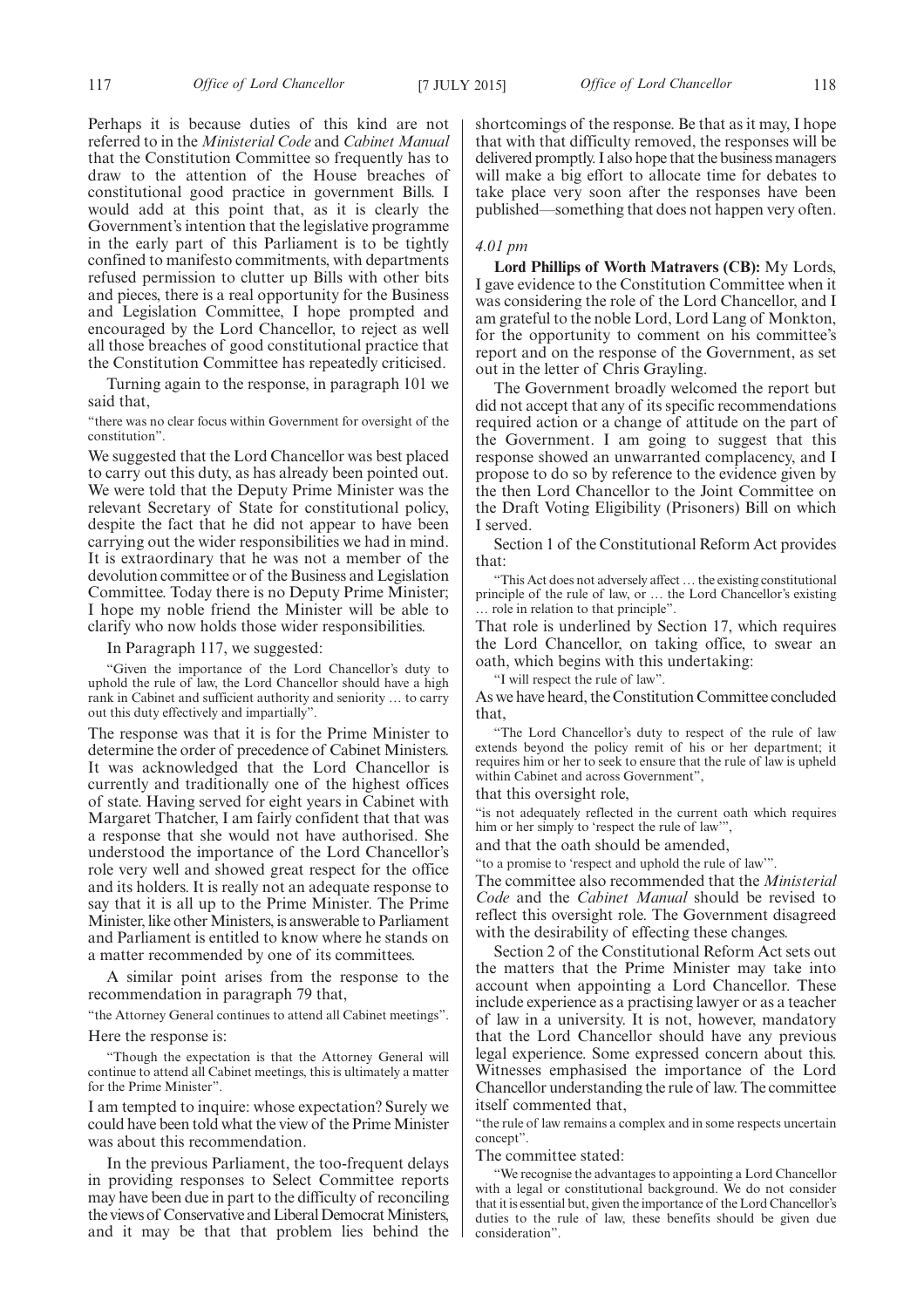[LORD PHILLIPS OF WORTH MATRAVERS]

In the Government's response, Chris Grayling commented dismissively:

"The Government welcomes the Committee's acknowledgement that it is not essential for the Lord Chancellor to have a legal background".

In the same vein, the committee drew attention to the fact that,

"neither the Lord Chancellor nor the Permanent Secretary are required to be legally qualified. In a department responsible for the legal system and … the maintenance of the rule of law, this is undesirable. We recommend that the Government either ensure that the Permanent Secretary supporting the Lord Chancellor at the Ministry of Justice is legally qualified, or appoint the top legal adviser in that department at permanent secretary level".

The Government did not agree, contending that access to legal services provided by the Treasury Solicitor's Department was sufficient. Happily, that recommendation has now been implemented in practice.

I suggested that these responses show complacency. For a lawyer, respect for the rule of law goes beyond an intellectual appreciation of its importance. It is, or should be, a passionate belief in and understanding of the concept, for it is the critical foundation of a democratic society. If the Lord Chancellor is not a lawyer, it is surely desirable that he should have at his right hand a lawyer steeped in a belief in and understanding of the rule of law.

I now turn to explain why I believe that the Government's complacency is unjustified. In 2004, in the case of Hirst v United Kingdom, the Grand Chamber of the European Court of Human Rights held that the blanket ban on any convicted prisoner being allowed to vote, imposed by the Representation of the People Act 1983, was incompatible with Article 3 of the first Protocol to the European Convention on Human Rights. In the subsequent appeals to the Supreme Court in the cases of Chester and McGeoch, Lord Sumption gave a lucid judgment that was critical of the reasoning of the Strasbourg court, but he observed:

"It is an international obligation of the United Kingdom under article 46.1 of the Convention to abide by the decisions of the European Court of Human Rights in any case to which it is a party. This obligation is in terms absolute".

In his wonderful book *The Rule of Law*, the late Lord Bingham stated that,

"The rule of law requires compliance by the state with its obligations in international law as in national law".

I suggest that it is beyond doubt that the rule of law requires this country to alter our law so as to afford the vote to at least some category of convicted prisoners so as to comply with the judgment in Hirst.

The response of the Government to this situation was to publish the Voting Eligibility (Prisoners) Draft Bill, which offered Parliament three options. The first was to give prisoners serving less than four years the vote. The second was to give prisoners serving less than six months the vote, and the third was to restate the blanket ban on prisoners voting. The first two options were designed to make our law Strasbourgcompliant. The third option would have involved Parliament deliberately flouting the decision of the Strasbourg court. There have been cases of countries failing to amend their laws to comply with Strasbourg judgments but none, of which I am aware, where a country has legislated expressly to defy a judgment of the Strasbourg court.

When the draft Bill was published, the Government announced that a Joint Committee of both Houses would be set up to give it pre-legislative scrutiny. Our remit was to advise which of the three options should be adopted or to propose an alternative option of our own. Had our remit been simply to advise whether or not any prisoners should be permitted to vote, untrammelled by the decision of the Strasbourg court, a majority might well have said no. But we concluded that it would not be right for Parliament to place the United Kingdom in breach of its international obligations. Agreeing with evidence given by the noble and learned Lord, Lord Mackay of Clashfern, we stated that,

"the principle of parliamentary sovereignty is not an argument against giving effect to the judgment of the European Court of Human Rights. ... A refusal to implement the Court's judgment would not only undermine the international standing of the UK; it would also give succour to those states in the Council of Europe who have a poor record of protecting human rights".

We recommended that the right to vote should be conferred on all prisoners serving less than 12 months.

I suggest that respect for the rule of law should have led the Executive, and in particular the Lord Chancellor, to do their best to promote legislation that would bring this country into compliance with the convention. They should have promoted legislation that achieved this and done their best to get it through Parliament. Parliament might well have proved unwilling to follow the Government's lead, but that is a consequence of the separation of powers. At least the Executive would have done their best to comply with the rule of law. I suggest that a Bill that put before Parliament an option to defy Strasbourg would not be appropriate.

When Chris Grayling came to give evidence to our committee, it became plain that he did not agree. He said that,

"my job is to offer Parliament the option. As you know, the job of the Lord Chancellor is to uphold the law. I have sought, in delivering a multiple-choice Bill, to fulfil my obligations to the law and, I believe, to Parliament as well. As to my own position, I intend to take advice at the time of the voting as to what my own particular situation is. I do not think there is any secret about what my opinion is in terms of this ... I have an obligation as Lord Chancellor to uphold a decision of the courts. I take that responsibility very seriously. Equally, I have a responsibility to Parliament, which has already expressed a strong view on this matter. Therefore I have to exercise my judgment in thinking how best to address the issue, particularly given the legal advice from the Attorney-General, and indeed the legal view expressed by Lord Hoffmann ... about these matters from, I think, 13 years ago … which said clearly that Parliament is sovereign in these matters … I formed the view that it was better to offer Parliament the option … but as to my own position, that is something I will take advice on at the time as to whether my oath of office or my obligations under the *Ministerial Code* constrain my actions".

Could the Lord Chancellor have taken this laissez-faire approach had his oath included a promise to uphold as well as to respect the rule of law? I suggest not. Was it not for him to take advice as to how he should react to the Strasbourg court's judgment in Hirst from the very outset rather than deferring the step until the time came for him to vote? He referred to the advice from the Attorney-General that Parliament was sovereign but, as the noble and learned Lord, Lord Mackay, stated, that is not the point.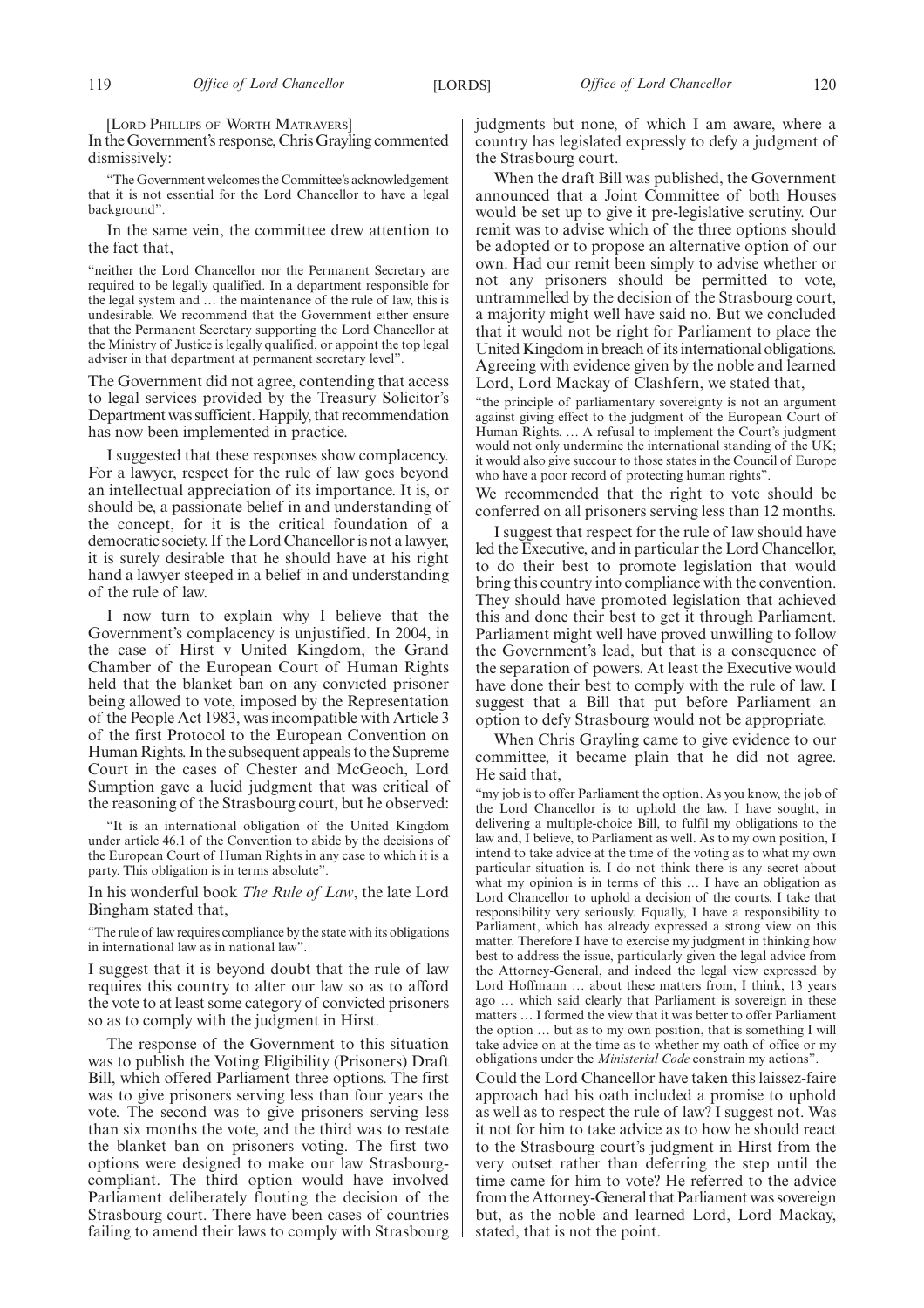I have explained why I do not find the Government's response to the Select Committee's report satisfactory. We now have a new Government and a new Lord Chancellor, and I hope that the Minister will convey to him a request that he give renewed consideration to the views and recommendations of the committee.

#### *4.12 pm*

**Lord Lexden (Con):** My Lords, this occasion is, for me, tinged with a little sadness. The report before us today was one of the last produced by the Constitution Committee before my three-year term as a member expired with the Dissolution of the last Parliament. Participation in its work brought me immense profit and pleasure. It was very good indeed to be united as a colleague with noble Lords drawn from all parts of the House, and even the occasional tendency of one or two members towards slight prolixity could not diminish the enjoyment. The committee is brilliantly served by its officials, who combine a passion for detailed research with a gift for clear, precise drafting. The discussions in which I took part were chaired very skilfully, first by the noble Baroness, Lady Jay of Paddington, and latterly by my noble friend Lord Lang of Monkton. I am grateful, above all, to them, and follow my noble friend Lord Lester of Herne Hill in emphasising that I make these remarks in no spirit of idle flattery.

Turning to the subject of the report before us, it is surely important to be clear about the reasons why the ancient office of Lord Chancellor, hallowed by time, matters in today's world. Only tiresome ultra-Tories—the noble Lord, Lord Beecham, made reference to one of them: Lord Eldon—think that institutions are justified simply by longevity. The rest of us believe that a test should be applied for long-standing arrangements, based on whether they discharge functions that continue to be needed.

On that point, we can draw on the testimony of the late Lord Hailsham, who held the office of Lord Chancellor for 12 years. He had no doubt that his office passed the test of practical utility. Exactly 40 years ago, he wrote that,

"where the constitution does not limit the powers of Parliament, and Parliament itself is largely under the influence of the executive, the preservation of the integrity of the rule of law has to be entrusted to a man and not a legal instrument. In Britain that man is the Lord Chancellor".

With him, Hailsham added, lay the vital duty of ensuring that,

"the independence of the judiciary and the rule of law should be defended within the cabinet as well as parliament".

There can be little doubt—this debate has reinforced it—that the same views were held by Lord Hailsham's predecessors in the office of Lord Chancellor and by his successors, including those who held it in the immediate aftermath of the far-reaching changes, not all of them wise, introduced under the Constitutional Reform Act 2005.

This is not to say that all past Lord Chancellors were held in the same high regard by the Prime Ministers under whom they served. In July 1962, Harold Macmillan summarily dismissed his Lord Chancellor, Lord Kilmuir, as part of his extraordinary Cabinet purge known as "the night of the long knives". Kilmuir protested that even a cook would have been given more notice. Macmillan replied that it was easier to find Lord Chancellors than cooks. Lord Kilmuir perhaps should have learned from the experience of Lord Eldon, to whom the noble Lord, Lord Beecham, referred. Lord Eldon held so tenaciously to his post that he slept with the Great Seal under his pillow.

It rapidly became apparent at the outset of the Constitution Committee's inquiry that its most important element would be an examination of current attitudes, particularly those within government, to the two crucial responsibilities of the Lord Chancellor: the preservation of the rule of law and the defence of judicial independence. The Lord Chancellor has other significant responsibilities —they are listed in paragraph 12 of the report—but no one, I think, would make the case for retaining this ancient office by reference to them. If the post matters in today's world, it is because of the two core duties, as the report describes them in paragraph 12, in relation to the rule of law and judicial independence. They naturally became the chief focus of the committee's work.

The second—the maintenance of the independence of the judiciary—was readily endorsed by all our witnesses, but the first—upholding the rule of law—was the subject of differing views. Some of our witnesses argued that this vital duty was now widely diffused among Ministers as a whole and no longer resided principally and overridingly in the office of Lord Chancellor. This, indeed, was the view of the then Lord Chancellor, Mr Grayling, whose opinion is cited in paragraph 34. Frequent references have been made to it, not altogether in an amiable spirit, by noble Lords who have contributed to this debate. The committee agreed that this crucial legal and constitutional duty did not lie exclusively with the Lord Chancellor, but we saw absolutely no reason to set aside a powerful argument put to us by former Ministers, both Labour and Conservative, with long experience of politics and the law, by distinguished officials who have worked in the Lord Chancellor's department and by other experts that, as paragraph 42 of the report puts it:

"The Lord Chancellor continues to have an additional responsibility in this regard".

We put forward recommendations to make that clear, but they were rejected, as we have heard.

It would seem to follow from that rejection that the Government believe, or at that point believed, that the Lord Chancellor should no longer exercise the particular duty to uphold the rule of law on the wide basis on which the holder of the office has until now undertaken it. If so, that is surely a new constitutional tenet which significantly diminishes the Lord Chancellor's role. If Lord Hailsham's ghost should walk abroad, Ministers must expect their repose to be disturbed, unless the new position outlined by Mr Gove now holds the field. Like so many other noble Lords, I look forward to my noble friend Lord Faulks's comments at the end of the debate.

The role of the Lord Chancellor has been attenuated in another especially important respect, about which grave concern has quite rightly been expressed in this debate: he is now excluded from any serious participation in the processes by which constitutional affairs are considered. Mr Grayling told the committee:

"The truth is today the constitutional role that the Lord Chancellor once performed, in a very practical sense, is not currently there".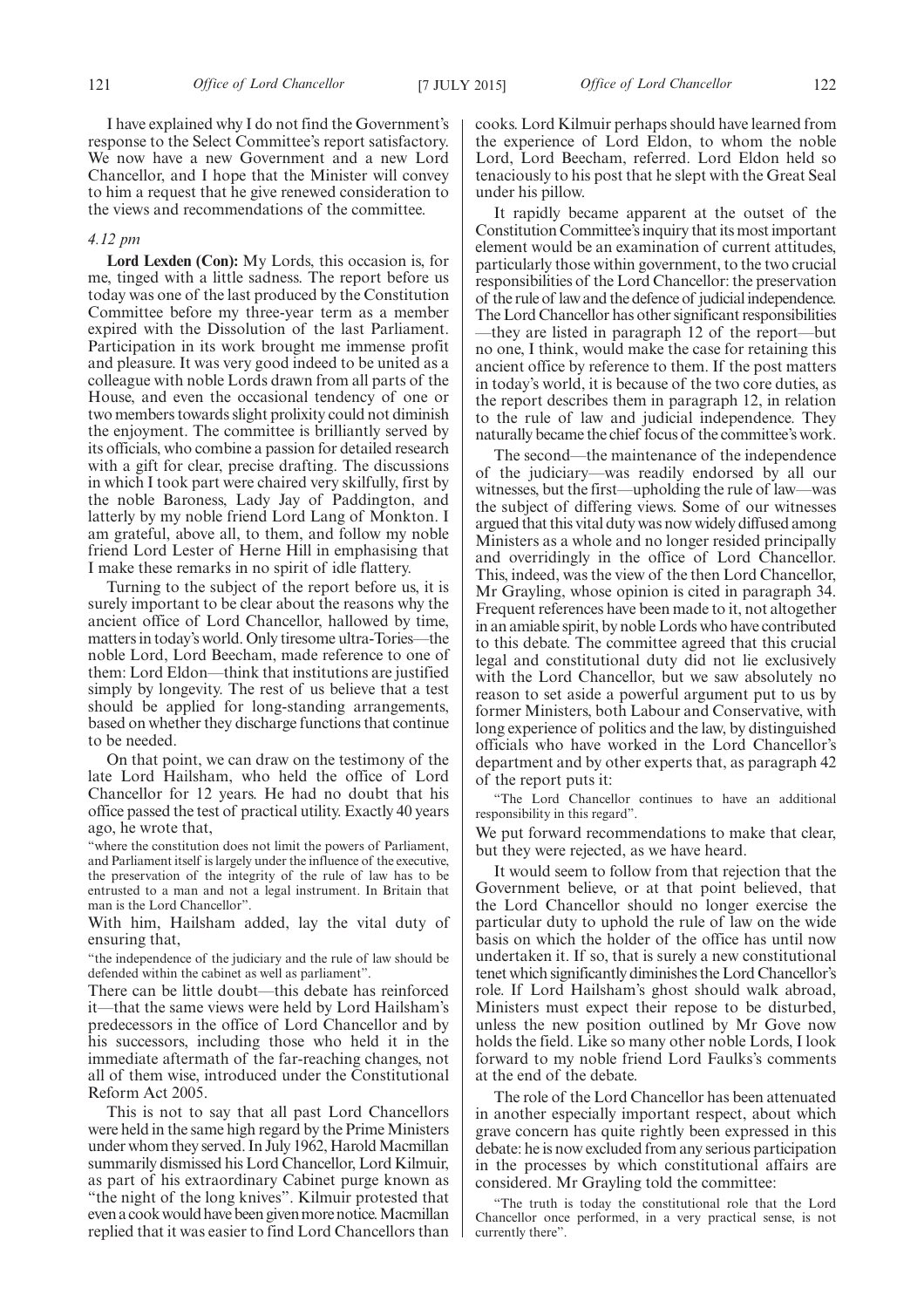#### [LORD LEXDEN]

Those words appear in paragraph 94 of the report. Is this not, in a very practical sense, unfortunate? Major constitutional reforms proceed in endless succession, unco-ordinated with each other. To give just one example, Scotland is to receive major new powers in relation to income tax while Northern Ireland is to be given significant responsibilities in relation to corporation tax. The Government give the impression that a new coherent constitutional settlement will somehow emerge of its own accord from a series of far-reaching changes, separately conceived and executed.

Do we not need what Enoch Powell once called a constitutional invigilator, someone who can watch over the fundamental changes that are bringing us almost inexorably to a quasi federal-state? His presence could be particularly valuable since the Government have ruled out a constitutional convention, which is the other obvious means by which coherence could be brought to sets of separate initiatives and the framework created for a new constitutional settlement that would stand the test of time. I submit that the recommendation in paragraph 101 of the committee's report that the Lord Chancellor should exercise oversight of the constitution is the more significant in the circumstances in which we now find ourselves.

A report that runs to over 35 pages, excluding summaries and appendices, secured from the Government a response that comprises just 10 paragraphs, two of which consist of a single sentence. The one disappointing feature of my otherwise deeply rewarding period on the Constitution Committee was the Government's reluctance to take part in a substantial two-way process for the discussion of the ideas and proposals that emanated from it. I hope that that will change under this new Government at a time when we are at a major constitutional crossroads.

#### *4.22 pm*

**Lord Cullen of Whitekirk (CB):** My Lords, like the noble Lord, Lord Lexden, I was a member of the committee that produced the report. With regard to the duty of the Lord Chancellor in respect of the rule of law, the committee concluded that that duty extends beyond his or her dealings with the justice system and, in its words in paragraph 50,

"requires him or her to seek to ensure that the rule of law is upheld within Cabinet and across Government. We recommend that the Ministerial Code and the *Cabinet Manual* be revised accordingly". That conclusion took account of Section 1 of the Constitutional Reform Act 2005. It states that the Act does not adversely affect the existing constitutional principle of the rule of law, or the Lord Chancellor's existing constitutional role in relation to that principle. That section may be rather unspecific but the committee's conclusion was built on evidence given by the majority of its witnesses, including robust contributions from the noble and learned Lord, Lord Falconer of Thoroton, and others. The committee also noted that, in commenting on the Bill that led to the 2005 Act, the Constitutional Affairs Committee in the other place considered that in future the Lord Chancellor would continue to be the "constitutional conscience of Government".

A number of remarks have been made about the quality of the Government's response in the letter from the then Lord Chancellor on 26 February, and I must add another. With regard to the conclusion to which I have referred, the letter reads as if all that the committee had done was recommend changes to the code and the *Cabinet Manual*. It said that these documents, and the Lord Chancellor's oath of office,

"already accurately reflect ministerial responsibilities in relation to the rule of law'

Whether by design or by misadventure, the letter failed to address the scope of the duty of the Lord Chancellor, whatever may or may not be stated in such documents. It also failed to take account of the basis on which the committee had reached its conclusion and recommendation. In view of the evasion in the Government's response, I invite the noble Lord, Lord Faulks, to state whether the Government now accept that the Lord Chancellor has a duty in regard to the rule of law that is more than a mere appendage to his or her responsibilities for the Ministry of Justice and extends to the upholding of the rule of law within Cabinet and across government, and if they do not agree, why not.

I will briefly refer to one other matter. In their response, the Government placed particular reliance on what is said in the *Ministerial Code* and the *Cabinet Manual* about the role of the law officers. It does not seem in doubt that they are guardians of the rule of law. However, as the committee observed, their role should not be seen as other than complementing or supporting that of the Lord Chancellor. They cannot simply take the place of the Lord Chancellor. For example, Mr Dominic Grieve, the former Attorney-General, stressed that the limited staff in the Attorney-General's Office would not enable the law officers to be overseers of the rule of law. Moreover, he pointed out that the Attorney-General may not be privy to policy discussions to which rule of law issues might apply. The noble and learned Lord, Lord Mackay of Clashfern, referred in his evidence to the Lord Chancellor's role as being,

"to ensure that, if there is a legal and constitutional issue on which it is necessary to take the Attorney General's advice, that is done".

Thus, the Government's reliance on the law officers is superficial and short-sighted.

#### *4.26 pm*

**Lord Norton of Louth (Con):** My Lords, I very much welcome this report from the Constitution Committee. It is a serious report and deserves to be taken seriously. The response before us, produced by the coalition Government, fails to respond adequately to the committee's recommendations. Even more importantly, it reflects a failure to grasp the fundamentals that underpin our constitutional arrangements.

A constitution requires not only formal rules but a culture that appreciates and upholds the principles that give rise to those rules. Dicey identified the twin pillars of the British constitution as parliamentary sovereignty and the rule of law, pillars that are not necessarily compatible with one another. The stability of our constitutional arrangements derives from an acceptance that Parliament will not act in such a perverse way as to encroach on the fundamentals of the rule of law. As the report of the Constitution Committee notes, the rule of law is not formally defined. The Constitutional Reform Act 2005 refers to,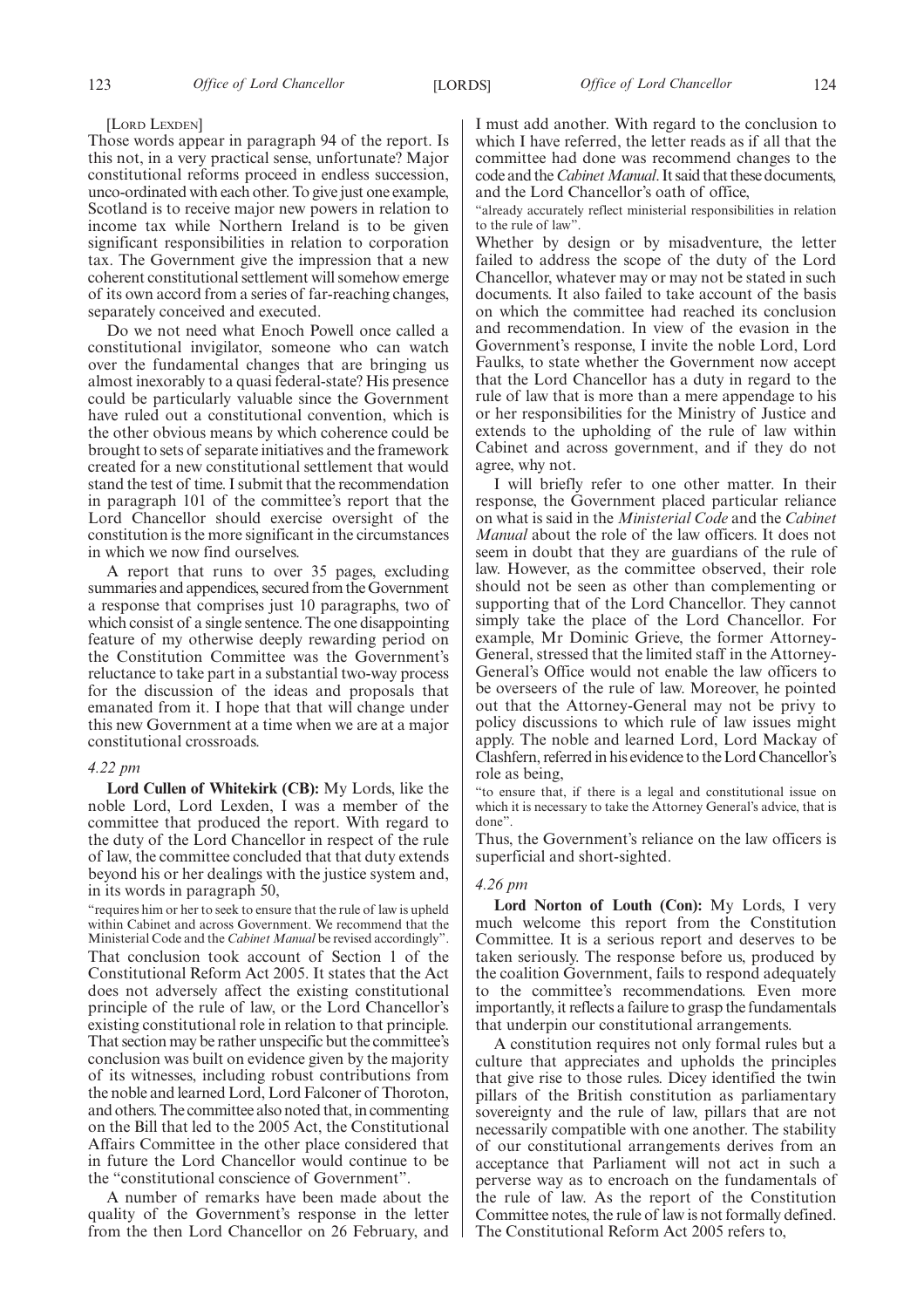"the existing constitutional principle of the rule of law",

but without defining the term.

Prior to the passage of that Act, the role of the Lord Chancellor was recognised as distinctive—indeed unique—the holder being a senior and somewhat detached figure within government. That detachment was enhanced by the fact that some occupants followed a quasi-judicial route of serving as Attorney-General or Solicitor-General before becoming Lord Chancellor, or a wholly judicial route, being appointed straight from the Bench or the Bar. SA de Smith observed:

"The Lord Chancellor's duties are multifarious, demanding the utmost delicacy and an extensive familiarity with lawyers and the law".

However, the office was more than the individual holding the post. The status of the office was important. The Lord Chancellor was senior in the order of precedence. For centuries, until the treason laws were reformed, it was high treason to slay the Lord Chancellor. The status of the office provided some reassurance that the holder would serve to uphold the rule of law, including the independence of the judiciary. As Diana Woodhouse noted in her book, *The Office of Lord Chancellor*:

"In the absence of a written constitution, the responsibility for judicial independence places the Lord Chancellor at the heart of Britain's constitutional arrangements".

In effect, this is acknowledged in the 2005 Act, but the failure to define terms, and the freeing of the person appointed from the previous requirements to hold post, creates problems. The Lord Chancellor, by his oath of office, is sworn to defend the independence of the judiciary, but he is no longer a detached or necessarily senior figure within government. He is different but not that much different from other Cabinet Ministers.

The reform of the office of Lord Chancellor was basically botched, the product of a lack of understanding of the Lord Chancellor's crucial and embedded constitutional role. The 2005 Act, by its own declaration, does not affect that role, but it is clear from the evidence of the noble and learned Lord, Lord Irvine of Lairg, in the Constitution Committee's fourth report of 2009-10, that Prime Minister Tony Blair did not fully comprehend that role, viewing changes to the office of Lord Chancellor in the same light as any other change in the machinery of government.

The report before us makes recommendations that clarify some of the uncertainties that are consequent to the 2005 Act in terms of upholding the rule of law and, as we have heard, having an oversight role in relation to the constitution as a whole. These encompass changes to the*Ministerial Code* and the Lord Chancellor's oath, as well as ensuring adequate support for those charged with upholding the rule of law.

These are important and weighty recommendations made to government. In essence, the Government's response—the noble and learned Lord, Lord Phillips of Worth Matravers, touched on this—says, "We broadly agree with the report, except where it makes any substantive recommendation, in which case we don't agree with it, but we can't be bothered to engage with the report and provide reasoned arguments for our stance". My noble friend Lord Lexden has touched on the brevity of the Government's response. It consists of 115 lines, excluding headings, of which 58 comprise direct quotes from the committee's report. In other words, half the Minister's letter simply reproduces the committee's recommendations. The Government's actual response occupies 57 lines, constituting fewer than 800 words. Not only does it not engage with the committee's recommendations; it also appears not to grasp the points being made.

Some of the responses are vacuous. Paragraph 126 of the report recommends that the Prime Minister, in appointing the Lord Chancellor, give weight to qualities outlined in the report and, above all, consider the importance of the Lord Chancellor's duty to uphold the rule of law. This recommendation follows this observation in paragraph 124:

"There is general agreement that the statutory criteria for appointing a Lord Chancellor are ineffective".

What is the Government's response? It states:

"The Constitutional Reform Act 2005 provides that the Prime Minister may not recommend an individual for appointment as Lord Chancellor unless he or she is satisfied that the individual is qualified by experience. There is a range of evidence that the Prime Minister can take into account when reaching such a conclusion".

That merely summarises Section 2 of the Act as reproduced in paragraph 102 of the committee's report. Section 2 is the starting point of chapter 4 of the report. To merely restate what is in Section 2 is to ignore what is in the chapter. There is no engagement with its content. Nothing in the response addresses the concerns or the recommendations. This is a government response that, as we have heard, took more than two months to produce, but one that says essentially nothing.

I have two questions for my noble friend Lord Faulks. One derives from a particular recommendation made in the report, and the other, more general question derives from the criticisms of the Government's response. First, as a number of noble Lords have mentioned, paragraph 101 of the report records:

"There is no clear focus within Government for oversight of the constitution".

It recommends that a senior Cabinet Minister have responsibility for such oversight and, as we have heard, observes that,

the Lord Chancellor is best placed to carry out this duty".

In this Parliament, the Prime Minister has appointed Oliver Letwin, the Chancellor of the Duchy of Lancaster, to fulfil this role. It will be helpful to know from my noble friend what protocol, if any, has been established between the Lord Chancellor and the Chancellor of the Duchy of Lancaster to ensure that there is coherence in addressing constitutional issues.

Secondly, given that there is a need to recreate the culture within government of appreciating the significance of our constitutional arrangements and the principles underpinning them, what are the Government doing to inculcate those principles in Ministers and senior officials? From the Government's response to the Constitution Committee report there is no evidence of such an awareness, and indeed nothing in the response suggests a clear grasp of what the rule of law entails, despite the committee report discussing it in some detail.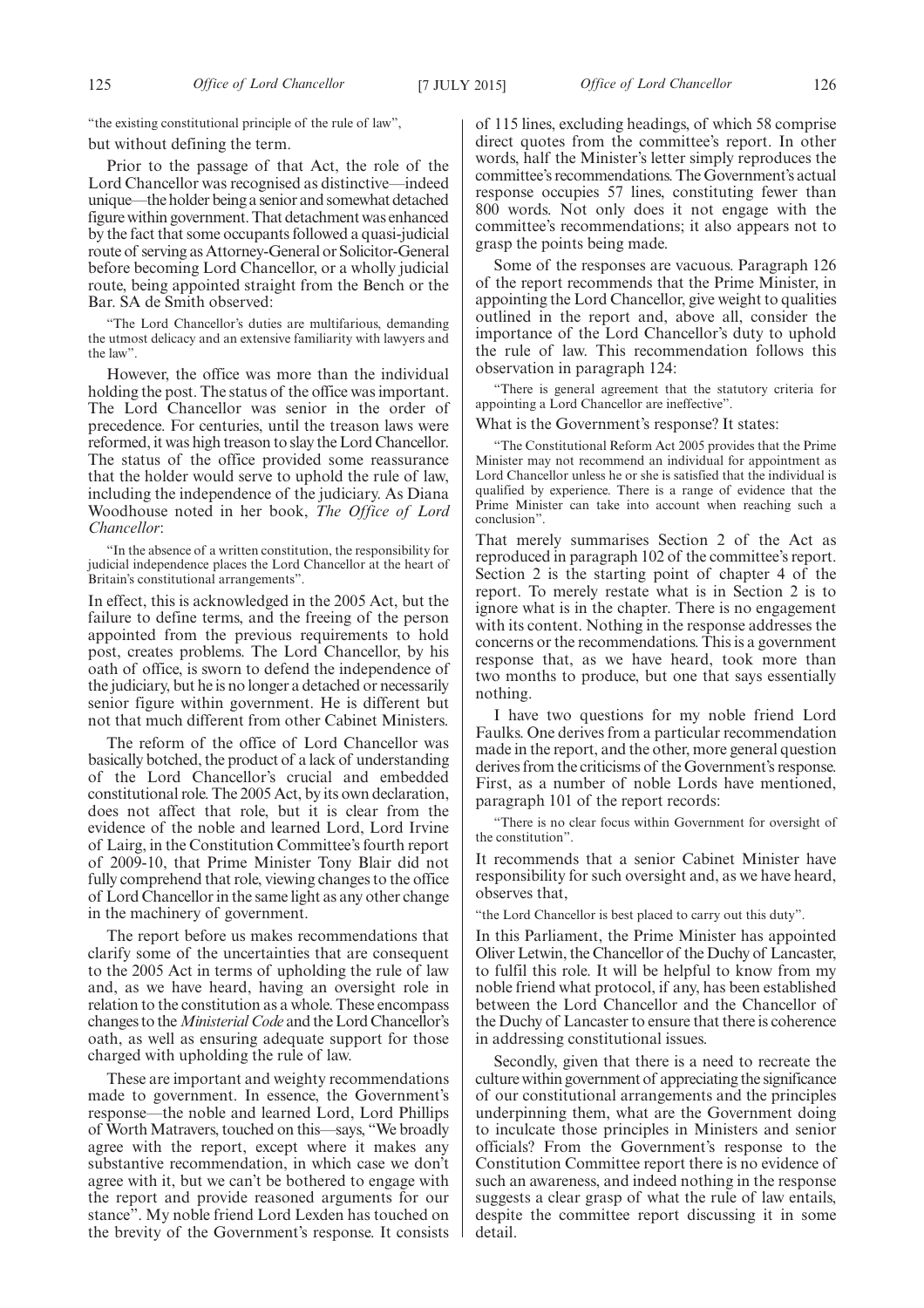#### [LORD NORTON OF LOUTH]

In the light of this debate, my noble friend theMinister may wish to consider going back to his department to think about producing a fresh response to the Constitution Committee's report. What is before us falls well short of the standard we are entitled to expect.

#### *4.35 pm*

**Baroness Kennedy of The Shaws (Lab):** My Lords, I beg the indulgence of the House that I might speak briefly in the gap. I missed the deadline for putting my name on the speakers list.

I, too, want to remind the House why the Lord Chancellor's role was such a triumph in our constitution. I still believe very strongly in the importance of that role being in the hands of a lawyer of distinction with a lifetime's experience in the law. Of course, it was sometimes held by someone who had also been a practising elected politician in their past, but the thing that distinguished previous Lord Chancellors was that they had an understanding of the law, the importance of law in constitutional matters coursed through their veins and their commitment to the rule of law was visceral. In the end, at the point when they came to be Lord Chancellor, they would feel that the law was their master and not of any strategic political advantage.

The sadness that I feel about all this is that reform took place in such an abandoned way back in 2005. Until then, we had somebody who sat in this House with no further political ambition, who was at the apex of their career and who no longer harboured any secret passion to become Prime Minister or Chancellor of the Exchequer or to hold any other kind of office. Because of that, they were able to take the long view, they were able to argue in Cabinet against some of their ministerial colleagues who were seeking to respond to populist demands, and they were able to argue for the importance of law as against, sometimes, the appeal of order. In that balancing of law and order, there was this voice speaking for justice. That person, sitting in this House, did not have to look to constituents or face the vicissitudes of regular elections, and so did not fall prey to the populist pressures of, for example, the *Daily Mail—*they did not fear what the next day's headlines might be. That was why the role was such a success.

That does not mean that there was not a need for reform, and I was one of the people who argued that the time had come for there to be a judicial appointments commission and that there might be a review of whether any judicial role could be held by the Lord Chancellor. The Lord Chancellor could sometimes sit as a judge but that had more or less been abandoned and could easily have been reformed. The issue of the role of Speaker being part of the Lord Chancellor's responsibilities could also easily have been reconsidered.

I am afraid that the folly of the reforms undertaken by Labour in government came as a bolt from the blue. They were ill considered and constitutional madness. In my view, it was the act of a capricious Prime Minister abetted by a determined Home Secretary, and this House has often had the opportunity of expressing its regret that that happened.

Of course what Labour at that time was saying was that there should be a Minister of Justice—somebody speaking for justice in the House of Commons. And that may make perfect sense. Labour also argued that it might often be difficult to make sure that that person was a lawyer and therefore it could be somebody who was committed to those issues but was not a lawyer, if no MP who was a lawyer was suitable for the role. But what Labour did at that time was to abolish the Lord Chancellor role—that was the announcement. Then, of course, it had to revisit that, because it is a role that is deeply embedded in so much legislation that it could not possibly be dealt with in that fleeting way. So the idea of the Minister of Justice became coupled with the Lord Chancellor's role, and into it went the notion that it could be a non-lawyer. That should remain a source of regret and should be looked at, I hope, at some suitable point, because I believe that we should still have a Minister of Justice in the House of Commons but a separate Lord Chancellor's role. I regret that the committee did not make such a recommendation.

We have seen the consequences of the botched reforms in the performance of Mr Grayling, who seemed to have no appreciation of what the role really entailed and what his constitutional commitments ought to be. In Mr Gove I hope that we have someone who draws on a deeper well of constitutional understanding and wish him well in the role.

The idea that the Government have not listened to the careful report from this committee is a source of disappointment. I hope that the Minister will respond to the concern expressed by everyone.

#### *4.41 pm*

**Lord Falconer of Thoroton (Lab):** I join everybody in congratulating the committee of the noble Lord, Lord Lang of Monkton, on the excellent report that has been produced. I also join those who said that it is a very serious report. I believe it to be a serious report because it expresses incredibly clearly and well what the reforms in 2005 were seeking to achieve in relation to the continuing role of the Lord Chancellor.

I compliment all who have spoken in the debate. I will mention my noble friend Lord Beecham, who emphasised the importance of Newcastle to this and, in addition to his point about the Geordies' role, the importance of speaking justice to power.

I ask the Minister to answer specifically the three incredibly important questions that the noble Lord, Lord Lester of Herne Hill, enunciated with enormous clarity.

I agree with the noble and learned Lord, Lord Woolf, that the Lord Chancellor now should—he emphasised the word "should"; he was not saying that he necessarily did—play a critical role in the defence of the rule of law.

The noble Lord, Lord Crickhowell, did not appear to me to be Pooh Bear in the questions that he asked. Like many noble Lords, he said that the response of the Government fell well short of what was expected in relation to a report of the significance of this one. He hoped—this view was widely shared around the Chamber—that the new Lord Chancellor would do a lot better than his immediate predecessor in fulfilling his role.

The noble and learned Lord, Lord Phillips of Worth Matravers, said that the Government's response showed unwarranted complacency—I took that to mean that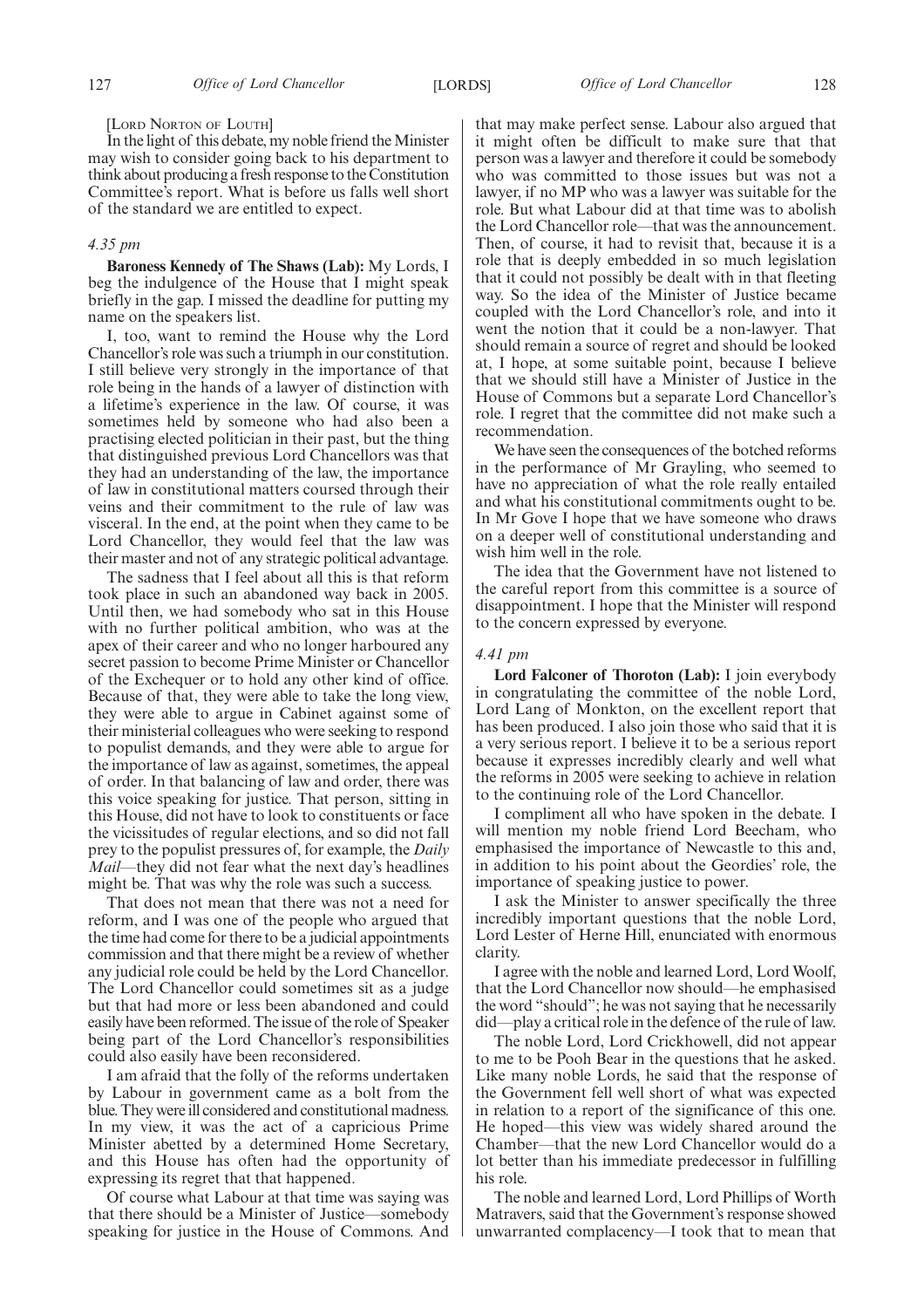he thought that the way that Mr Grayling had answered the questions indicated that he thought the rule of law was safe under the current arrangements. If Mr Grayling thought that his attitude as Lord Chancellor indicated that it was safe, I took the noble and learned Lord, Lord Phillips of Worth Matravers, to mean that it most certainly was not.

I share the grief of the noble Lord, Lord Lexden, at being off the committee after three years. I particularly enjoyed his reference to Lord Kilmuir, who, upon being fired, was told that it was easier to find cooks than Lord Chancellors. I can think of no Lord Chancellor who more deserved that remark than Lord Kilmuir. Many of you will recall that Lord Kilmuir was Winston Churchill's second Lord Chancellor. His first was Viscount Simonds. When Winston Churchill became Prime Minister for the second time, he said that he wanted Asquith's son to be the Lord Chancellor. He summoned Asquith's son, as the repayment of a political debt to his father, and asked him if he would like to be Lord Chancellor—to which Asquith replied, "Not on your nelly, it is much too much hard work—why don't you try my friend Simonds?". So Winston Churchill did, not knowing the man. He appointed him Lord Chancellor and then came a political difficulty; he wanted Maxwell Fyfe, who was Home Secretary, to become Lord Chancellor. He summoned Maxwell Fyfe and said, "I don't want you to be Home Secretary any more, I want you to be Lord Chancellor—would you mind telling Simonds that his time has come to an end, I don't really know the man?". So for Kilmuir to complain about the comment that it was easier to find cooks and to complain about the way that Macmillan treated him was a little bit rich in light of what happened to Viscount Simonds.

I agree with the noble and learned Lord, Lord Cullen of Whitekirk, that the duty to defend the rule of law imposed on the Lord Chancellor extends well beyond simply defending the justice system. The noble and learned Lord did the House a service in indicating the three parts of the Constitutional Reform Act that imposed the duty on the Lord Chancellor: Section 1, Section 2 and the oath.

The noble Lord, Lord Norton of Louth, is right that the constitution works not just in relation to its specific terms but in relation to its culture. I can indeed confirm to the noble Baroness, Lady Kennedy of The Shaws, that I did not have a secret passion to be the Prime Minister or the Chancellor of the Exchequer– which, as she said, all Lord Chancellors before the change indicated.

The scope of the duty of the Lord Chancellor is the key point in the report, along with the Lord Chancellor's role in relation to constitutional affairs. The reforms in 2005, which were criticised by the noble Lords, Lord Lexden and Lord Norton, and the noble Baroness, Lady Kennedy, were necessary because it was no longer maintainable for the chief judge in the final court of appeal also to be a Cabinet Minister—because the final court of appeal in our country habitually was dealing by 2005 with issues about the conduct of the Government. You could not have a leading member of the Executive also being chief of the final court of appeal determining whether the Executive had gone beyond the limits of legality. The reforms were necessary.

As the noble Baroness, Lady Kennedy, acknowledged, it was right that there should be a Judicial Appointments Commission, that a Supreme Court should be created and that the Lord Chancellor should cease to be the head of the judiciary.

The consequence—which was expressed repeatedly in the course of the Bill through this House—of removing this very big judicial figure from the centre of government would be a potential vacuum where the protector of the rule of the law and the constitution had previously been. The Constitutional Reform Act 2005 faced those fears head on and addressed them—the noble and learned Lord, Lord Cullen of Whitekirk, mentioned the way in which it did. The office of Lord Chancellor remained after the passage of the Act. The Act expressly provides that the office retain its role in relation to the rule of law within the Executive. Noble Lords have identified what that role was, and it was preserved. There was an inevitable uncertainty, because you could never be precise about it, but it was specifically preserved. The Constitutional Reform Act places a solemn burden of respecting the rule of law and ensuring a properly functioning and resourced justice system. Finally, the Act imposes on the Prime Minister a duty to appoint only someone who is up to the job of discharging those functions. That is what Section 2 amounts to.

Section 17, which sets out the Lord Chancellor's oath, states that the Lord Chancellor has to swear an oath to,

"respect the rule of law, defend the independence of the judiciary and discharge my duty to ensure the provision of resources for the efficient and effective support of the courts for which I am responsible".

It was agreed at the time that the Act went through in 2005 that the oath imposes a higher duty than day-to-day political advantage. Parliament envisaged the Lord Chancellor being a departmental Minister, with all the political clout that that brings but with special added responsibilities and special qualities. It also expressly envisaged that, as and when necessary—and it would be exceptional—the Lord Chancellor would not be bound by collective responsibility when upholding his duty to protect the rule of law. The Act specifically envisages that there will be times when he is in effect freed from the obligation of collective responsibility.

What is the content of his protector role? It has three elements. First of all, it means making sure that judges are properly protected in their independence. That means, as the noble Lord, Lord Lester, indicated, that they are not put under any undue pressure and are properly resourced in fulfilling their role. Secondly, it means that the Lord Chancellor has an especial role to ensure that the Government of the day comply with the rule of law and with constitutional principle. That means that where the Lord Chancellor is aware that the Government either are engaged in something that is an habitual breach of the law or are going to fail to comply with the law in the future, he has a role to use his authority to stop that occurring.

One of Lord Bingham's eight principles of the rule of law is that the law must afford adequate protection of fundamental human rights. The current Lord Chancellor, in a speech he made in the Commons on the proposals that are being made in relation to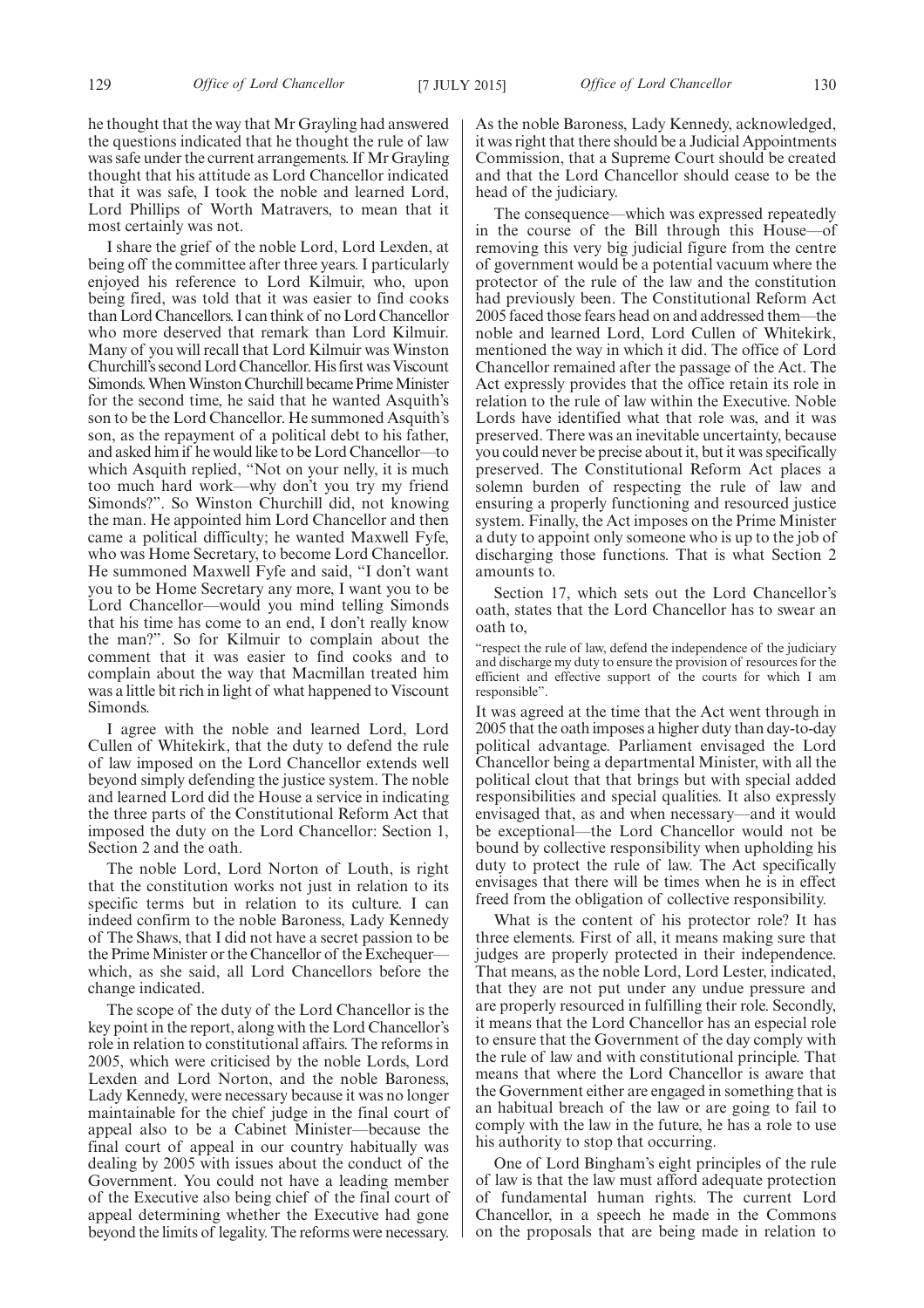#### [LORD FALCONER OF THOROTON]

human rights, in my respectful submission, failed in two respects to comply with his duty in relation to the rule of law. First, he appeared to suggest that it was possible to not give effect to the whole of the European Convention on Human Rights and yet remain within the convention. Secondly, he appeared to be suggesting that it was possible to change some of the elements of the human rights protection currently provided—he did not indicate how—on the basis of what the Government, in effect the Executive, thought it appropriate to call human rights. If you have a situation where the Government themselves define human rights, there is inadequate protection of fundamental human rights.

The third obligation—the first being to protect the independence of the judiciary and the second to procure the protection of the rule of law—is that the Lord Chancellor must ensure that there is a functioning justice system that includes people having the right to have their legal rights vindicated. That means that there must truly be access to justice. Access to justice requires ensuring that all who need it have access to the courts and to legal advice where it is necessary to ensure that there is a level playing field. It also requires a usable means of challenging the actions of the Executive, including in particular proper access to the remedy of judicial review.

Clearly, a delicate balance must be struck for every Lord Chancellor. He or she cannot act merely as a lobbyist for the legal sector. In these straitened times, public policy requires cuts and efficiencies in spending on the courts and on legal aid, and the courts cannot simply stand back and watch the rest of the public service tighten its belt without some sacrifice themselves. But in attempting to strike a balance, it is critical that the Lord Chancellor accepts and understands his especial responsibility in ensuring that there genuinely is access to justice.

In the first speech made a couple of weeks ago by the Lord Chancellor and Justice Secretary in respect of access to justice, he spoke warm words but failed to address the problem that has been repeatedly identified in the justice system now, which is that there is no level playing field when it comes to access to justice.

So I submit that there are three elements to the rule of law which the Lord Chancellor has to protect: defending the independence of the judiciary; ensuring that the rule of law is complied with, and ensuring that there is proper access to justice.

Finally, I turn to the constitution. Under the previous Government, responsibility for the constitution moved from the Lord Chancellor's Department to the Deputy Prime Minister. When the great constitutional drama of the last Parliament occurred—the defence of the union in the face of what was happening in Scotland—the Government were lamentably unprepared for what happened. Their response was very second rate. I do not know the extent to which that was caused by the fact that there was an attenuated constitutional department in the Cabinet Office that had been wound down quite dramatically after the Deputy Prime Minister's initial range of constitutional reforms had run into the sand. It is the consequence of there not being a permanent home for the constitution in government.

If in the Lord Chancellor's Department there had been expertise stretching back over a long period, we would not have had the situation that led to the way in which the Prime Minister responded on the morning after the referendum. We would not have the situation that is going on in the other place now where a fundamental change to the constitution is taking place apparently on the basis of a vote on amendments to Standing Orders in the Commons. I note that this very afternoon the Government have abstained, and so the House of Commons has just voted that the process by which English votes for English laws is being introduced is not acceptable.

I very much hope that the consequence of that will be that the Government will pause and think again rather than having English votes for English laws introduced on the basis of 11 days' notice with no White Paper, Green Paper or any other prior consultation. The importance of keeping constitutional affairs in one place—under the tutelage of the Lord Chancellor—is that that sort of thing would not have happened in the past. I invite the noble Lord, Lord Faulks, to indicate what the Government's response will be to a situation where there is no collective memory, no permanence and no accepted home where constitutional affairs are dealt with.

#### *4.57 pm*

**TheMinister of State,Ministry of Justice (Lord Faulks) (Con):** My Lords, I thank my noble friend Lord Lang for securing this debate and providing the opportunity for the House to consider and discuss the Constitution Committee's report on the office of the Lord Chancellor. I fear that I may disappoint noble Lords, who have all provided great-quality speeches in the debate, in the sense that my response will contain rather few surprises.

However, what I can say, consistent with what my noble friend would say, is that the new Lord Chancellor is very much in listening mode. There is no question of complacency on the part of the Lord Chancellor or in the Ministry of Justice, as the noble and learned Lord, Lord Phillips, suggested. I know that the Lord Chancellor will read the debate with considerable interest. I cannot guarantee what his response will be but I know that great heed will be taken of what has been said. Indeed, the committee's report will be considered more carefully than it already has been. It is a comprehensive report and the Government recognise that the committee has assimilated a great deal of material collected from written submissions and oral evidence from a wide range of experts and practitioners, including Lord Chief Justices and Lord Chancellors.

The Government welcome the committee's report, particularly its reaffirmation of the important constitutional role of the Lord Chancellor. However, we recognise that the committee has expressed disappointment at the brevity of the previous Government's response to this report, and with two aspects of it in particular. I will endeavour to deal with those points. I fear that I will not be able to answer all the different points raised in the debate, including the EVEL debate, mentioned by the noble and learned Lord, Lord Falconer, or prisoner voting, which deserves a debate of its own. Of course, the comments are very much borne in mind by the Government.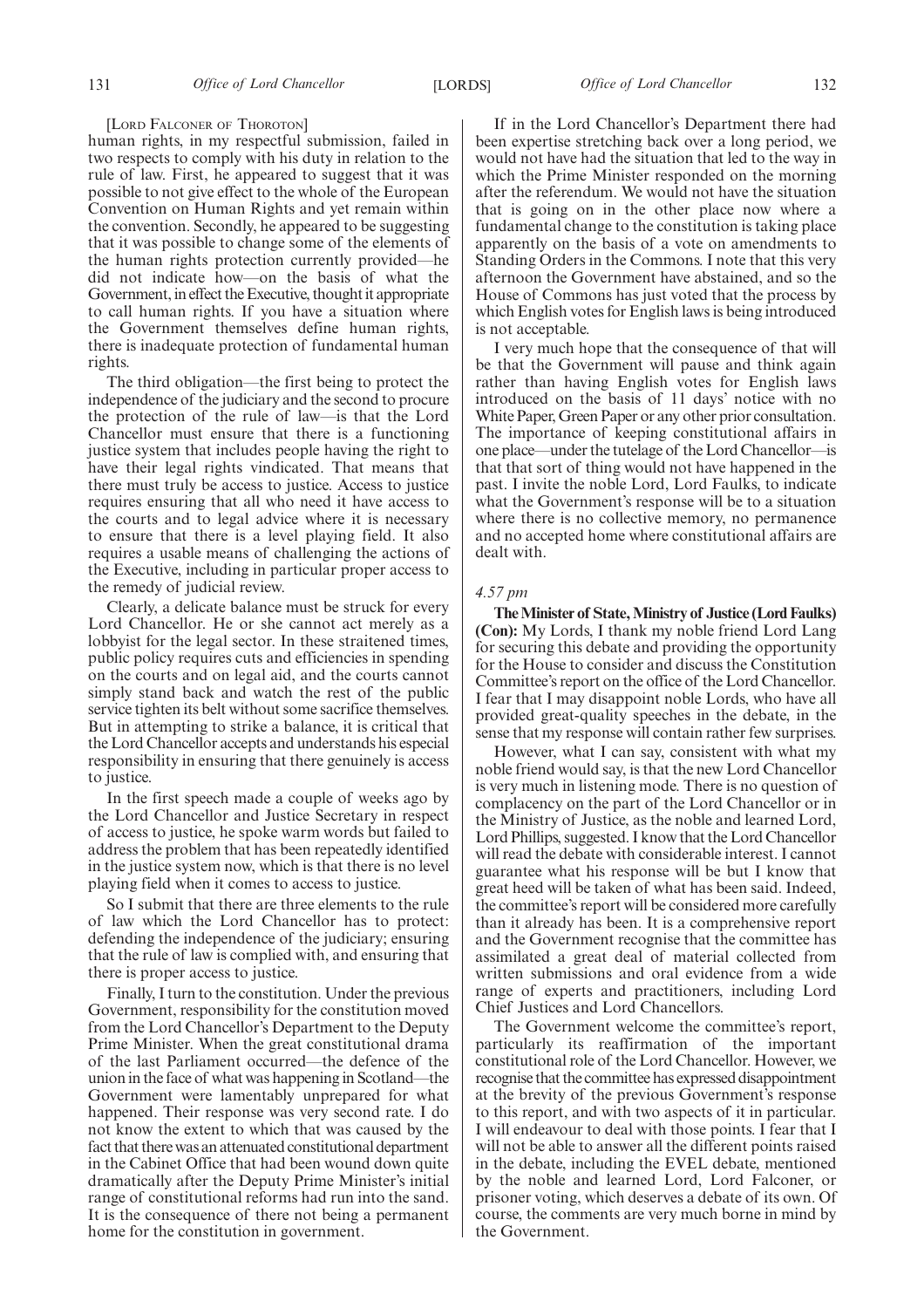"The rule of law is the most precious asset of any civilised society. It is the rule of law which protects the weak from the assault of the strong; which safeguards the private property on which all prosperity depends; which makes sure that when those who hold power abuse it, they can be checked; which protects family life and personal relations from coercion and aggression; which underpins the free speech on which all progress—scientific and cultural—depends; and which guarantees the essential liberty that allows us all as individuals to flourish".

Noble Lords may think that those statements embody the core purpose of the justice system and indicate that he does not regard the law, as the noble and learned Lord, Lord Cullen, said, as "a mere appendage". They bear careful consideration. No definition of the rule of law is likely to attract complete consensus, although Lord Bingham's in *The Rule of Law* has quite rightly attracted widespread approval. Many countries boast of their adherence to the rule of law. In Russia there is a book that extols its virtues. China, which I recently visited, speaks consistently about its adherence to the rule of law.

The committee's report comes at a time of considerable interest in the office of the Lord Chancellor. Among others, a recent publication by University College, London, on the politics of judicial independence concerned itself with the issue. That study reached a number of conclusions, including the fact that the judiciary and judicial independence emerged stronger from the 2005 changes with the inclusion of tribunals in the courts system, a more independent and visible Supreme Court, and greater autonomy of the Lord Chief Justice as the head of a more professional judiciary. The report recognised the change in the role of the Lord Chancellor and saw it as providing a political guardian of judicial independence with sufficient channels of communication to allow a new relationship to evolve between judges and politicians.

As to the role of the Executive, it is worth noting that the Lord Chancellor has specific duties under the Constitutional Reform Act 2005 to respect the rule of law and to have regard to the need to defend judicial independence. The noble and learned Lord, Lord Falconer, told the House about the nature of the obligations, which were of course considered by Parliament not all that long ago. It is worth mentioning that all Ministers of the Crown with responsibility for matters relating to the judiciary or the administration of justice have a legal obligation to uphold the continued independence of the judiciary.

Upholding the rule of law and defending judicial independence is a shared responsibility. The rule of law plays an integral part in the policy and the operations that we develop, particularly through the administration of the courts and tribunals system. The Government believe in, and will fervently support, the independence of the judiciary. That independence has two facets: the institutional independence of the judiciary as a branch of the state; and the independence of an individual judge, who has the discretion to make the decisions they do in court according to law. We defend their right to take those decisions.

I know that the committee expressed disappointment that the Government do not agree with its suggestion that the Lord Chancellor is required, above all other Ministers, to ensure that the rule of law is upheld within Cabinet and across government, or that the *Ministerial Code*, *Cabinet Manual* and oath of office should be amended to reflect that requirement. The *Ministerial Code* and the *Cabinet Manual* already set out the way the Government comply with the rule of law. As I have already said, all Ministers have a duty to respect the rule of law, and of course the Prime Minister ultimately has responsibility for overseeing the constitution.

The *Cabinet Manual*, in particular, notes the role of the law officers in,

"helping ministers to act lawfully and in accordance with the rule of law".

The Government agree with the committee on the important role played by the law officers in upholding the rule of law. This view has been shared by successive Governments. The law officers play this role in particular by advising on some of the most significant legal issues being dealt with by government through their significant public interest functions, such as bringing contempt proceedings, and through participating in the work of the Government as Ministers of the Crown. This includes the Attorney-General participating in Cabinet meetings. I know that the noble Lord, Lord Lang, and others concluded that the Attorney-General should as a right attend all Cabinet meetings. I understand that the expectation is that he will continue to attend all Cabinet meetings but, ultimately, his attendance is a matter for the Prime Minister. Despite the comments of the noble Lord, Lord Beecham, the Government consider that the law officers are adequately resourced to fulfil their functions as they relate to the rule of law. An important function of those officers is keeping all ministerial colleagues informed of significant legal issues. The relationship between the Lord Chancellor and the Attorney-General is an important one; they meet regularly to discuss matters of common concern, including those that relate to the rule of law, and the expectation is that this will continue.

I know that the committee also expressed disappointment that the Government do not agree with its assertion that the Permanent Secretary at the Ministry of Justice needs to be legally qualified, or that the department's top legal adviser needs to be appointed at Permanent Secretary level. It is a matter of some serendipity that the recent appointment of Richard Heaton as the Permanent Secretary has arrived in time for this debate. He is also First Parliamentary Counsel and undoubtedly has weighty legal experience. However, both the Lord Chancellor and Permanent Secretary, whether legally qualified or not, have access to high-quality legal services provided by the Government Legal Department, including direct access to the Treasury Solicitor and one of his deputies at director-general level, should it be needed. Advice can be sought from Treasury counsel, external counsel and the law officers, where needed. This provides the right level of legal support. Importantly, in addition to this, the Lord Chancellor is supported by, and has access to, a wealth of experience and expertise from civil servants, many of whom have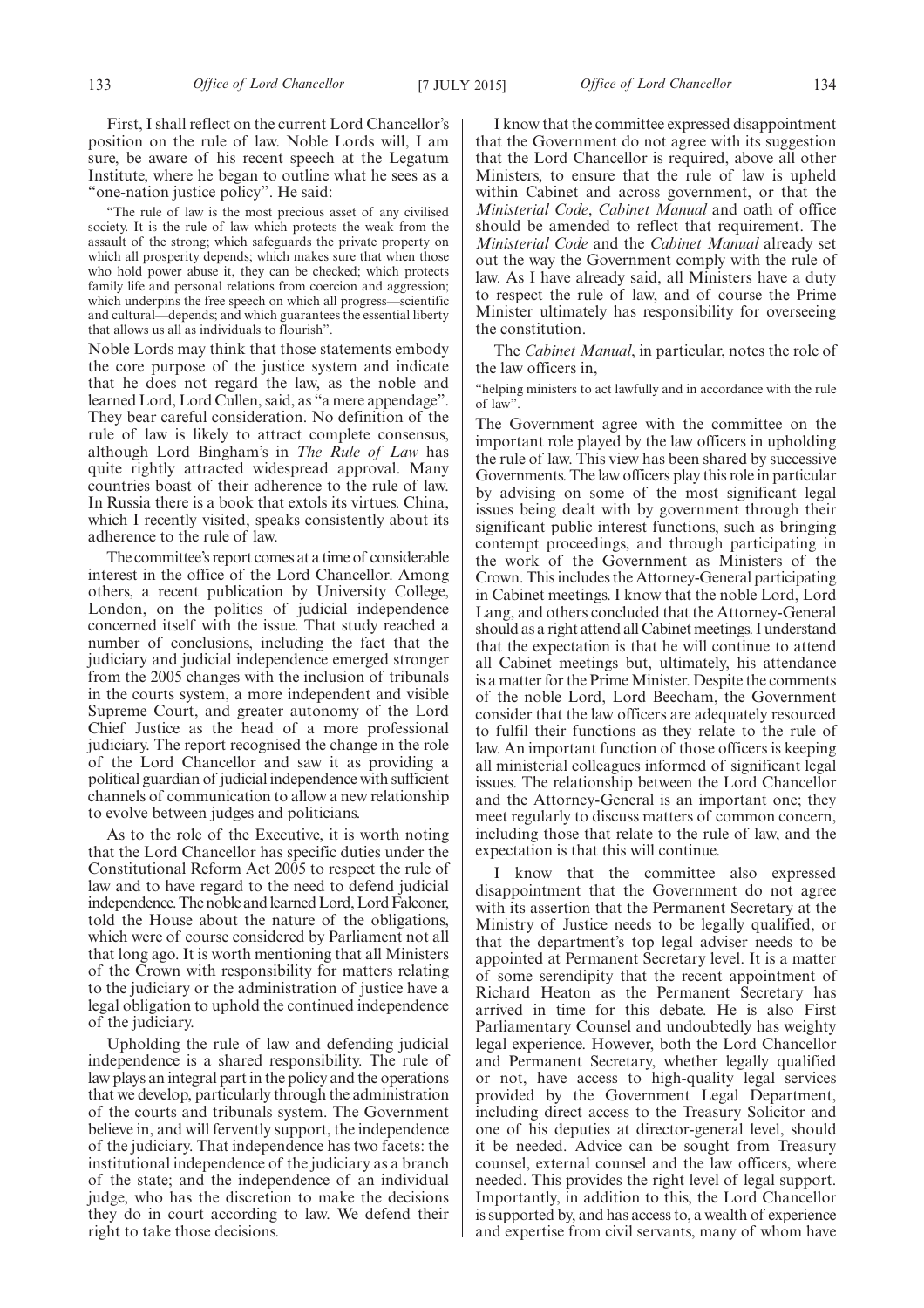[LORD FAULKS]

long experience of courts and the administration of justice. I can give some evidence of this in response to the—

**Lord Lester of Herne Hill:** It must be my own problem, for which I apologise, but is the Minister speaking for the old Government or the new Government in what he has just said?

#### Lord Faulks: I am speaking for the present Government.

On the question of whether the Lord Chancellor is adequately advised by lawyers, I say that the quality of the lawyers remains extremely high. I take the point made by the noble and learned Lord, Lord Woolf, with his experience of the old Lord Chancellor's Department and the quality of the lawyers there, but there is a great deal of continuity within the Ministry of Justice now.

I return to the role of the Lord Chancellor and deal briefly with the point of whether combining the role with another Cabinet position helps strengthen his or her position in government. Experience shows that both can be successfully carried out by the same person. I echo the views of the previous Government: we welcome the committee's agreement that combining the role of Lord Chancellor with that of Secretary of State for Justice does, indeed, strengthen the office. I also welcome the committee's view that it is not essential for the Lord Chancellor to have a legal background. The last two Lord Chancellors did not, but I suppose I hope that it does not become a disqualification for office if you happen to be legally qualified. The committee instead focuses on the necessary gravitas and status that the incumbent who undertakes the role must have, which does not require specific legal experience.

It may be useful to the House if I set out the current policy remit of the Lord Chancellor and Secretary of State for Justice, which I think helps illustrate the benefits of combining the two roles. The Lord Chancellor has responsibility for matters relating to the judiciary, courts and tribunals, coroners, civil, family and administrative law, legal aid, legal services and the legal professions, public records and the Crown Dependencies. The Secretary of State for Justice's policy responsibilities include prisons and probation, criminal law, sentencing policy, human rights, data protection and freedom of information. It is evident that having one person who is responsible for the effective and efficient delivery of that system combining the functions is of great benefit. It helps give him the necessary clout in Cabinet—or, as the noble and learned Lord, Lord Hope, said in evidence before the committee, makes sure that he is not at the,

#### "far end of the table".

I touched on the Lord Chancellor's responsibility for ensuring the proper administration of HM Courts & Tribunals Service. I want to say a little more about this as it is an important example of how upholding judicial independence is critical to the successful delivery of that service. The Lord Chancellor discharges his responsibility for the courts and tribunals in partnership with the Lord Chief Justice and the Senior President of Tribunals. He has a statutory duty to provide the

support necessary for the judiciary to perform its functions and to ensure that there is an efficient and effective system to support the business of the courts. This duty is discharged in conjunction with the senior judiciary, as laid out in the *HM Courts & Tribunals Service Framework Document* of 2014, which reflects the partnership arrangement between theLord Chancellor, the Lord Chief Justice and the Senior President of Tribunals in relation to the effective governance, financing and operation of HM Courts & Tribunals Service. It is very much a joint venture.

The final point I want to address—and it is a very important point—is the committee's concern that:

"There is no clear focus within Government for oversight of the constitution".

**Lord Falconer of Thoroton:** Before the Minister moves on to that, can he identify whether he accepts the central recommendation of the Constitution Committee that the Lord Chancellor has an especial role in protecting the rule of law, or does he, like Mr Grayling, think that the Lord Chancellor has no special role that is any way different from that of the Secretary of State for Health or the Secretary of State for Education?

**Lord Faulks:** The Lord Chancellor's role and his oath, as the noble and learned Lord said, is defined by the Constitutional Reform Act 2005. Clearly, his role is the same as other Ministers' but must be larger than theirs. Its precise ambit may be a question of some debate but clearly he would regard, as indeed he said in the Legatum Institute talk, that he has a greater and particularly specific role in relation to the rule of law.

I was dealing with the oversight of the constitution. The committee recommended that, "a senior Cabinet minister"—in its view, most appropriately the Lord Chancellor—should have responsibility,

"for oversight of the constitution as a whole, even if other ministers have responsibility for specific constitutional reforms". The Prime Minister, of course, has overall responsibility for the constitution. The Cabinet Office has oversight of constitutional policy and has done since 2010. The Chancellor of the Duchy of Lancaster, Oliver Letwin, oversees co-ordination of the Government's constitutional reform programme and is supported by two Ministers and officials from the Cabinet Office constitution group. The Chancellor of the Duchy of Lancaster works in close collaboration with the Prime Minister and other relevant Cabinet Ministers, including the Lord Chancellor, the Attorney-General, the Leaders of the House of Commons and the House of Lords, and the Secretaries of State for Scotland, Wales and Northern Ireland. This senior ministerial oversight reflects the importance that the Government attach to their constitutional reform programme.

In answer to the noble and learned Lord, I am not aware of any precise protocol, but it is clear that there is a great concentration within the Cabinet Office, in close collaboration with the other offices.

**Lord Crickhowell:** My noble friend has again repeated the phrase that was used in the Government's response with regard to who is responsible for constitutional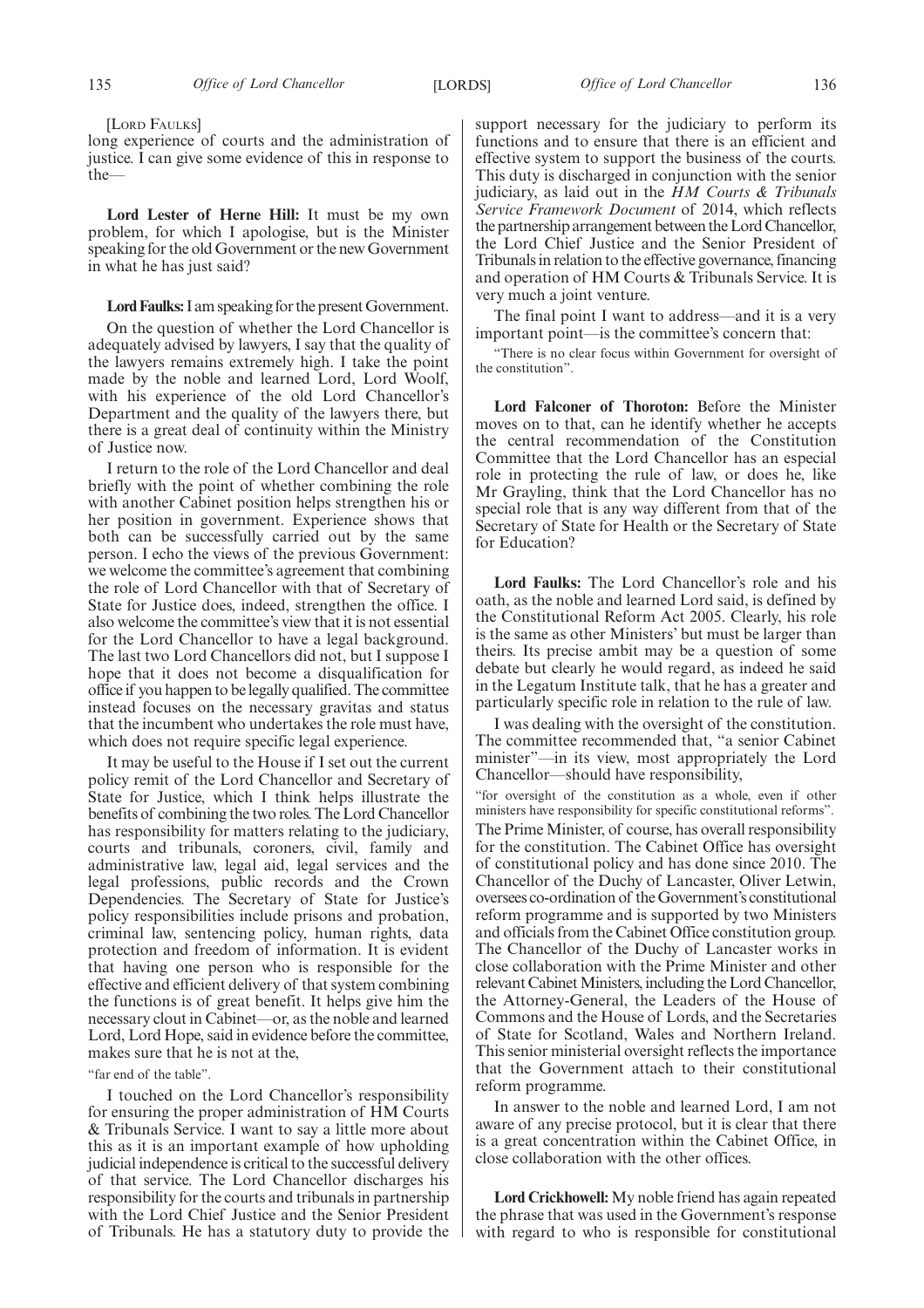reform. But the point that was made in the report, and has been made repeatedly this afternoon, is that the constitutional responsibility goes much wider than reform. Our concern, as expressed in the report, that the previous Deputy Prime Minister appeared to think he was responsible only for reform was one of the centrepieces of the criticism that we were making. I therefore hope that my noble friend will at least go back to his colleagues and point out that we are concerned about not just reform but the overall constitutional responsibility.

**Lord Faulks:** I am grateful to my noble friend. He makes a very fair point, which I entirely take: the constitution needs to be considered at a moment of any prospective reform but, none the less, the Government have a continuing duty to maintain constitutional integrity.

The Chancellor of the Duchy of Lancaster and other Cabinet Office constitution Ministers are currently dealing with some difficult constitutional policies, including English votes for English laws, devolution, English decentralisation, the EU referendum and the British Bill of Rights. There is a significant area of potential reform but I absolutely accept that the role those who are charged with looking after our constitution have goes beyond reform.

We could spend quite a lot of time dealing with the definition of "rule of law". I am of course aware of the comments made in speeches by the noble and learned Lords, Lord Hope and Lord Steyn, and the discussion in Lord Bingham's book *The Rule of Law* of whether parliamentary sovereignty really is the governing principle. At the moment, however, the supremacy of Parliament is generally considered to be the predominant constitutional principle and the capacity of judges in certain circumstances to strike down, as it were, an Act of Parliament is one that has not yet been taken advantage of.

In conclusion, we recognise that the office of the Lord Chancellor is an ancient one. During its time, the role has been occupied by individuals of varying skills and experience, reflecting the contemporary demands of the office and the somewhat quixotic choices made by Prime Ministers, which have sometimes haunted the noble Lord, Lord Beecham, and others. Some have been colourful characters, some have attracted criticism and some have even met an untimely end. The changes introduced in the Constitutional Reform Act 2005 were significant, albeit that they came about in rather an unusual way. They emphasised the independence of the judiciary and defined the new nature of the relationship with the Executive and Parliament.

The Lord Chief Justice said in his speech of the week before last:

"What appears clear is that over the first ten years since the reforms of 2005, the judiciary has evolved a new way of working. It has developed a capacity and a will to lead reform. It has forged a new method of engagement with the Executive and Parliament in this task so that all can work together to bring about an overhaul of the administration of justice".

The House is very clear that the office of the Lord Chancellor will continue to be a key office of state, with very real and important duties that have a constitutional importance and underpin judicial independence and the rule of law. This Government are very grateful to the Constitution Committee for its clear and thorough report. I am sorry that there has been so much criticism of the inadequate response. I reassure the House that what has been said in that report, and what has been brought to the House's attention in this debate, will be considered very carefully by the new Lord Chancellor. I thank all noble Lords who have taken part in this excellent debate.

#### *5.19 pm*

**Lord Lang of Monkton:** My Lords, such has been the high quality of every speech in this debate, and so close to uniformity has been the range of comment, that my task is mercifully brief. Indeed, the noble and learned Lord, Lord Falconer, and my noble friend Lord Faulks have responded specifically to a large number of points, for which I thank them both. I thank the noble Lord, Lord Lester, somewhat blushingly for his personal compliment, which was reprised by my noble friend Lord Lexden, but I demur. I am happy to regard myself as an ordinary member of the committee, as the noble Lord, Lord Beecham, figured some of us were because we are non-lawyers. In this distinguished company today, it has been a privilege to hear the legal views that have come into the debate, to great advantage.

Kind things have been said about the committee. I welcome that and thank colleagues who have complimented it. However, the fact is that the committee is only as good as the witnesses who appear before it and the evidence submitted to it, and we have had a very high quality of evidence, both verbal and written, in preparing this report. I am very pleased that the report has been recognised as a useful contribution on the subject that it addressed.

Virtually every speaker complained, some robustly, about the Government's response. A number of new points were made. In particular, the noble and learned Lord, Lord Woolf, made reference to the fact that splitting responsibility for constitutional matters could undermine what we are seeking to achieve, and possibly achieve the exact opposite. That is a point that had not otherwise been made and should be considered further. We also enjoyed a similarly authoritative speech from the noble and learned Lord, Lord Phillips of Worth Matravers. We are not in a happy situation at the moment—the noble and learned Lord drew attention to this—when the Government can welcome a report as they did and then reject almost everything that it recommended. That suggests not careful consideration but rather indifference, which worries me. I believe it takes us into a dangerous place.

The debate's near unanimity in reaction to the report, together with the criticism of the Government's response, suggests that they really should take the report away again and have another look at it. After all, the Government of the moment are not the same as the coalition Government to whom we submitted the report and from whom we got the original reply. I thank my noble friend Lord Faulks for his thorough and courteous response and for the way he treated seriously all the points that were made—even though he did live up to his promise at the outset and was largely disappointing on the detail. Nevertheless, he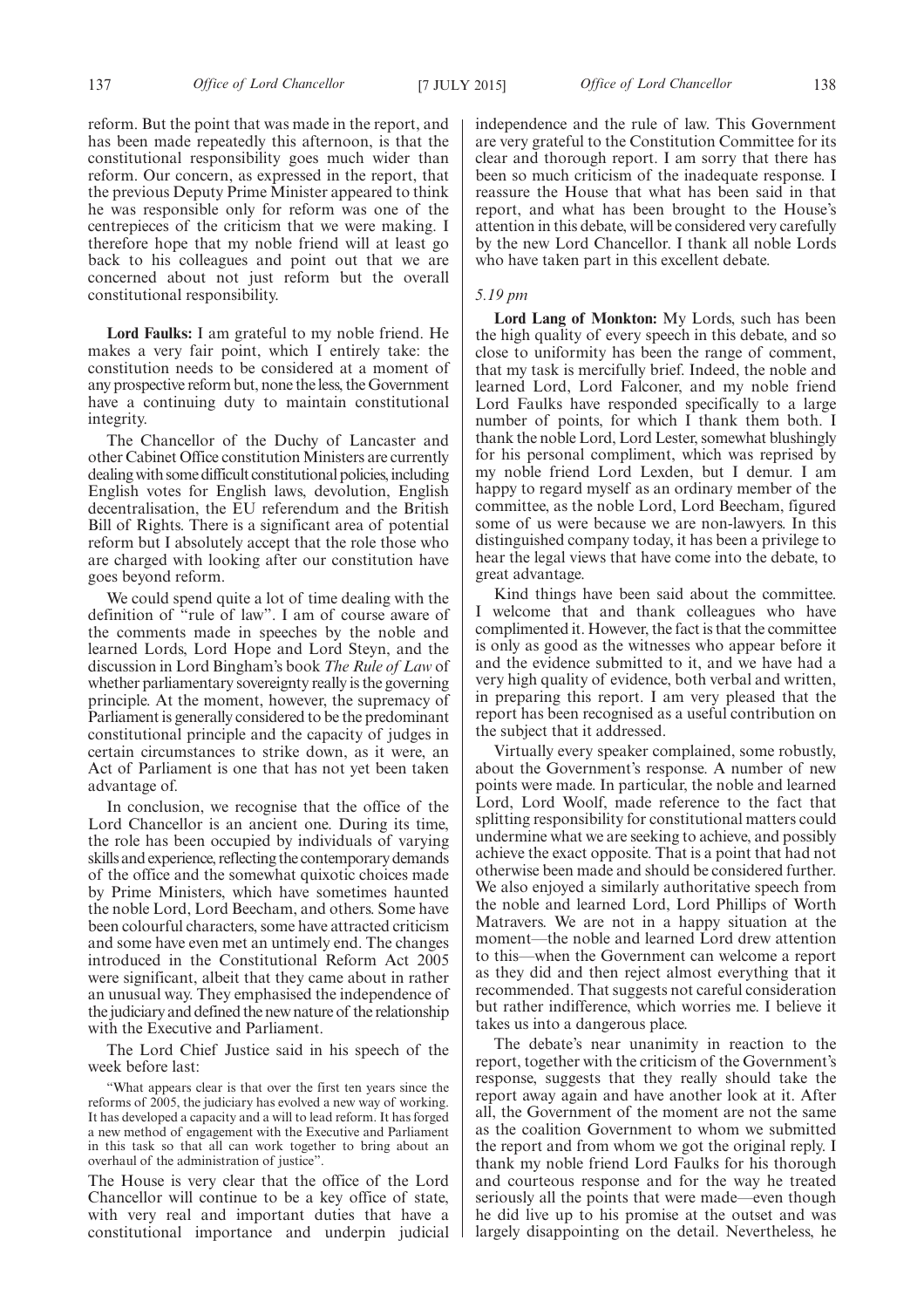#### [LORD LANG OF MONKTON]

came very close to saying that he would take it away and have another look, and I would urge him to do that. He also quoted with approbation the mellifluous words of my right honourable friend Michael Gove, the new Lord Chancellor, on the merits and importance of the rule of law. However, one swallow does not make a summer—not that a swallow is the first bird I would think of in alluding to my right honourable friend Michael Gove.

The debate has been extremely useful but I still get the feeling that the Government have not understood and have not adequately considered the specific points that we made. They were made after very careful research and, as I said, on the basis of very high-quality evidence. I conclude by returning to the two issues that I raised myself—which go wider than just the role of the Lord Chancellor, although they flow from it—in saying that the rule of law and the protection of our constitution are to democracy, justice and order as the air we breathe is to life. They are indispensable and we neglect and spoil them at our peril.

*Motion agreed.*

#### **EU: Financial Regulation (EUC Report)** *Motion to Take Note*

*5.23 pm*

#### *Moved by Lord Harrison*

That this House takes note of the Report of the European Union Committee on *The post-crisis EU financial regulatory framework: do the pieces fit?* (5th Report, Session 2014–15, HL Paper 103)

**Lord Harrison (Lab):** My Lords, in the welcome presence of the noble Lord, Lord Boswell, I am delighted to introduce the EU Committee report, *The Post-crisis EU Financial Regulatory Framework: Do the Pieces Fit.* The report was the product of the work of the EU Economic and Financial Affairs Sub-Committee, which I had the honour of chairing for five years, up until the general election. I now speak as a former chair, having been succeeded by the noble Baroness, Lady Falkner of Margravine, who I am also very pleased to see here today. I wish her every success in her new role, in particular given the interesting times we continue to live in.

Indeed, it was precisely those interesting times that prompted the sub-committee to undertake this inquiry. Following the outbreak of the financial crisis, the European Commission introduced no fewer than 41 legislative proposals—and the alphabet soup of acronyms that followed—resulting in a radical transformation of the European Union financial sector regulatory framework. Rules, supervision and institutional structures have all been affected and EU law has significantly increased, both in breadth and depth. The sub-committee decided to launch an overview of these significant reforms. Were they necessary and proportionate?What went right and wrong in responding to the crisis? How did the European Union institutions perform and did the reforms have the desired effect?

We took evidence over a period of several months from key witnesses, including: our own Government; Michel Barnier, the then Commission vice-president responsible for the internal market and services; two deputy governors of the Bank of England; the Financial Conduct Authority and the PRA; and two of the new European supervisory bodies, known as ESAs—the European Banking Authority and the European Securities and Markets Authority, or ESMA. We were ably assisted in our work by Professor Niamh Moloney, Professor of Law at the London School of Economics, who acted as specialist adviser for the inquiry. We are grateful to Professor Moloney and to all our witnesses. I am also personally grateful to Katie Kochmann, our policy adviser, and Stuart Stoner, our clerk whose sharp intelligence and unstinting industry have been rewarded with a deserved promotion to the Select Committee.

We began by assessing the objectives behind the proposals. These included: restoring and deepening the single market in financial services; establishing a banking union; building a more resilient and stable financial system; enhancing transparency, responsibility and consumer protection; and improving the efficiency of the European Union financial system.

We assessed the performance of the European Union institutions. We found that they were placed under considerable strain by the crisis. However, given the magnitude of the task they faced in responding to a once-in-a-generation crisis, we found that they performed well. Nevertheless, the sheer scale of the legislative reforms inevitably meant that the resulting framework contained passing weaknesses. In particular, the expected high standards of consultation and impact assessments were not always maintained. Can the Minister ensure that these will be restored to the premier position they deserve when discussing any of the new financial changes that will happen?

A principal focus of our work was an assessment of the new European supervisory authorities. They have endured a baptism of fire since their inception in 2011. I was very pleased that, six months later, we produced our first report—I think we were the first institution to do any analysis of their role. They have been responsible for much good work yet they are hampered by several fundamental weaknesses, including a lack of authority, insufficient independence, marginal influence over the shaping of primary legislation and insufficient flexibility in the correction and tidying up of the legislative errors that inevitably happen. Above all, they suffer from inadequate funding and resources—something we found in our 2011 report. In our view, the powers and authority of these agencies needed to be enhanced. I would be interested in the Minister's view on how that can be achieved.

There are some oft-cited cases of flawed legislative reforms, including the alternative investment fund managers directive—the AIFMD—and the bank remuneration provisions in the capital requirements directive IV as well as the contentious plans for a financial transaction tax. The sub-committee expressed grave concerns about the latter proposal throughout my time in the chair, which included two sharp and critical reports, yet discussions continue on this doubtful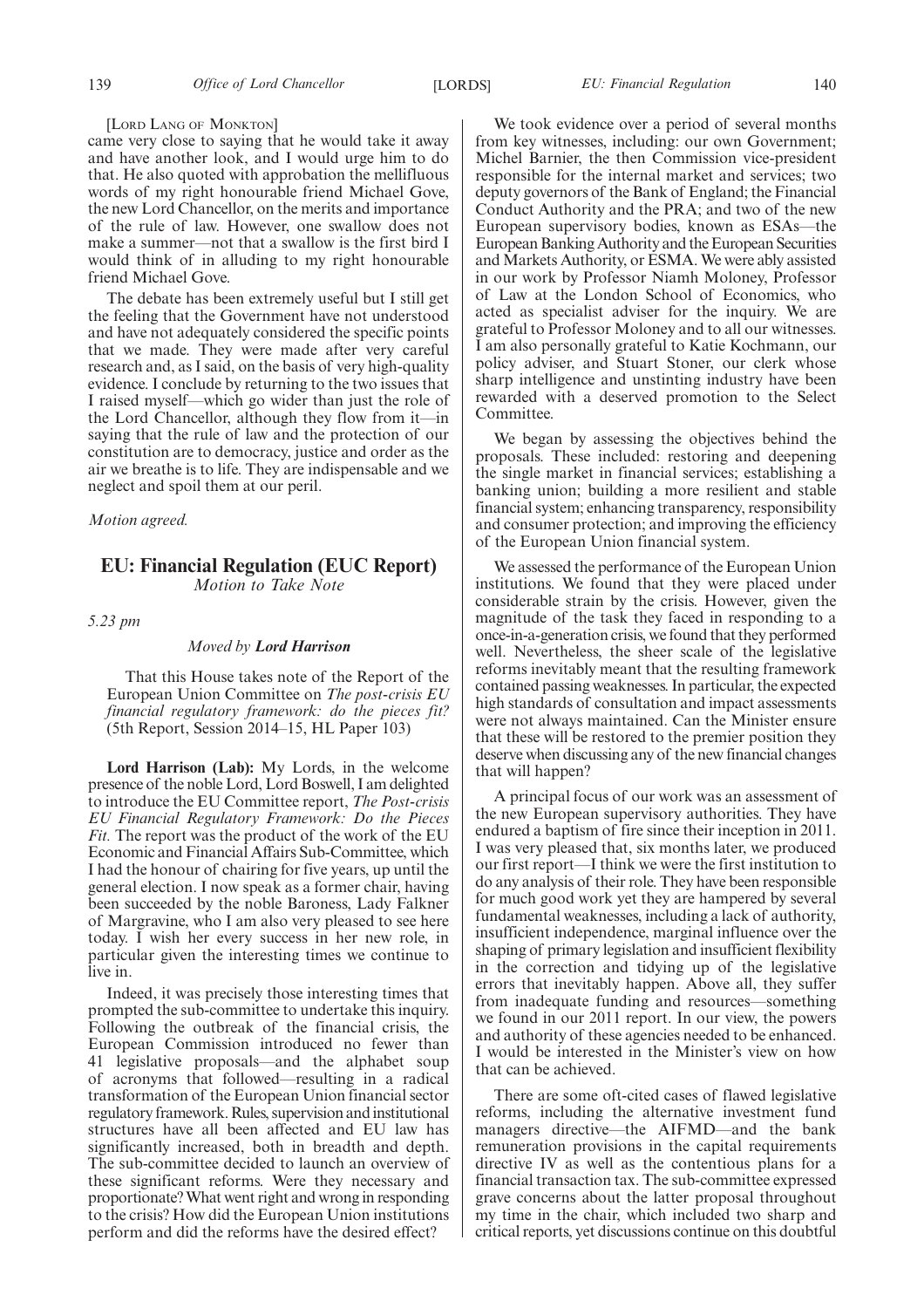Yet these cases were exceptions. We found that the bulk of the new regulatory framework was necessary and proportionate and, significantly, would have been introduced and implemented by the United Kingdom in some form, even if action had not been taken at European Union level. This was particularly so because so much legislation derived from G20-driven international standards on financial sector regulation, where the then Prime Minister Mr Brown must be given his proper credit.

That being said, we found that not enough consideration was given to the general, overall effect on the financial sector of such a huge programme of reform. In short, the cumulative impact of the reforms was not always fully calibrated or appreciated. Many of the reforms were understandably designed to strengthen the resilience and transparency of the financial sector, yet a by-product of this focus was a belated recognition of the importance of the growth agenda. In this important discussion, I hope the Minister will fully take on board the importance not just of completing the financial services single market agenda but of the single market as a whole. Will he update us on President Juncker's  $\epsilon$ 300 billion financial injection, much of it private money, in order to get the economy of the European Union going again?

In the light of our concerns, I am pleased at the approach taken by the new Commission. First Vice-President Frans Timmermans has placed great store by the Commission's better regulation agenda, including enhanced impact assessments, better stakeholder consultation and a recognition that the Commission should be judged by the quality of its output, not its sheer quantity. Likewise, the new Commissioner for Financial Stability, Financial Services and Capital Markets Union, the noble Lord, Lord Hill of Oareford, has made a commitment to review the cumulative effect of these various reforms. In addition, his commitment to such proposals as capital markets union as a tool for growth and investment also bodes well. We were very pleased to complete our capital markets union report before the end of my chairmanship. I hope that it will be discussed in this Chamber at a later date.

Our report was entitled *The Post-Crisis EU Financial Regulatory Framework* but, as noble Lords are well aware, the crisis continues to deepen in Greece. The robustness of the new framework, including key measures such as the single supervisory mechanism and the single resolution mechanism for EU credit institutions, is likely to be tested like never before, and the first few weeks seem to have done so.

Meanwhile, we have our own concerns here in the United Kingdom. Our report stressed that the implications of these reforms for the United Kingdom are immense, given that we have the largest financial sector in the European Union. We expressed concern that the UK's influence over the European Union financial services agenda had diminished, despite the appointment of the noble Lord, Lord Hill, and stressed that the Government and other UK authorities, including the City of London, needed to take urgent steps to correct this, and to enhance the UK's engagement with our European partners.

We also stressed the need to convey the message to all in Europe that the prosperity of the City of London, and the financial services industry that it hosts, is in the interests not only of the United Kingdom but of the European Union as a whole. Again, I hope that the Minister can give us an assurance that these points will be borne in mind as negotiations on the question of UK membership of the EU progress in the coming months.

I was very pleased to attend, again with our clerk Stuart Stoner, the parliamentary conference of the IMF in April, and Madame Lagarde was very pleased to receive from my hot sweaty hands a copy of this report, which she promised to read. This again demonstrates that we can have an influence by doing the studied work that is typical of this House, and I thank colleagues not just of the committee that I have left but those over the five years that I sat on it and had the pleasure of chairing it. I thank them for all their help and hope that the noble Baroness, Lady Falkner of Margravine, will enjoy her period in the chair in the coming five years, which will be testing indeed.

#### *5.36 pm*

**The Earl of Caithness (Con):** My Lords, the noble Lord, Lord Harrison, paid a fitting tribute to the staff of the committee, to the participants and to the quality of our witnesses, and I can do no more than say amen to what he said. I pay particular tribute to the noble Lord himself. He chaired the committee wonderfully well for the two years that I have so far sat on it. It is a very diverse committee—on the one hand there were some very strong Europhiles while on the other there were people who wanted to get out of the EU, and still do—yet, thanks to his guidance, we always managed to produce a unanimous report. That is a tribute to his skill. We will miss him but are also delighted that the noble Baroness, Lady Falkner, has taken on a pretty warm seat.

The EU has done a formidable amount of work since the crisis of 2008, with a large number of directives and regulations in a short time. It is probably unique in the EU's history. Our report poses the question: do the pieces fit? Yes, they fit pretty roughly, but you would expect that from western European countries and the Commission. A more pertinent question is: do they solve the problem? That is more difficult to answer, because obviously a lot of stuff is yet to be implemented and the jury is still out. Still, I shall offer my initial opinions, which I have to tell your Lordships have hardened quite considerably since we produced the report.

Sovereign debt is not mentioned in our report but the European Systemic Risk Board has just reported after three years' work on the question of sovereign debt. It has said that the favourable regulatory treatment of institutions that buy the debt leads to a continued high-risk strategy. Its recommendation is to do nothing.

The worldwide banking system remains flawed. Unlike companies, banks rely almost entirely on borrowed funds, including money from depositors. That allows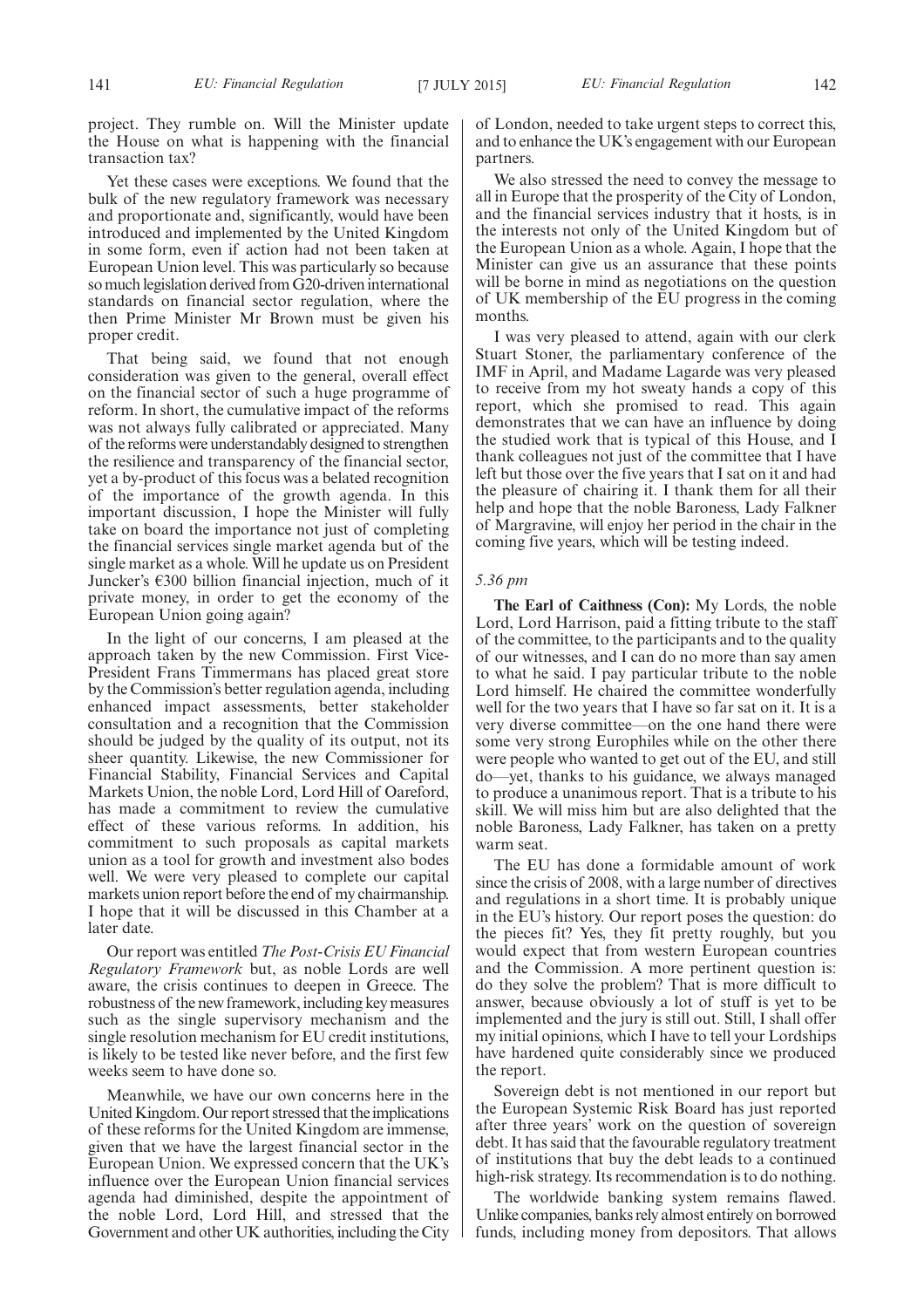#### [THE EARL OF CAITHNESS]

them to take bigger risks, and they will crash the economy again—it is only a question of when. It is a greater risk for us in Europe because of the euro, which has a systemic hole in the middle of its heart: member states do not control the currency in which they issue debt.

On banking union, as we mention in paragraph 22 of our report, it was a big mistake that the third leg of the stool, the deposit guarantee mechanism, was dropped. That three-legged stool, which had a bit of strength and balance, is now a wobbly two-legged stool.

It is also interesting to note that some of the Governments that helped solve the 2008 crisis are now in deep trouble themselves and need helping out of the mess that they have got into. Looking back, like many people I was rightly angry at the way that some of the bankers had behaved—but they were a small minority. They took us right to the brink, and caused and are still causing a huge amount of pain. Undoubtedly, however, there has been more regulation than was necessary in those areas that needed attention. The solution to the crisis, which rightly started out at an international level, was expanded considerably at the EU level. Some politicians fed the flames of the anger I have described. Doubtless we all recall the words of President Sarkozy of France at Davos in 2011, and what he said pleased the press and the anti-bank movement a lot.

Bankers were blamed for everything, and when the witch-hunt has started, it is very dangerous to behave or even look like a witch. The result was that the repercussions went way beyond the banks, and most financial service industry and even non-financial firms were caught up in the "Barnier Bible", Commissioner Barnier's 41 pieces of legislation. As the noble Lord, Lord Harrison, said, some of the resulting legislation was ill-conceived and due to political pressure; we mention that in paragraph 5 of our summary.

Once the ball was rolling, there was no stopping it. However, I find some comfort in noticing the difference between Commissioner Barnier's approach and that of the Commissioner my noble friend Lord Hill, whose stated objective is to have the minimum amount of regulation. Let us remind ourselves that 400 of Commissioner Barnier's regulations have yet to pass into law. Let us also not forget that prior to the financial crisis and the introduction of all these heavy regulations, the City of London was a big contributor to the tax receipts of HM Treasury and the Government. The new rules have substantially reduced the profit of the financial institutions and hence their ability to pay tax.

In the committee we discussed an ongoing concern: namely, what is the UK's input into all of this? It is hard to judge, but we are reassured by the Government that HMT was fully involved. My experience is that it tends to be more involved than it is given credit for, but I remain sceptical. Even this morning, evidence was taken from the Financial Secretary, David Gauke. It was on a different subject, but he said that there is no Government involvement at all—and that is with the own resources of the European budget. That is a serious concern, and it shocked all of us in the committee that he was so blunt about it.

However, if the UK had serious input into regulations and directives such as MiFID and AIFMD, why are they so burdensome on the industry with no good effect? In our recommendation in paragraph 164 we deal with proportionality for smaller firms, some financial service providers and non-financial firms. While it is perfectly true that having one regulator for the whole of European business is of huge benefit for our global investment firms, the smaller national firms are being severely compromised by the increase in regulation and the cost involved.

I gave an example of a firm in the debate on the Queen's Speech when I spoke on 4 June in col. 612. I now add that that firm has had a fourfold increase in compliance administration personnel in the last four years and that its annual spend on insurance and regulation this year is up 40% on 2013. With all the extra regulations to come, there is a continued state of change, challenge and fear for small companies.

Were the Government aware of the consequences of these regulations? Does my noble friend Lord Ashton agree that that business could not set up today because of the costs and extra regulatory burden, and that we are already witnessing an amalgamation of firms into even larger companies in order to stay in business? The consequent lack of choice and diversity is bad for the market and for Europe in general. The implications are more severe for the UK than for other member states—as the noble Lord, Lord Harrison, rightly reminded us, we are the financial centre of Europe, and if we suffer, so does the rest of Europe. What discussions have Her Majesty's Government had with the Commission to correct these excessive burdens?

I, too, must touch on chapter 3 of our report, which deals with the European supervisory authorities. In response to our report, the Government stated that the ESAs will need to continue to ensure that their rules are proportionate and do not overburden industry and regulators with unnecessary guidelines and standards. Who is doing that? Who is keeping a check on the regulators at European level? There is also concern at national level that our regulators are vying with each other to show their virility. Issuing the biggest ever fine is undoubtedly good news for their reputation and pleases those who are against the financial services industry. We need to keep a very careful eye on this. How is my noble friend controlling our national regulators?

Misconduct can be handled in a number of ways, and we have seen some horrific displays of misconduct in financial services. My noble friend will be aware that the Fair and Effective Markets Review, launched by my right honourable friend the Chancellor of the Exchequer and the Governor of the Bank of England in June 2014, has just reported. This is an important area. An effective market and an effective form of behaviour can reduce the amount of regulation. What are the Government doing to encourage the Bank of England and the FCA to promote their report globally, so that there is an international agreement? When are the report's recommendations for the UK going to be implemented?

I was very fortunate to serve on the committee at a time of such an interesting revolution in the way the financial services industry in both Europe and the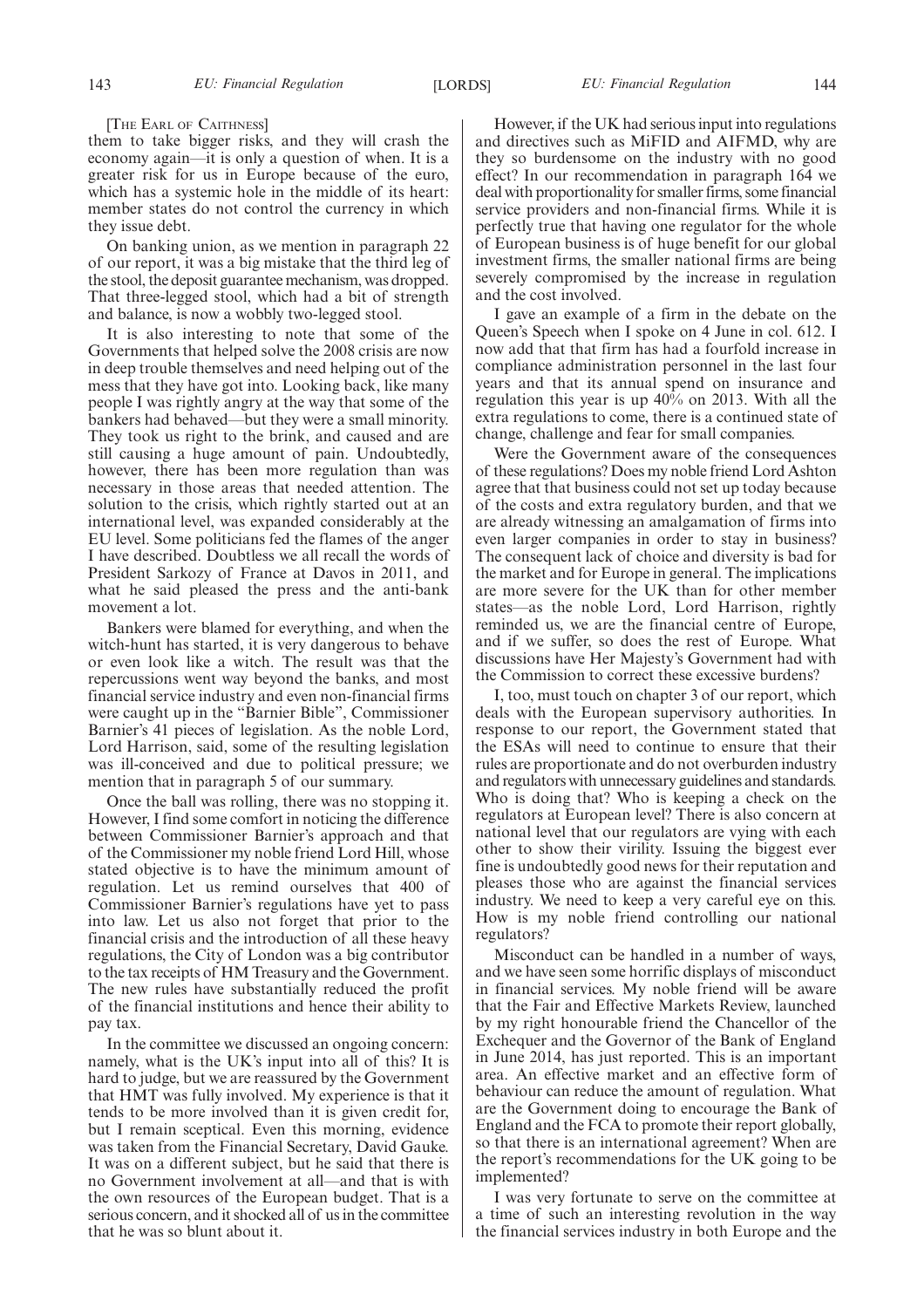world has changed. As I said at the beginning of my speech, my thoughts have hardened: too much has happened in too big an area, and although the consequent fallout has yet to be fully felt, when it is, we will be all the poorer for it.

#### *5.48 pm*

**Lord Flight (Con):** My Lords, I have much enjoyed the four years I have spent on the committee. As the noble Earl, Lord Caithness, pointed out, there was a wide range of views but we never had any problem in reaching compromise and agreement. The quality of the reports we produced and the use to which they were put were significant: they have had an impact not just in this country but throughout the EU. I thank the noble Lord, Lord Harrison, for the civilised, human and excellent way he chaired the committee, and our excellent clerk, Stuart Stoner, and the rest of the staff.

The committee was really one of the only places where European law and directives got any sort of scrutiny at all in this country. It was hard work grinding through it all—nearly every week, yet another provision had to be addressed and the Government advised about it. It was indeed a never-ending stream.

I learned a lot from my membership of the committee. In particular, I well remember a visit to Frankfurt and Berlin. I was very keen to ascertain Germany's position on the basic argument that if the euro is not to fall apart, Europe needs to come together politically and economically, and it needs a system of transfer payments from the more successful and more competitive economies to the less successful economies. However, the universal answer that came from Germany was "Not a pfennig". There was an absolute "no" to any form of transfer payments to the less successful parts of the EU. I am afraid that, to me, that means that the euro will not be able to succeed as a currency and will go the way of the last European currency, which was in place from 1863 to 1893.

A second point about Germany that I found quite extraordinary was the failure to understand that if you take austerity measures which grind an economy into the dirt—leading, for example, to a collapse of 25% of GNP, as in the case of Greece—you are likely to get a nasty political reaction. Of course, the Treaty of Versailles after the First World War did just that to Germany, and Germany had a most unfortunate political reaction in its turn. However, the Germans seemed not to understand that point at all.

Turning to the report, I think we can say that it is a very professional, thorough and useful chronicle of EU regulatory initiatives and policy since 2008. As the noble Lord, Lord Harrison, pointed out, there was what I would call some polite criticism of a fair amount of what we felt to be overkill and perhaps wrong, but the report certainly refers to the main flawed items at that time. The great objection to AIFMD was that it was introduced to attack hedge funds but ended up embracing perfectly straightforward investment trusts and virtually anything other than a UCITS, imposing a huge and expensive body of work and reports that nobody reads. The bank remuneration arrangements simply serve to raise fixed salary costs to banks, which is hardly desirable, and we have not yet lost the threat of a financial transaction tax.

Although I agree with the report that much of the regulation would have been enacted in the UK anyway and that it was not specifically an EU initiative, I do not really agree that all the new regulations that have been introduced are needed or proportionate or that they achieve anything very much. I think that there has been a misguided and often wrong reaction to the financial crisis, particularly in Europe, where most of the problems have been about the euro, in contrast to the specific banking problems that this country experienced.

I like to try to step back and look at the enormous increase in regulation in recent years and to ask what it is contributing.We have gone down a route of extraordinary micromanagement and prescriptive regulation, the costs of which—ultimately passed on to ordinary savers and companies—are enormous. We have three layers of initiative: the international and US layer and the EU layer, and our own UK gold-plating of much that comes from both those sources.

Professor Gower would turn in his grave if he could see what has happened to the very sensible regulation which he introduced. His basic principle was about principle and about encouraging integrity. The plethora of overprescriptive regulation serves almost to remove the whole fundamental issue of requiring principled conduct and integrity. It is all about thousands of different rules and asking whether they have been complied with correctly. We now have a plethora of new bodies, with people not understanding what most of them are about. We have the FATF, FATCA, the FSB, the FSE, the ESAs, ESMA, MONEYVAL, the EBA and the JMLSG, to mention just a few. In 2001, the FSA had a staff of just 600; today, the FCA has 4,000 staff and the PRA more than 1,000. Coming down the pipeline are 420 pieces of EU level 2 legislation to be introduced. Within the financial services industry there are about an extra 100,000 people working as compliance employees. The FCA now has 16 handbooks of rules with 4 million words and, as I have said, huge costs are imposed, ultimately on the customers of the industry and often to little point.

To my mind, it was a mistake for the UK to surrender sovereignty in financial services to the EU. Of the 20 main measures of the last decade, I think that approximately half would have happened anyway and half very much reflect specific EU policies and objectives. There is a big issue that, although 28 EU countries—maybe it is more than that now—control the legislation, 22 of those countries have no skin in the game.

I have talked about the problems of the AIFMD. Another area that needs to be mentioned is MiFID II, which is now imposing upon what we used to call stockbroker private client activities some, I think, quite ridiculous requirements. Just yesterday, I heard of a case where an individual went along wanting a significant amount of wealth to be managed and was given 120 pages to digest and six different forms to sign—he ended up walking away saying, "You must be mad if you want me to try to digest all this and sign anything". Also, unless older clients specifically say that they require a bold investment approach, they are put under what is viewed as a more cautious approach for older people, and that means a significant amount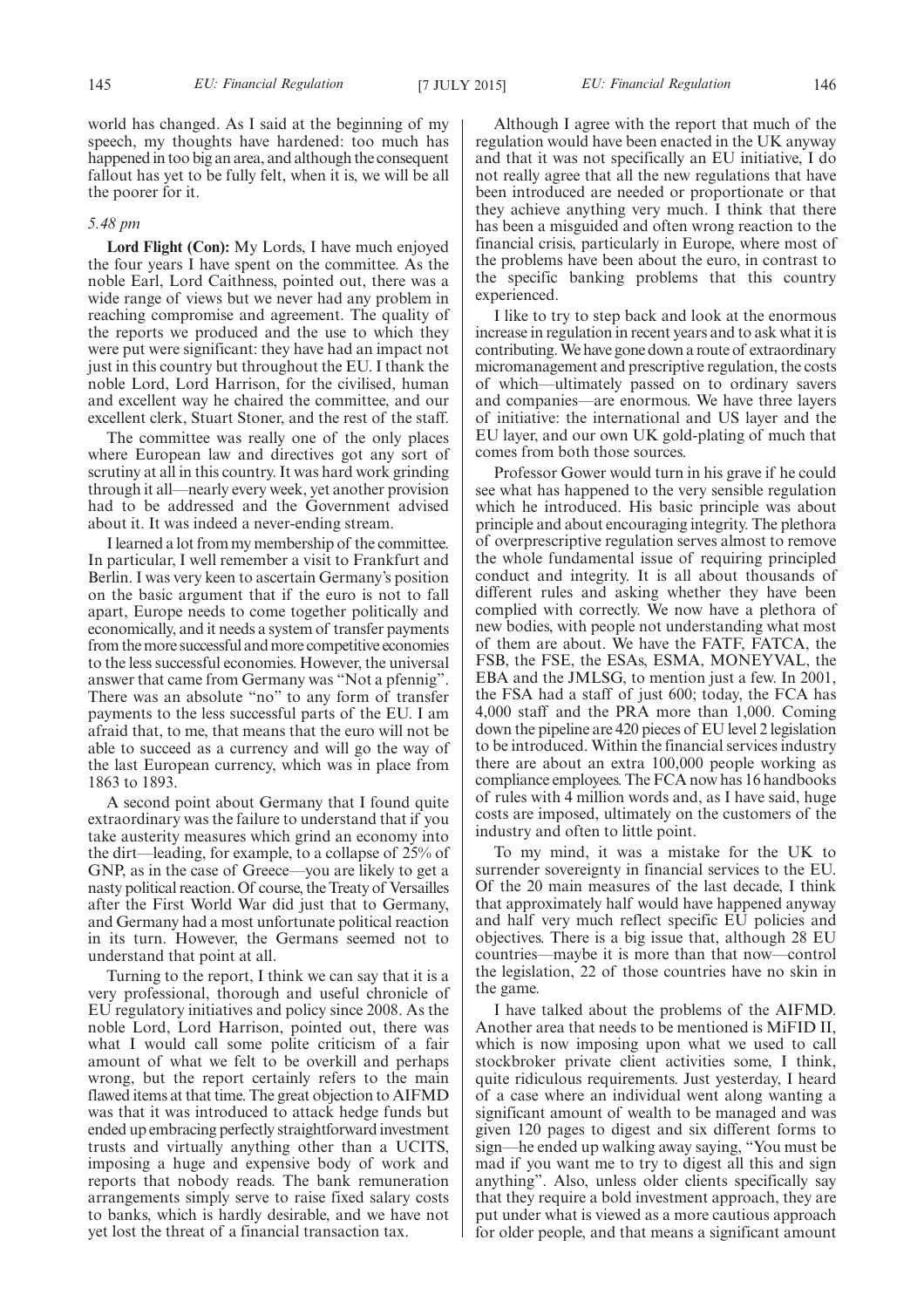[LORD FLIGHT]

of government bonds—arguably government bonds are about the highest risk investment category for the next five years, as and when interest rates return to normal.

The latest issue, and since our report, is the EU fourth AML directive. I wonder whether Members of this House are aware that everybody now will become a politically exposed person. If you are a PEP, your bank has to monitor every transaction over your account and, if anything looks to be slightly out of the normal, report it as a potential source of corruption. The cost of doing this sort of thing is absolutely enormous. That is why banks are increasingly sacking their PEP clients. But PEPs are not just Members of the other place and of the House of Lords—they are their spouses, their children and their parents, if alive. It is a completely and utterly ridiculous system that has been brought in, particularly when I think that the power of Back-Bench Members of Parliament and working Peers to engage in corruption is virtually non-existent anyway —so watch out.

It is now also very difficult to do business with many emerging economies. If those emerging economies do not meet the required FATF standards, the bank of an exporter cannot accept payment from the bank of the company in the emerging economy to which they are exporting without an enormous process of assessment as to whether that bank is a proper institution. It is becoming more difficult as a result to export to many emerging economies.

I wish my noble friend Lord Hill success with his capital markets directive. That has been one of the really positive initiatives in recent times. But even with that there is a problem, in that the principle of the EU is that financial products and investment funds should not be marketed to ordinary citizens, because it does not think that they can understand them adequately, other than USIT funds. For example, it is making it very difficult to promote debt funds to attract investors, where SMEs in particular very much need additional finance. ESMA is trying to regulate 95% of marketmaking activities, which will purely clutter up the market.

However, there are even bigger, wider issues. The single market is in many ways about protection; it is about keeping out of the EU market other than EU-based products and institutions. It is no wonder that a lot of large players rather like the system, because if you are part of a cartel in a protected market, what could be better? You certainly do not want the competition of institutions from America or Hong Kong.

Those who like a command economy, having failed to achieve that in government, have moved to the regulatory sector, where they have had a heyday in introducing command economy measures. It is not just in financial services; there are now more people working in DfID than there are farmers left in this country.

I understand that part of the Government's renegotiation agenda is to seek to acquire for the UK a veto over directives relating to the financial services industry, just as France has such a veto in relation to its biggest industry, agriculture, and Germany in relation to engineering.

**Lord Liddle (Lab):** It is not the case that France has a veto in relation to the common agricultural policy, as I think the noble Lord well knows. All the decisions on the reform of the common agricultural policy have been taken by majority voting in the Council of Ministers. Of course, the council tries to take into account the views of member states which have particular interests. Surely he would acknowledge that, in the case of financial services, that is what has happened with Britain: our interests have been taken into account by the council.

**Lord Flight:** I would have thought that what I have just said demonstrates that what I call sensible interests, including our interests, have often been overridden. With regard to agriculture, while I am well aware that the overall reforms of the system have been pan-EU, I think that France still has some protective vetoes. We will see whether this is correct, and what the negotiations are able to achieve.

I am critical also of the UK. There has been a lot UK gold-plating of what has come to the UK both internationally and from Europe. The introduction of RDR has simply removed financial advice being available to 70% of the country's population, as a result of which the Government are struggling with providing guidance on pension fund services and leaving people hanging in mid-air as to who they might approach to manage their pension assets.

There is the need for an independent new appraisal of what regulation in the EU and even internationally is good and useful for markets and for clients, and what is unnecessary, harmful, and incurs a cost and adds no benefit. I would like to think that the UK will give an EU lead to reform of regulatory overkill and I wish the noble Lord, Lord Hill, enormous good fortune in his commitment to review the cumulative effects of the various regulatory reforms.

**Lord Liddle:** Does the noble Lord accept that the Commission has just produced precisely what he is asking for? Commissioner Timmermans has put forward a whole set of propositions on regulatory reform and on reviewing existing legislation to make sure that unnecessary regulation is cut back. The noble Lord, Lord Flight, appears to be making statements without full regard to what is happening currently in Brussels.

**Lord Flight:** I am aware of what is happening in Brussels but I specifically said that I wanted to see the UK more active in terms of a programme of regulatory rationalisation and review. The key point I am seeking to make is that when I stand back, I perceive what I believe to have been enormous overkill, often not addressing the right areas, since the 2008 financial crisis.

#### *6.05 pm*

**Lord Davies of Oldham (Lab):** My Lords, the House has long appreciated the chairmanship by my noble friend Lord Harrison of this committee and the series of reports which have been of great use to noble Lords in informing us on crucial economic issues. I thought that I had a straightforward job this evening, which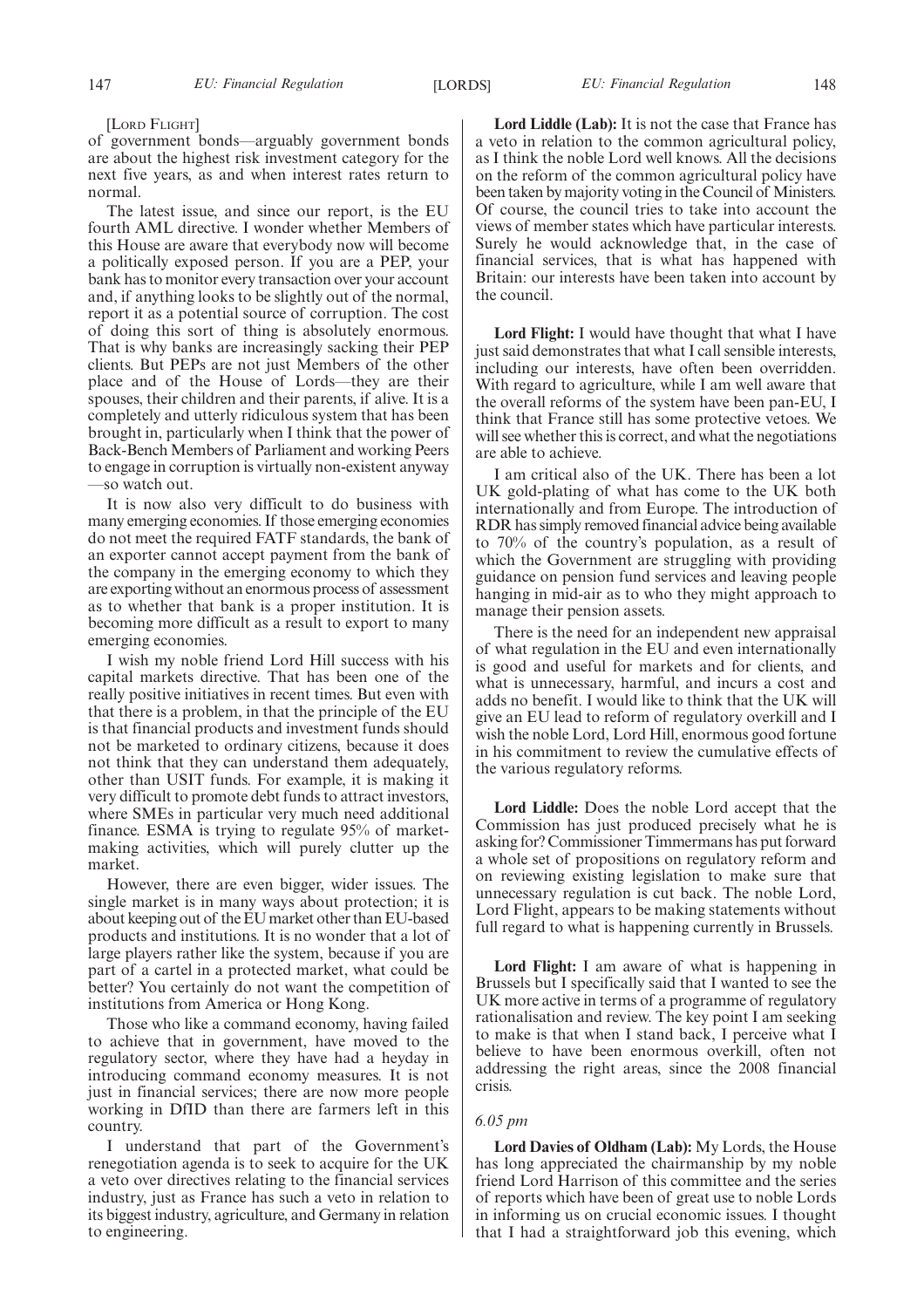was to welcome certain parts of the full report—I have some reservations, of course—and to congratulate my noble friend on his chairmanship and on producing it. Now I am absolutely astounded as to how on earth he manages to sustain calmness in a committee which it seems has at least one representative, and probably two, who ought to have written a minority report saying that they would never have started from here and they largely do not agree with anything to do with regulation. In fact, they do not even think that the financial crisis was caused in this manner and therefore a totally different subject ought to have been tackled. I am afraid that the House can scarcely be expected to indulge in such a wide-ranging debate, and indeed I have not come armed to tackle that position—except to say to the noble Lord, Lord Flight, and to a certain extent the noble Earl, Lord Caithness, that they must recognise that this report is on the post-crisis EU regulatory framework. What crisis do they think the report is referring to?

Surely we are dealing with the financial crisis which affected the whole of the western world and caused repercussions much wider than that. It is only right that the European Community, in the same way as successive British Governments, should have set about the task of bringing in regulation against circumstances which the noble Lord, Lord Flight, must recognise. The morality that he thinks is held in a handshake of agreement between gentlemen in the City just does not hold in the present day. In fact, the attitude where such trust was held at the time clearly led to circumstances in which people could betray it in such a way that whole economies in Europe and, I might add, most of the western world and the United States, crashed in the face of banks going down. That is the measure of the crisis, so it is not surprising that my noble friend Lord Harrison chaired a committee report on financial regulation. I do not think that the Minister should be asked to respond to a widespread debate on whether regulation is needed at all. I would have thought that we have enough evidence in that respect.

That is why the committee has examined the European supervisory agencies which oversee the regulatory framework and has found a great deal of their work to be satisfactory, but has also made it clear—not just on this occasion but in the past as well—that these bodies will need considerable resources to carry out their tasks properly. That is a recommendation in the report. I do not know whether the two noble Lords have dissented from that position, but the nature of their contributions to the debate suggest that they actually have. However, the report from the committee addresses itself to that issue, and that is what is before the House today.

We know, as my noble friend Lord Harrison said, that there are areas of proper disagreement.We recognise that the financial transaction tax is an issue of considerable disagreement both in our economic, financial and political circles and, of course, in certain parts of Europe. Certainly, the current proposal is not acceptable to many. As my noble friend Lord Harrison indicated, the committee wondered what progress had been made on the financial transaction tax. We are not quite sure where the discussions on that very significant issue are. There is clearly a considerable body of opinion,

not just in Europe or in the United Kingdom. My own party has a real interest in a financial transaction tax. The United States, too, is interested in the way in which Governments can receive necessary resources from a very wealthy section of their economy which, of course, looks as if it could afford further levels of taxation.

We have a real interest in these European issues. If one thing stands out from the crisis facing Greece at present it is the question of financial regulation. That has an impact on the UK, too. We cannot shy away from the issue. We had a Statement earlier this week showing the Government's proper concern about the situation in Greece. Why was that Statement made? It was because the UK has a very real interest in the success or failure of economies in Europe. If the Greek crisis goes to its worst position, we are conscious of the fact that there will be an impact on the British economy. As for our citizens, it must be recognised that we are effectively sending out emergency messages to so many of our people who either live in Greece or may be travelling to Greece on holiday. They are at risk because of the crisis. That is why we need to look at these issues, and why we should be grateful to my noble friend Lord Harrison and his committee.

We do not need to get sidetracked today into whether there needs to be regulation from Europe on the financial sector. The report also emphasised the fact that we have a prominent figure who is central to the success of European initiatives in this respect. I am referring to the noble Lord, Lord Hill, whom we all valued for his contribution here as Leader of the House. He is in the Commission, involved in the crucial area of financial and economic matters. Of course, therefore, we hope that he will be able to use influence to give guidance in circumstances where we all recognise that a great deal needs to be traded.

There is a whole other dimension to the report on which there may be some disagreement, but I hope that the Minister will address himself to it. The report says:

"One of the overriding concerns of our witnesses was that the legislative framework had been focused too much on stability rather than growth".

I am not surprised that there is an emphasis on stability when absolute chaos descended upon us all for a number of months during the financial crisis. It is also clear that we will need action and regulation that promote growth, too. That was put to the committee. I hope that the Minister will address that matter as well. In addition, there was the issue of the capital markets union. We hope that there will be a constructive response to the ideas implicit in that.

The wider issue is quite clear: in the coming months and years we need to ensure that the United Kingdom's voice is used essentially to help to create a post-crisis framework that guarantees, as far as we are able, that nothing like the circumstances that we went through in the last decade affects our country, Europe and the wider world again. We have to be a constructive and active member of negotiations.

I recognise that the Minister will not accept every point in the report. Nevertheless, the Government's response to the report is extraordinarily welcoming.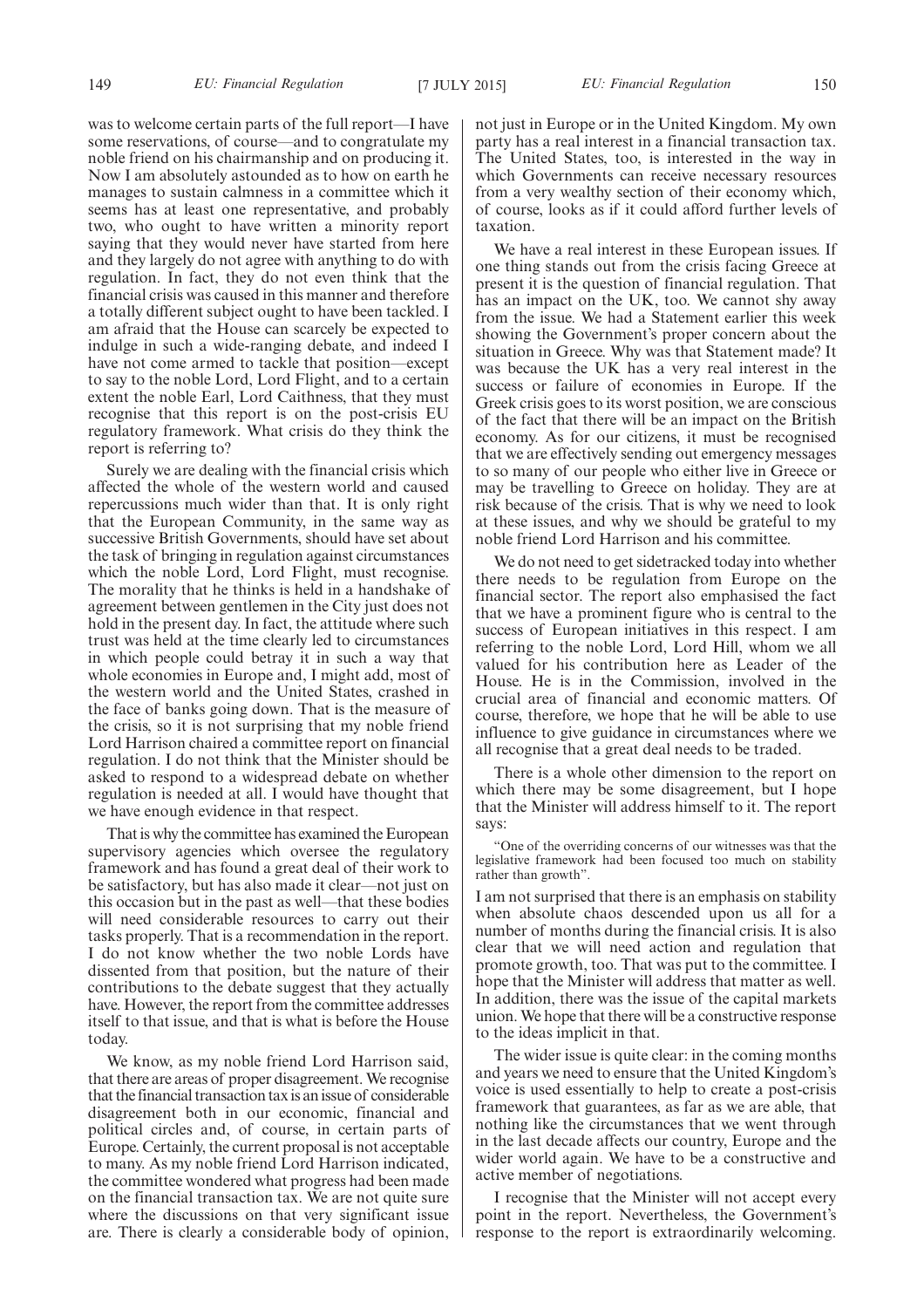#### [LORD DAVIES OF OLDHAM]

In fact, I have great difficulty recalling a report where so many commendations were made on the salient conclusions reached by it. Yet, here we are being sidetracked into a debate as if the report has no real credibility at all. I think that it does and that the Government recognise that it does. I therefore hope that the Minister will respond to the salient and constructive points in the report, rather than being sidetracked into what I regard as a minority viewpoint expressed by noble Lords. They certainly have every entitlement to their views, but this is not the occasion on which they should have been expressed in quite that manner.

#### *6.16 pm*

**Lord Ashton of Hyde (Con):** My Lords, I thank the noble Lord, Lord Harrison, for his five years chairing the committee and for producing the report. I also thank the other committee members for their preparation of this comprehensive report. Of course, I thank all noble Lords for their contributions.

The UK is home to some of the world's most successful and competitive financial firms, benefiting businesses and working people across the country. It is therefore right that we remain focused on the legislation that provides the framework within which businesses and customers operate. It must provide the foundations to ensure that the financial services industry plays a leading role in creating jobs and generating growth, delivering for customers at every stage of their lives, but it must also provide the foundations to ensure that the sector remains strong and stable.

We are emerging from the worst economic crisis in living memory—a point well made by the noble Lord, Lord Davies of Oldham. It is important to remember that context when considering the significant volume of EU financial services legislation since the crisis. I particularly draw the attention of my noble friends Lord Caithness and Lord Flight to this. In making their criticisms they have to bear in mind the situation pertaining and which we are addressing, and the chaos and misery that it caused to many people in the European Union. It was crucial that we acted quickly and decisively to shore up the financial system and then put in place measures that aim to ensure that we never face such a situation again.

There have been benefits: an increase in transparency; a more level playing field across the EU for financial actors; the tools to end the adverse relationship between sovereign countries and bank, to ensure that taxpayers are never again in line to bail out banks; and a more stable financial system. However, the speed of action and complexity of issues means that there will be some unintended consequences.

I shall now address some of the points that the noble Lord, Lord Harrison, made. He asked for the latest on the so-called Juncker plan, also known as the European fund for strategic investments. I can report that the 25-26 June European Council approved the fund and called for its rapid implementation.

The noble Lord, Lord Harrison, also mentioned the committee's finding that the UK's influence in Europe was diminishing. We continue to be an active and influential member of the EU and have many examples to prove that from building a coalition to deliver the first ever reduction in the EU's budget to delivering fundamental reform of the common fisheries policy. We are at the heart of the debate on interests that matter most to the UK but I accept what the report said. The Government will definitely consider those views addressed in it.

Both the noble Lord, Lord Harrison, and the noble Lord, Lord Davies of Oldham, asked for an update on the financial transaction tax, which has many problems as far as the UK is concerned. The UK believes that the Commission's proposal is unlawfully extraterritorial. We also believe that the proposal is technically flawed. Following this lack of agreement, the 11 participating member states have committed to finalising a watereddown first stage of the tax covering shares and some derivatives by the end of this year. The Chancellor will not hesitate to challenge in court the final FTT directive if our legal concerns are not addressed.

My noble friend Lord Flight talked about gold-plating. I draw his attention to the bit in the report which said that arguments about gold-plating in the UK are "finely balanced". He also mentioned the fourth antimoney laundering directive. We have been in regular discussions with the private sector to take its concerns into account both throughout the year and prior to making any amendments to the regulations. This directive has been agreed by all EU member states and was published in the EU *Official Journal* in June 2015. The Government are required to transpose this directive into UK law and we intend to run a full consultation prior to the next set of amendments that are due to come into force by June 2017 at the latest.

Finally, my noble friend Lord Flight mentioned politically exposed persons for UK purposes. The revised global standards, to which the UK is fully committed, require that they be treated as politically exposed persons on a risk-sensitive basis. The revised standards require that for all foreign PEPs enhanced due diligence is required. Domestic PEPs will be subject to enhanced due diligence and ongoing monitoring when the business relationship is assessed as high-risk. The Government seek a risk-based approach to the application of this requirement in negotiating the fourth anti-money laundering directive.

I turn to the report and again thank the noble Lord, Lord Harrison, and the committee for their work, which I believe constitutes a useful and valuable contribution to the debate on financial services regulation within the EU. The Government agree with the committee's recommendations on the need for reviewing the financial regulatory framework following the upheaval in recent years. Under First Vice-President Timmermans' Better Regulation Package, as mentioned by my noble friend Lord Caithness, the Commission has moved to strengthen its programme that assesses the existing stock of EU legislation to make it more effective and efficient. The Government also strongly welcome the plans of the noble Lord, Lord Hill, to undertake an assessment of the cumulative impact of financial services legislation.

The Government also agree with the committee's calls for improvements to the Commission's approach to impact assessments, which was the first question of the noble Lord, Lord Harrison.We particularly welcome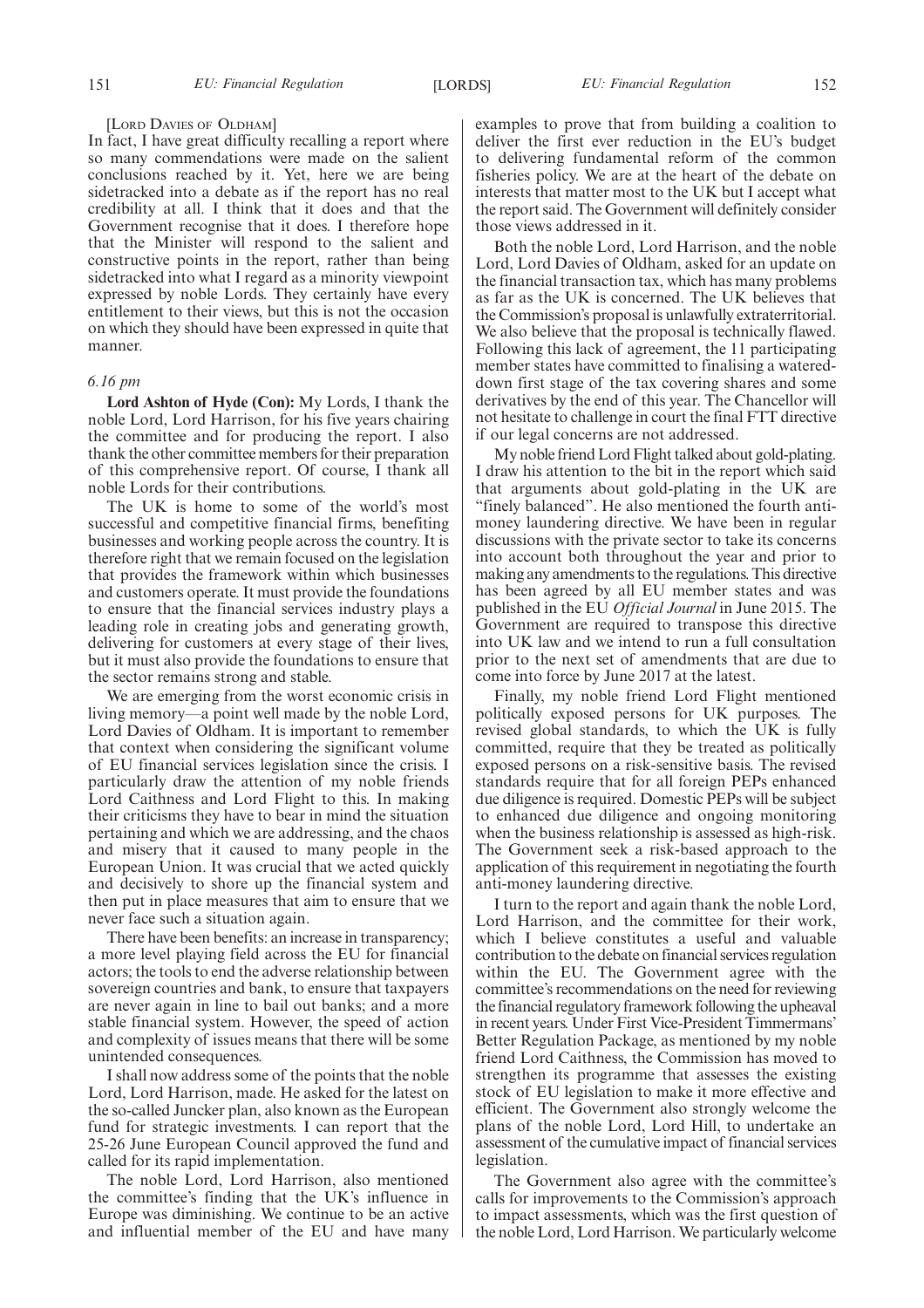Vice-President Timmermans' proposals to lighten the regulatory burdens for small and medium-sized enterprises. I say to my noble friend Lord Caithness that the Government acknowledge the important role that small businesses have in supporting the economic recovery. We are committed to creating the best possible environment for a sustainable private sector. This includes our approach to EU legislative proposals, where there is a commitment to the "Think Small First" principle when preparing initiatives, including lighter regimes for SMEs in new legislation and exemptions for microenterprises. Vice-President Timmermans' proposals on better regulation include guidelines for mandatory SME and competitiveness tests in all impact assessments, and we particularly welcome these proposals. These are welcome steps in the right direction. The Commission must now deliver on its proposals to improve the process of EU lawmaking.

My noble friend Lord Flight mentioned the alternative investment fund managers directive. The Government recognise that this has imposed new costs on the alternatives sector, particularly managers above the AIFMD threshold. This underlines the need for better impact assessments and improvements to the better regulation agenda.

Turning to the European supervisory authorities— ESAs—it is clear that they are an important part of the European regulatory framework. They have been tasked with a significant workload and they have performed well under difficult circumstances. We fully agree with the report in these respects. Given the large amount of secondary legislation the ESAs have had to deliver since their inception, it is understandable that they have been focused on the creation of the single rulebook, but we believe that, as the flow of post-crisis legislation slows, they should focus on delivering other parts of their mandate, such as pushing for greater convergence in supervision, ensuring consistency and raising standards. They have a crucial role to play as system managers and in improving supervisory standards across the single market.

However, one area where the Government disagree with the conclusions of the report is on additional funding for the European supervisory authorities. The report recommends that additional funding should be given to the ESAs to fulfil their mandate. The Government believe that, at a time when Governments across the Union are tightening their belts, it is not appropriate for the ESAs to seek large increases in their funding. The Government are convinced that, through proper prioritisation of their work, the ESAs can deliver against their existing mandate with their existing funding.

The Government join the committee in welcoming the work of the Financial Stability Board on tackling "too big to fail". It is clear there have been positive developments in the EU and internationally. The stabilisation of the banks through the implementation of capital requirements under Basel III through the EU's fourth capital requirements directive is one good example.

I also ask noble Lords to note the publication of the final report of the Fair and Effective Markets Review, which was mentioned by my noble friend Lord Caithness. The review, established by the Chancellor, made far-reaching recommendations to improve the fairness and effectiveness of wholesale fixed-income, currency and commodity markets. Given the global nature of these markets, we will be taking forward several of these recommendations internationally, including with the Financial Stability Board and the International Organization of Securities Commissions. The review warmly welcomes the Bank for International Settlements' work to create a single global FX code. The review has worked with colleagues from other central banks to develop a work programme that will deliver a robust set of standards. It has recommended that once the global standards are in place, the UK backs these standards with a new regulatory regime for FX spot markets. Given that the same standards should be upheld in all jurisdictions, this should not affect the UK's competitiveness.

Indeed, ensuring global regulatory consistency is essential in stopping the build-up of risk from the variation of reform, regulatory arbitrage and market fragmentation, and the UK continues to play a significant role in the international push for a stable, safe and globally regulated financial system. But we also need a smart regulatory approach which also recognises that in some cases member states can be best placed to determine what regulation is appropriate for their markets.

The Government understand that the euro area is moving towards greater integration, and that this has implications for the UK. The committee's report rightly notes the risks to the UK of further eurozone integration. We have consistently recognised the wish of euro area member states to achieve closer economic and fiscal integration to strengthen the single currency. The crisis unfolding in Greece has underlined the desire—and, indeed, the need—for collective action across the euro area in times of difficulty.

A stable and growing eurozone is in the interests of all EU member states, including the UK. At the same time, the Government have been clear that we will not be part of this closer integration. We have, however, been closely involved in the negotiations, particularly over banking union, to protect UK interests. The UK continues to be an active and influential member of the EU and the Government continue to be at the heart of the debate, working closely with other member states, including euro area member states, on the key issues of the day—improving Europe's competitiveness, the single market and trade.

The report states that while the UK's expertise in financial services is respected, the UK's influence over the legislative process is diminishing. While I appreciate that there is always more that can be done and welcome the constructive recommendations in this area from the committee, the Government have secured positive outcomes for the UK, at times having to fight hard for them. For example, the Government have successfully worked with our European partners to introduce tools for resolving EU banks that are credible, workable and closely aligned with existing UK legislation, through the bank resolution and recovery directive. We have also secured flexibility for the UK to implement its macroprudential regime, within the scope of the capital requirements directive IV proposal, and exempted British pensions from new rules on disclosure for investment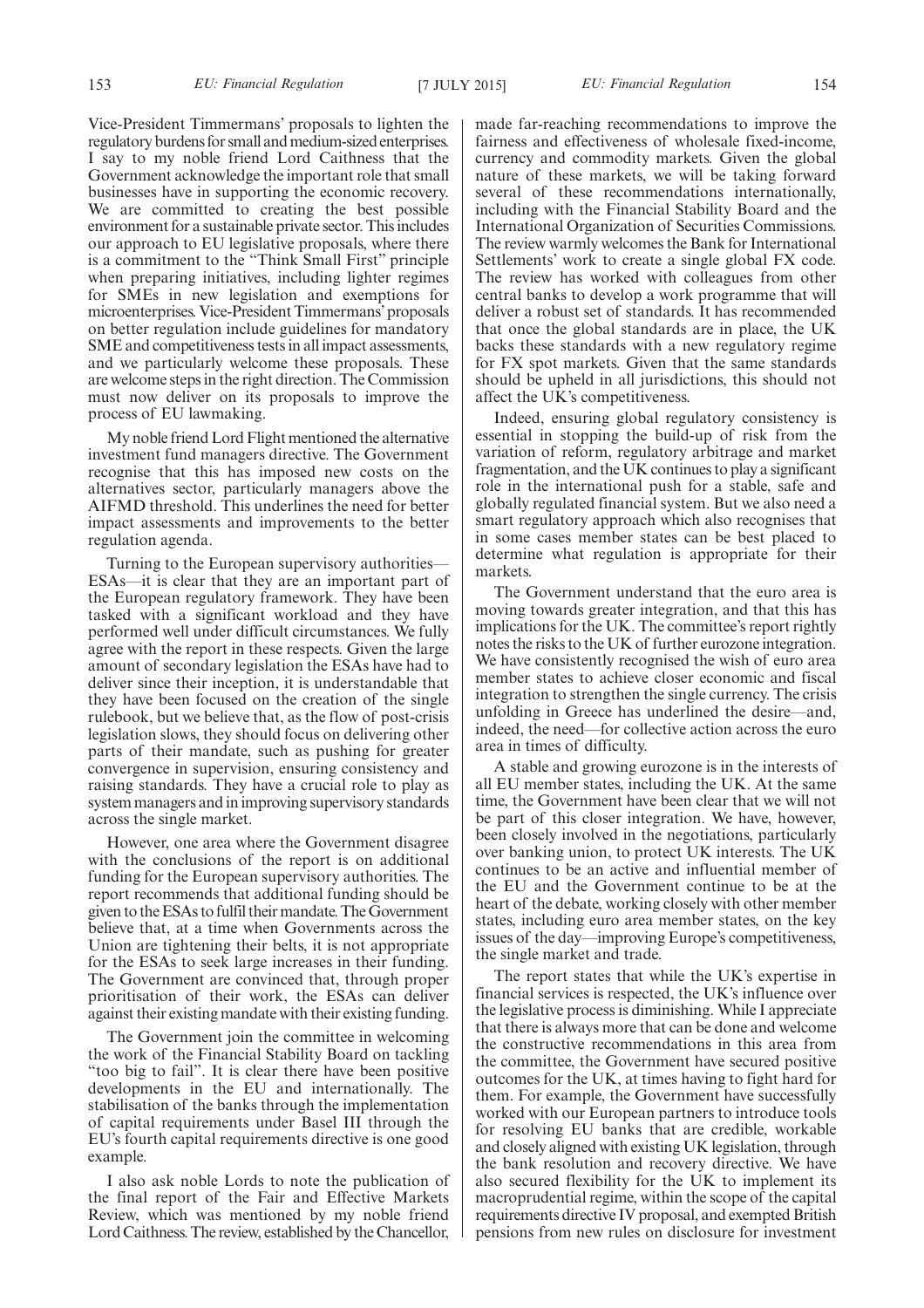[LORD ASHTON OF HYDE]

products. Where the Government thought that EU legislation was at odds with the treaties, we have challenged it in the courts as we have on short-selling, the financial transaction tax, location policy and the bonus cap.

There are some questions I am afraid I did not manage to get hold of but I remember one in particular from my noble friend Lord Caithness. He asked: what am I doing to control the regulators? The answer is that the European supervisory authorities are held to account through their respective boards of supervisors, where the FCA and the Bank of England are represented. Domestically, the FCA and the Bank are held to account by the Treasury Select Committee, Her Majesty's Treasury and Parliament. Regulators need to be independent to serve as a second pair of eyes for the single market.

As the Prime Minister has set out, and as the noble Lord, Lord Davies, mentioned, we need to make the EU a source of growth, jobs, innovation and success, rather than stagnation. We strongly support Mr Juncker's vision of a well-regulated and integrated capital markets union of all 28 member states which maximises the benefits of capital markets and non-bank financing for the real economy. We fully agree with the committee that the concept of capital markets union should be welcomed. It is a project to which the UK is fully committed. But if the single market is to continue to be a driver of growth, European legislation must focus on finding the right balance between enhancing the EU's competitiveness in an increasingly global environment, promoting growth, maintaining stability and protecting consumers. We need strong regulatory standards applied internationally but this also means proportionate and consistent legislation that continues to decrease barriers between member states and recognises that, in some cases, the responsibility for regulating markets best falls to member states themselves.

I therefore repeatmy thanks for noble Lords'comments and the committee's review of the regulatory framework since the financial crisis. The Government can safely say that by far the majority of its recommendations were accepted. I counted at least 23 out of 33 recommendations that were accepted without any qualification; even some of the others were accepted with some qualification. Generally speaking, the Government accept the review and warmly welcome it, as I warmly welcome the insights of noble Lords this afternoon.

#### *6.33 pm*

**Lord Harrison:** My Lords, in concluding the debate I remind my colleague the noble Earl, Lord Caithness, of something he said to us when we embarked upon this report: that he hoped it would become a textbook for those who seek to discuss these matters in future. I believe that we have achieved that. I thank my noble friend Lord Flight for his comments and for the PEP talk that he gave us in the midst of them.

I thank my own Front-Bencher, my noble friend Lord Davies of Oldham, who has wielded this responsibility over many years, for sympathising with me over the sometimes choppy waters that we on the committee experienced in dealing with financial affairs. However, we were always united in having the proper and right approach. I hope the noble Baroness, Lady Falkner, during her reign of the tricky committee that is the financial services committee, also experiences the calm that has been displayed here this evening in helping the UK resolve some of the really challenging and important points that are being made to us about the future.

*Motion agreed.*

#### **Health: Children and Young People** *Question for Short Debate*

*6.35 pm*

#### *Asked by Baroness Hollins*

To ask Her Majesty's Government what steps they are taking to safeguard the physical and mental health of children and young people.

**Baroness Hollins (CB):** My Lords, this is the first debate that I have spoken in with the noble Lord, Lord Prior, and I welcome him, rather belatedly. I refer to my interests in the register. I am also grateful to other noble Lords for agreeing to speak in this debate, given the lateness of its timetabling only last Thursday.

I begin by reminding noble Lords that most factors that influence child and adolescent physical and mental health lie outside the health sector and that a preventive approach is essential to secure the best outcomes. Health outcomes, social achievement and resilience in adult life are largely set during the developmental period: in the first 18 years of life and particularly in the first 1,001 critical days from conception to age two. Even before conception, maternal behaviour can have long-term consequences for a child's health and well-being. I am thinking here, for example, of foetal alcohol syndrome, which is the leading preventable cause of disability in children, and the need for women to be better informed and to discontinue drinking alcohol before conception. At the moment, government advice on the matter of alcohol in pregnancy is less than clear.

I would like assurances from the Minister about three key issues, which interweave with the other issues that I will go on to discuss. First, will the Minister assure the House that the Government intend to improve the collection of outcome data, including a child-led outcomes framework such as that requested by the Coram Foundation? This would enable us to better understand the scale of the problem, to plan services and to monitor progress. It would also allow children, young people and carers to express the outcomes that matter to them, because they are the recipients of care.

Secondly, will the Minister commit to focusing on preventive measures in all policy relating to children and young people? This should be targeted both at high-risk individuals and families and at a public health level, because this matters to all children and young people.

Thirdly, will the Government invest in early intervention systems and strategies in both physical and mental health? When things start to go wrong, there is less distance to travel back to wellness and health than once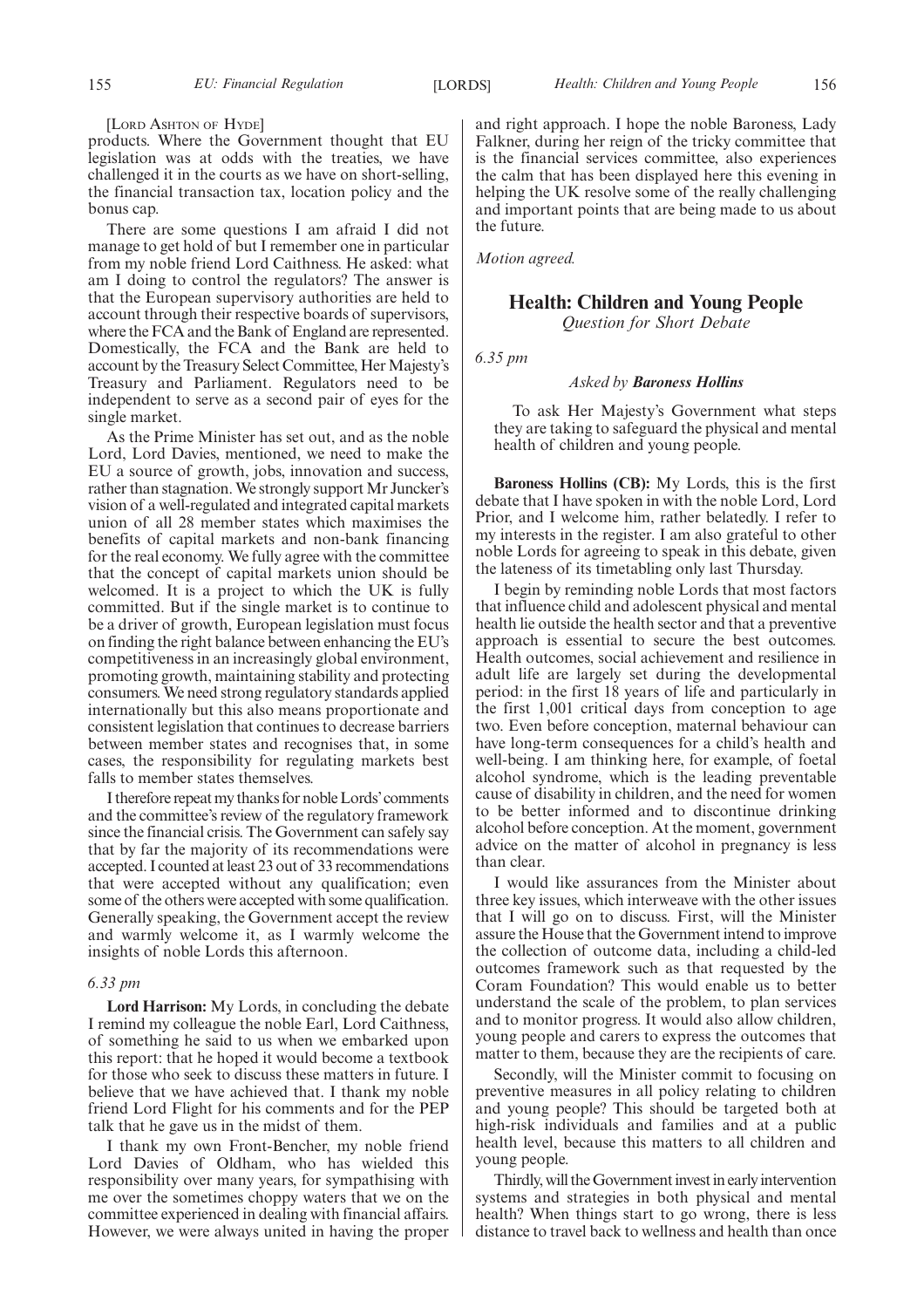a chronic condition has set in. We see this all too frequently in child and adolescent mental health services—CAMHS—and with childhood obesity.

The BMA has called on the UK Government to adopt a "health in all policies" approach, whereby health is incorporated into all their decision-making areas. I ask for this to always include a particular focus on the 25% of the population who are children and young people, even where a policy may, on the surface, seem to relate only to adults. The BMA has highlighted that austerity measures and welfare reform disproportionately affect families and children. Disabled children feel the effects even more. Is it not time that the impact of austerity and funding cuts on the availability of children's health services should be objectively monitored?

We know that childhood poverty has a significant negative impact on children's longer-term mental and physical health life path. We also know that at least half of all mental illness starts by the age of 14 and probably more than three-quarters by the age of 24. The total economic and social cost of mental health problems in England alone is estimated to be £105 billion, and mental health problems are the leading cause of sickness absence in the UK. With such a clear link, it seems unfathomable that 3.5 million children live in poverty in the UK, according to Barnardo's.

The BMA Board of Science report, *Growing Up in the UK*, published two years ago, advocated a life-course approach to child health where health and well-being are integrated on a continuum. As I said, this begins prior to conception, by ensuring the optimum health for the mother, and runs through to adolescence. The report made a wide range of recommendations that remain relevant, including that there should be an annual report on the health of the nation's children with accountability at ministerial level for children's health and well-being. Are the Government planning to develop a national children and young people's health strategy, as recommended even more recently in the 2014-15 report of the Children and Young People's Health Outcomes Forum? I should express a little disappointment that the *Five Year Forward View* hardly mentions children in any of the areas identified as a priority.

Secondly, the BMA report stressed that children's services should be family centred, with a focus on the importance of parenting and treating the child and family as a unit. The Department of Health's own report, *Future in Mind*, advised evidence-based programmes of intervention and support to strengthen attachment between parent and child, avoid trauma, build resilience and improve behaviour. I am pleased that there is increasing recognition from Government on this issue of early years intervention. The cross-party manifesto *The 1001 Critical Days* places an emphasis on pre-conception until the second birthday as a period to dramatically improve outcomes in childhood. I hope the Minister will support its recommendations.

Prevention is always better than cure, but it also worth noting that infants, children and young people regularly use NHS services and account for about two-fifths of a typical GP's workload. I will use mental health and obesity as two examples where early intervention should be prioritised once things start to go wrong.

Parity of esteem with respect to mental and physical health should be aimed for with children and adolescents just as much as with adults. Remember, there is no health without mental health and separating the two just does not work and is not cost effective. Considerable investment in child and adolescent mental health services will be needed to ensure sufficient specialist counsellors are available locally. Freedom of information requests by the charity Young Minds found that more than half of councils in England cut or froze budgets for CAMHS between 2010 and 2015. That had a detrimental effect on the early intervention and prevention capacity of child and adolescent mental health services. Cutting their budgets means that the threshold for treatment has become much higher and many CAMHS must now concentrate on acute crises in adolescents and have little capacity for family interventions with younger children with severe emotional and behavioural disturbance. That goes against all the advice coming from the professional bodies and the Department of Health.

Despite having one of the most advanced health systems in the world, child physical health outcomes in the UK are among the poorest in western Europe. If we compare ourselves with Sweden, the country with the lowest mortality for children and young people after controlling for population size among other variables, we find in the UK that every day five children under the age of 14 die who would not die in Sweden. That equates to the alarming figure of 132,874 person years of life lost each year in the UK, the majority of which would be as healthy adults contributing to the country's social and economic strength.

Childhood obesity is another key area where preventive work in physical health needs to take priority, as it also causes diabetes and heart disease. The BMA and the Royal College of Paediatrics and Child Health have expressed serious concern about the rapid rise in rates of obesity. A new BMA report to be called "Food for Thought: Promoting Healthy Diets among Children and Young People" will be published later this month. The report will call for the appointment by government of one person to drive a co-ordinated obesity prevention strategy. I urge the Minister to give serious consideration to widely supported recommendations that a strong regulatory framework should be central to the approach to reducing the burden of diet-related ill-health in the UK.

The Prime Minister publicly expressed his concerns over the commercialisation of childhood and commissioned the Mothers' Union to report on it. The report by Reg Bailey *Bye Buy Childhood* generated considerable media coverage, with many commentators expressing serious concern over the targeting of children for commercial benefit. Children and young people, as well as adults with learning disabilities, are particularly exposed and vulnerable to a range of food and drink marketing tactics.

While there have been some notable improvements in measured health outcomes for children and young people over recent years, the evidence is telling us that the rate of improvement is slower than it should be. The infrastructure for the delivery of clinical research in the UK is unparalleled internationally. However,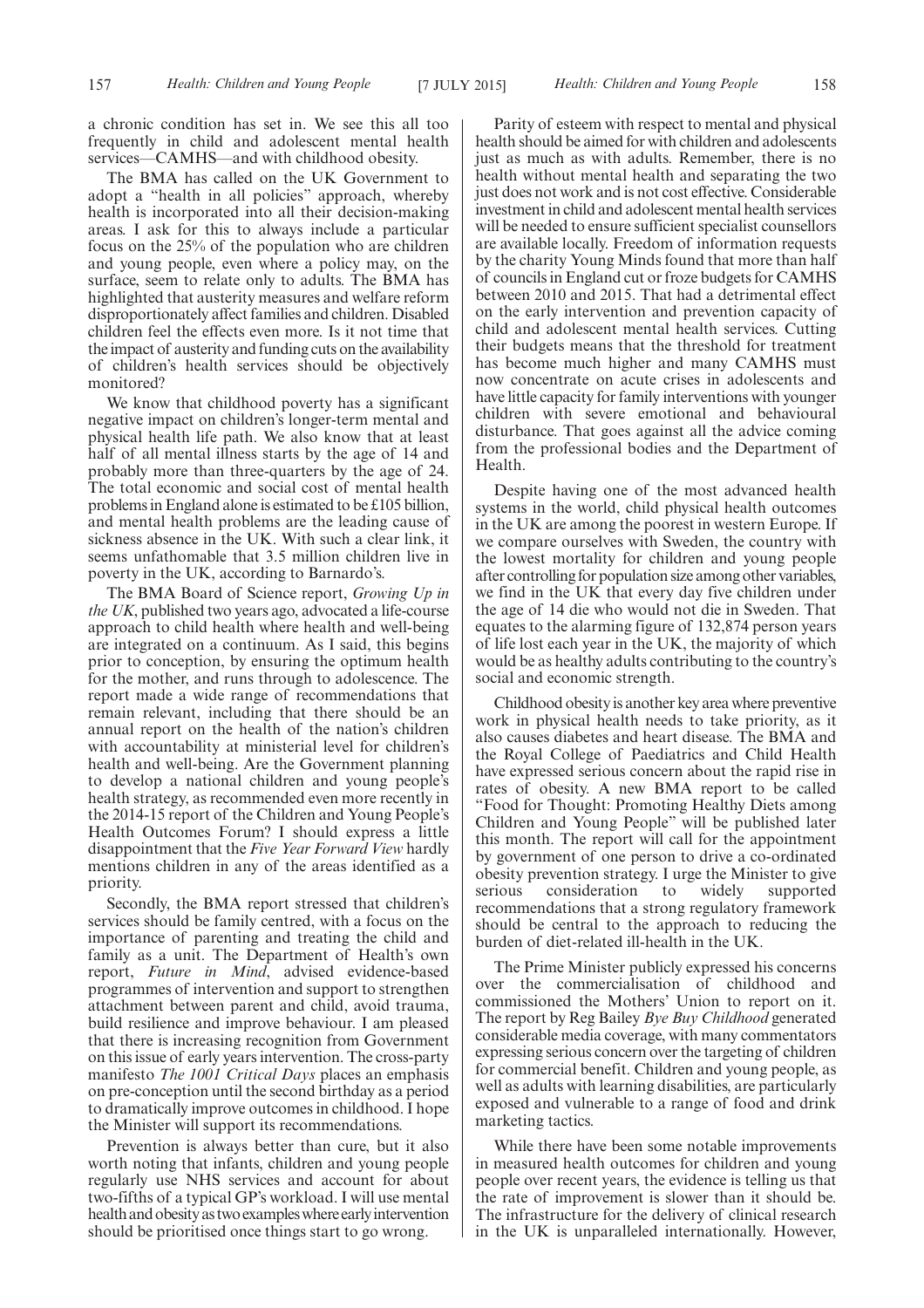#### [BARONESS HOLLINS]

the RCPCH report*Turning the Tide* identifies a continuing imbalance between research that targets adults and research that addresses the needs of infants, children and young people and calls for an increase in the number of child health research posts in the UK and a designated fund for child health research which must address mental and physical health.

Safeguarding has two meanings in this debate, one being the need to safeguard health outcomes, but it would be strange for me not to mention child protection concerns. So many children in the UK have been sexually abused. It is shocking that the scale of child abuse of all forms led to the need for the introduction of the Modern Slavery Act 2015. This issue requires a debate all of its own to cover it adequately, but given the Prime Minister's launch of a child protection task force, will the Minister commit to commissioning and introducing a standardised, compulsory multiprofessional safeguarding training programme for all professionals working with children and families across health and social care? This would need to have a centralised government point of accountability to prevent the fragmentation of responsibility caused by mandated responsibility written into the Modern Slavery Act 2015.

In closing, I will summarise my key areas of concern: outcome data relevant to children and young people are needed to allow us to assess the scale of the problem and track progress; preventive measures, beginning before conception, are needed in all policy decisions that affect children and young people, regardless of government department; and we need a commitment to early intervention strategies where there is evidence things are going wrong. While healthcare professionals clearly have a key role to play in improving child health, it also requires political will and leadership.With concerted action from government, we could make health outcomes for children and young people comparable to the best in the world.

#### *6.47 pm*

**Baroness Stedman-Scott (Con):** My Lords, I congratulate the noble Baroness on securing this important debate about children and young people's physical and mental health. I hope I am not at risk of repeating some of the things that she said, but I hope she will take it as significant endorsement. I am not an expert on physical or mental health, but I have a lifelong interest in these issues, not least because I am a fellow of the Centre for Social Justice, which has spent more than 10 years researching the root causes of poverty and disadvantage.

These overlap to a very large extent with the root causes and effects of poor mental health. The National Audit Office has documented how young people who should be poised to make their mark on the labour market yet struggle with pronounced depression and anxiety are much more likely instead to be unemployed. Conversely, early episodes of unemployment can have lifelong effects not just on wages but on mental health. Working with Graham Allen MP, the Centre for Social Justice blazed an important trail in social policy by emphasising prevention rather than cure. The concept of early intervention when it is clear that deep and potentially intractable problems are brewing in a child or young person's life is not rocket science but common sense, yet much government spending has been focused in the past on late intervention.

I am encouraged that there is cross-party consensus that that needs to change. Take the troubled families programme, for example, which built on Labour's family intervention project pilots. The coalition Government estimated that £9 billion was spent per annum on disruptive and highly distressed families, but only £1 billion of that spend was helping them to turn their lives around and prevent further harm. The other £8 billion was used to mop up the mess: over three-quarters of a billion pounds was spent on health, for example, over £2.5 million on criminal justice and almost £4 million on safeguarding children and behavioural interventions in schools. And that was a conservative estimate: for example, the health spend did not take into account domestic violence and other A&E admissions, yet violence is a factor in around three-quarters of so-called troubled families.

While families in that category are in a small minority, the Government have recognised that many of the problems affect a large number of families, hence they have expanded the programme significantly. Surely they were influenced in doing so by the Riots, Communities and Victims Panel's estimate that at least half a million families were teetering on the brink of considerable difficulties that were not simply financial.

All this is a preamble to my main point that if any Government are to safeguard the health and well-being of children and young people, they would do well to start with parents, strengthening and stabilising families and helping to prevent the relationships within them from breaking down. Government research shows that the poor outcomes of many children who experience family breakdown include poor mental and physical health, particularly depression, smoking, drinking and drug use in teenagers.

We know that a high number of under-18s cannot get local help when they experience a mental health crisis, further compounding their loneliness and difficulties. Either they are treated on adult psychiatric wards or they have to travel hundreds of miles across the country to receive hospital treatment. The Government and local health commissioners simply have to address this, but they also need to do far more to prevent mental health problems from arising in the first place.

Addressing our epidemic levels of family breakdown is vital. This is not an argument for families to stay together however abusive or conflictual the relationships within them, but it is a plea for recognition that adverse childhood experiences, many of which could have been prevented by working early with families, are like a child's footprint in wet cement—they last a lifetime.

Standing back for a moment, it is important to acknowledge that families can greatly benefit society and boost a nation's economic competitiveness, and to acknowledge the profound social and financial consequences when, for whatever reason, families fail. Family breakdown costs £48 billion per annum and disproportionately affects people in the poorest communities, where two-thirds of children do not grow up with both their parents, compared with two-fifths of children in more affluent areas, although that is still a high proportion.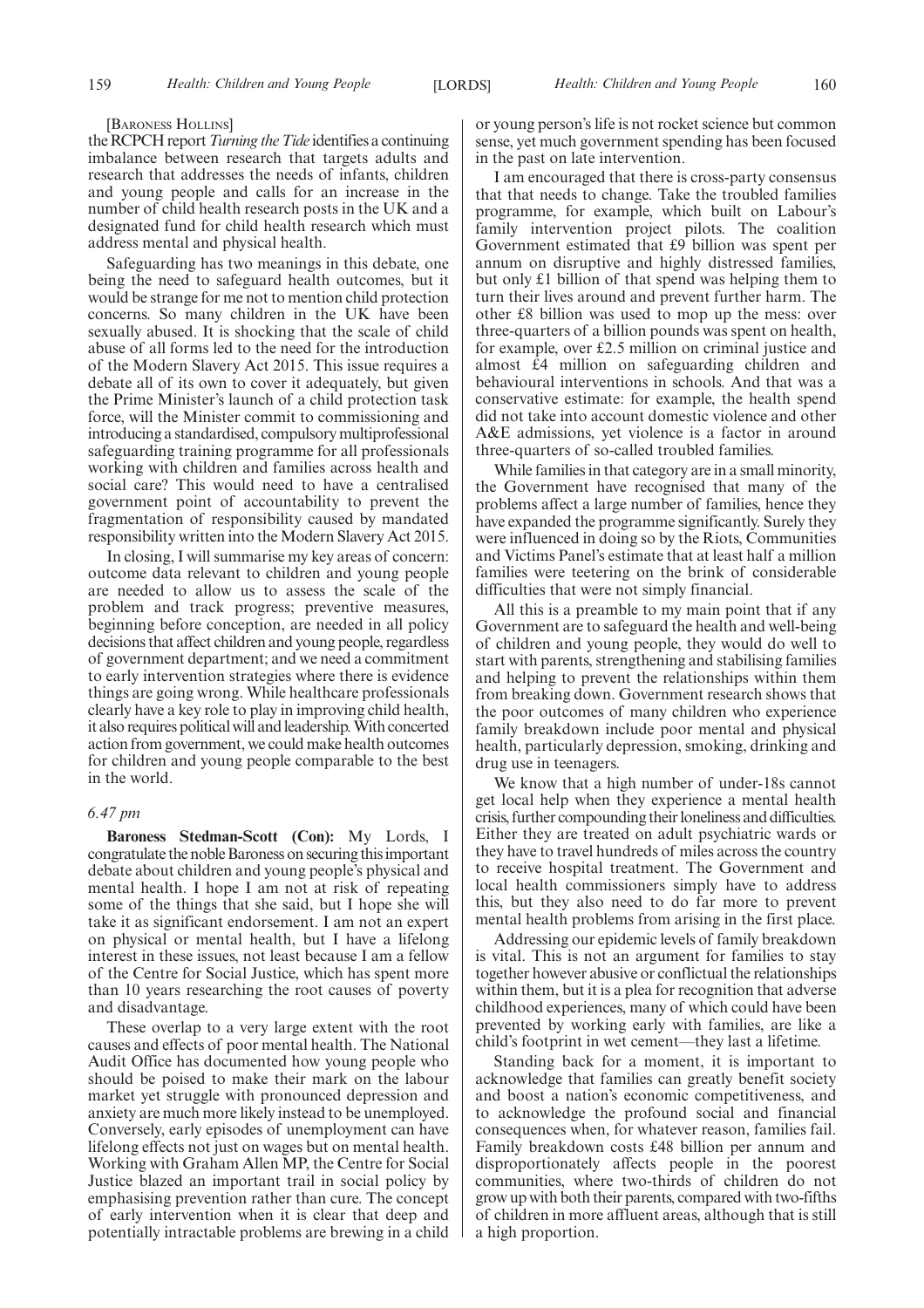So while I applaud the Government's launch of a task force to improve the mental health and well-being of children and young people, I also want them to develop a robust and comprehensive range of family policies, and to appoint a family champion who will drive and sustain this agenda—a Secretary of State with clear accountability for families who has the resource and clout to drive through a programme to strengthen families, boost stability and uphold fatherhood and its importance. This range of family policies must support all the main functions of families: family formation, and separation when that is inevitable; relationships between parents; and economic support for child-rearing and caring for older people. The family test introduced in 2014 is a great start but, while this views all departments' policies through a family impact lens, it reacts to what other departments propose rather than being proactive in strengthening families.

A lot is being done already in terms of childcare: the CANparent programme; the troubled families programme; 4,200 extra health visitors and the doubling of family nurse partnerships; shared parental leave; family-based arrangements in child maintenance; an additional 10,000 family mediations; the marriage allowance, which recognises interdependence within couples; and funding for relationship support. Coming down the tracks, this Government have promised to increase income tax thresholds, provide better mental health support in pregnancy and introduce better measures to eliminate child poverty by recognising the root causes of poverty, including family breakdown.

However, a truly comprehensive approach to strengthen the family and prevent relationship breakdown requires ensuring that a family strand runs though practically every area of government. For example, the MoJ should encourage parenting and relationship support in prisons. Robust research shows that when offenders leave prison and are in a good relationship, that can help them turn away from crime, and their children are less likely to suffer bereavement and loss if they come back into their lives with a better idea of how to be good parents. BIS needs to look closely at what Lloyds and other employers are doing with regard to employee webinars on parenting and couple relationships. Helping employees cope with family worries reduces absenteeism, so the Government should be encouraging employers to help pick up the tab for relationship support.

There are many other examples across government, hence the family champion need not be someone heading up a department for families but could be like the Cabinet Minister for Women and Equalities. Alongside their main departmental role they would spend time on this responsibility, with the necessary governmental structures in place to ensure that adequate attention was given to it. For example, there should be a statutory duty to report on the extent to which family stability has improved or worsened on their watch.

Adequate and appropriate healthcare services are essential, but the welfare society begins in the home, and in children's earliest years. It is essential that we focus our efforts on families and take a preventive approach to reduce demand—and deep human misery.

#### *6.56 pm*

**Baroness Walmsley (LD):** My Lords, I thank the noble Baroness, Lady Hollins, for introducing this debate. I hope she will forgive me, but given the other recent debates on children's mental health, I feel that I have said all I need to say on that subject for the moment, so I will concentrate on children's physical health, although I am of course well aware that there is a major link between the two.

There is good news and bad news about the health of our children in the UK. On the good side, according to research from the King's Fund and the LGA, some damaging health behaviours among children have halved over the past 10 years, with fewer children taking drugs, smoking and drinking alcohol. This is particularly good news, because we know that half of the big adult health-risk factors are initiated in adolescence, so if we can nip it in the bud at that age, we will save lives and money. Smoking is still a big killer in this country and is a particularly large factor in health inequality. Alcohol, too, is particularly harmful to immature livers, and abuse of alcohol also leads to other risky behaviours, so a reduction there is also very good news. The finding about drugs may or may not take into account the so-called legal highs, because the finding was up to the year 2013, but any improvement is good. The paper does not postulate a reason for these improvements but it could have been caused by an improvement in the standard of PSHE in schools. I still regret the fact that this life-skills learning is not mandatory in all schools but I concede that the last Government put a great deal more emphasis on it and took some of the good advice offered by the PSHE Association.

On the other side of the balance we have rising childhood obesity, many children who do not take enough exercise—for various reasons, including lack of facilities—one of the poorest records on child mortality in Europe, far too many unwanted teenage pregnancies, abortions and sexually transmitted diseases among young people, and poor children who can have up to seven years' shorter lifespan than their well-off counterparts down the road.

Let us talk about obesity. I will not repeat the many and varied serious disease risks that result from obesity. We need to invest in prevention. I am a firm believer that good health begins at home—as does poor health and that it can be reinforced by schools. Indeed, it is wise for schools to care about their children's mental and physical health, because they affect academic achievement. Therefore, if we are to have a long-term effect on the health of the population, we need to start, as many noble Lords have said, with the parents, before birth if possible. Again, there are considerable inequalities here. The percentage of premature and low birth-weight babies among deprived communities is much higher than among the higher demographic groups. Some of this, as we were told by Simon Stevens this morning at a seminar, is due to the higher incidence of smoking in pregnant women, but not all of it. Poor nutrition, stress and poor antenatal care are contributors. Stress is a killer and is particularly damaging to the brain development of young babies and children, especially if it is caused by domestic violence.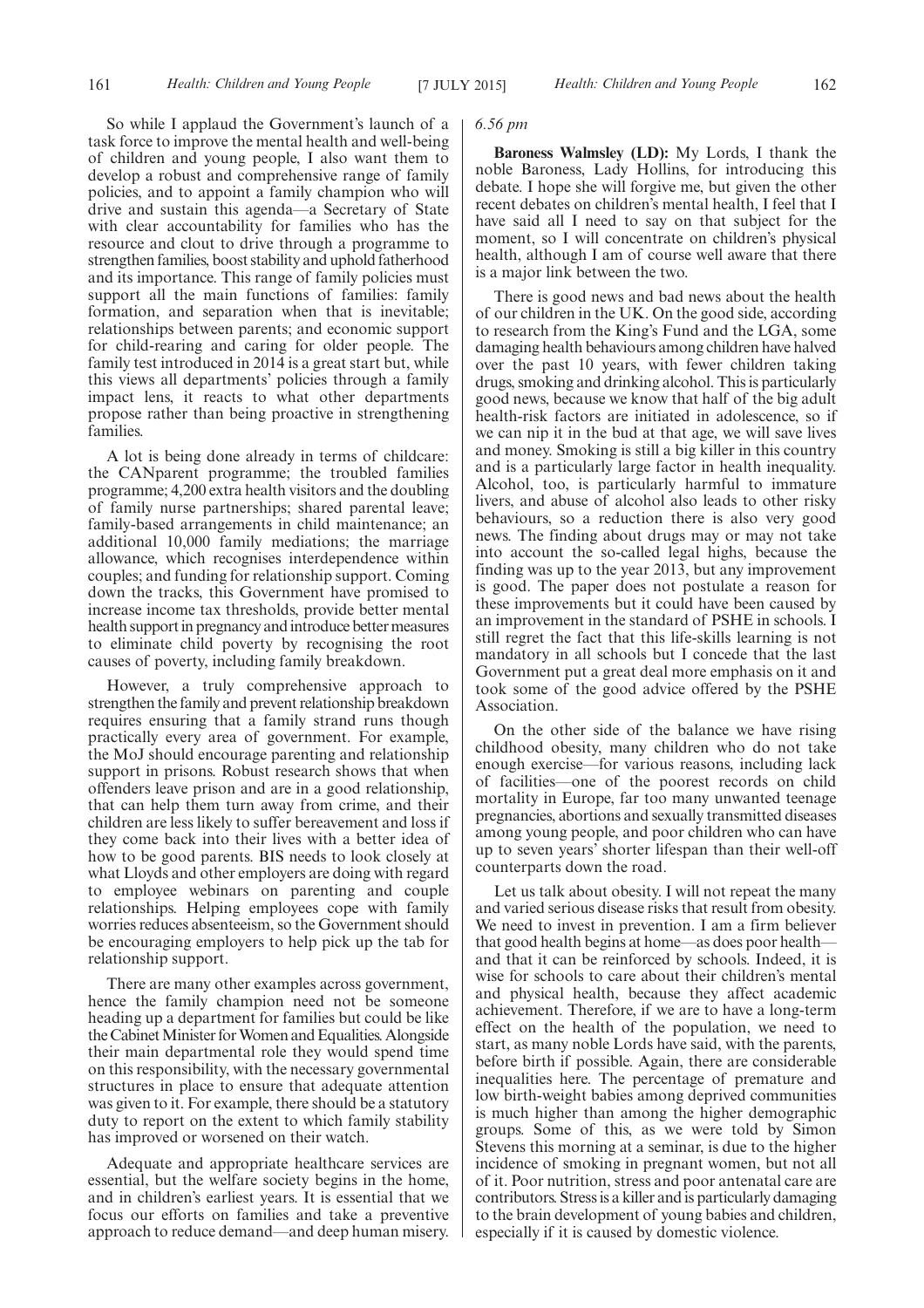#### [BARONESS WALMSLEY]

It is appalling that in this highly developed country, there are pregnant women who do not have access to good fresh food. There are food deserts: places where people cannot get to shops that sell good fresh food because there are none; moreover, they do not have the means of transport to get to one. The main problems, however, are the lack of cooking skills, and poverty. Cheap food tends to be highly calorific and low in nutrition. As we know, overweight mothers more often have overweight children—and so the cycle continues. I would like to see compulsory cooking lessons in schools and good-quality health education, through which children are taught how to eat well. Many schools have done really well on this. They have school meals staff who are passionate about providing fresh and nutritious food; in some places, they even grow it.

Of course, this requires leadership from head teachers, who have a lot of other things to worry about, but as I said, it pays dividends, because well-fed children learn better. That is why the Liberal Democrats in the last Government were keen to bring in free school meals for key stage 1 children. School meals in local authority schools have to be up to certain nutritional standards, which is why I want to ask the Minister why the Government do not insist that academy schools abide by these standards. Currently, they do not have to.

School food is particularly important for very poor families who may be in houses with poor cooking facilities, who may have had the electricity or gas cut off, who may be in bed-and-breakfast accommodation with no cooking facilities at all, and who may have chaotic lifestyles, meaning that the children do not have regular mealtimes. School food is therefore particularly important to poor children. We really need to pay attention to this issue for the sake of their future health.

You may ask why I am concentrating so much on food—apart from the fact that I like it. The reason is that if we instil healthy eating in children, we are carrying out a major preventive programme against heart disease, diabetes, strokes, musculoskeletal diseases and the rest. Given that resources are scarce and the population is both growing in number and ageing, this strikes me as common sense.

Let me turn from prevention to care. As the noble Baroness, Lady Hollins, said, 40% of GP visits are made by children, so those who suffer most when it is hard to get a GP appointment are children. The Government have a commendable ambition to reduce weekend mortality by making primary care services available seven days a week, but if this is done without more resources, by spreading out what is already there, the result could be disastrous. I have already mentioned our poor child mortality figures. Like the noble Baroness, I was horrified to learn that every day in the UK, five children die who would not have died if we had the same child mortality figures as Sweden. Will the Minister look into this? That is five family tragedies every single day that could have been prevented. If they can do it in Sweden, why can we not do it here?

I am also concerned about services for children with physical and learning disabilities. In the last Parliament, Sarah Teather, as Children's Minister, initiated education, health and care plans in an attempt to co-ordinate all those services around children. But many of these services are delivered by local government, and there have been many cuts to local government funding. I am therefore concerned that the thresholds above which children become entitled to such services may not be appropriate. Will the Minister say something about that?

Health inequality is worse in this country than in many other developed countries, so we need to focus on child poverty and scrutinise every statement from the Chancellor about taxes and benefits, asking what effect they have on the health of our children. Will the Families Minister be doing this tomorrow, when the Chancellor announces his Budget? I doubt it but I shall be pleasantly surprised if the Minister assures me in a few minutes that she will.

#### *7.05 pm*

**The Earl of Listowel (CB):** My Lords, it is a pleasure to follow the noble Baroness, Lady Walmsley, and particularly her words on the physical health of children. She reminded me of the importance of my parents to my physical health—and not only genetically. My mother used to take us for two-hour walks across Hampstead Heath. I also remember my father's hand on my back when I learned how to cycle, pushing me forward and helping me to balance. He taught me to swim and we would go swimming together. He taught me to play tennis and we would play tennis together. So I think that we need to reach the parents, as they probably have the most influence on our children's physical health—which may be one of the most difficult things to influence. Of course we need to try in schools but we also need to begin at the beginning with parents.

I went ice-skating over the weekend and asked whether there were any family concessions. The answer was no. Part of this strategy, which I hope the Minister will talk about and perhaps write to us about, is asking how to get fathers-for-free passes for leisure activities so that they can engage in them with young people. It would strengthen their relationship with their children and also be a good model for healthy activity. So I was grateful for what the noble Baroness said about that.

I will speak a little more about the importance of strong families in terms of the mental and physical health of children. In particular, I want to talk about father-daughter relationships. I think that the noble Baroness, Lady Stedman-Scott, covered this, but I would be grateful to hear the Government's strategy for families, and particularly for engaging fathers in families. Perhaps the Minister would write to me about that.

I want to say a few words about the mental health of looked-after children. I remind your Lordships of a report produced last month by the Alliance for Children in Care and Care Leavers. There have been a couple of recent reports on the mental health of looked-after children and the key themes are the importance of stable relationships with these children when they come into care and the importance of recognising their need to recover from early trauma. Enver Solomon, one of the co-directors of the alliance, is quoted as saying:

"Ultimately, the care system should help children overcome their past experience and forge the lasting and positive relationships that we know are vital",

to their future well-being.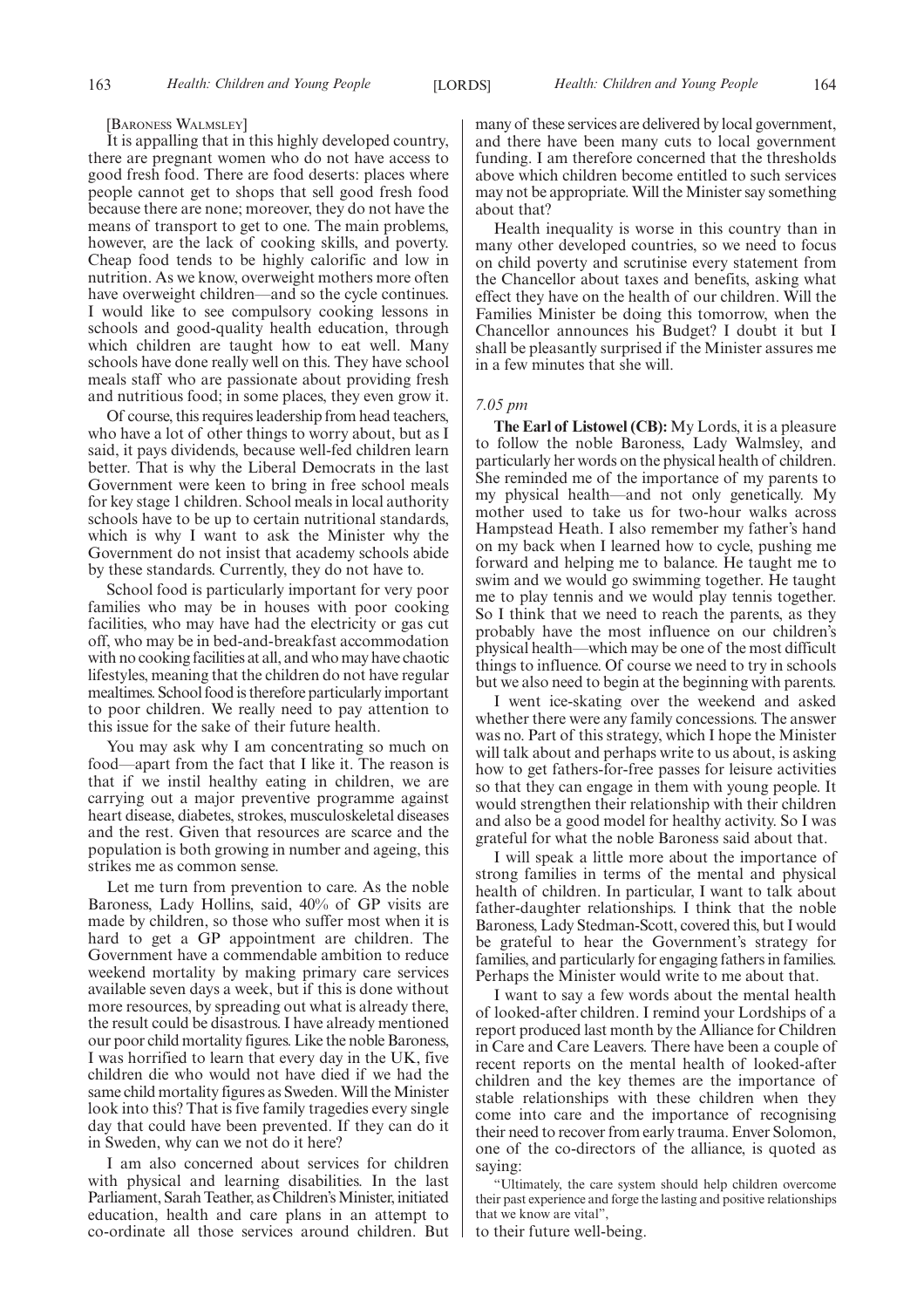The NSPCC produced a report yesterday on the emotional well-being of children in care. In the executive summary are five key points, the first of which is to:

"Embed an emphasis on emotional wellbeing throughout the system".

The report goes on to develop that idea, saying that a key part of the job of foster carers and residential childcare workers should be helping young people to recover from their earlier trauma.

The fourth of the five key points is that we should support and sustain children's relationships. A key means by which these children can recover from early trauma is by having strong relationships with their foster carers, their residential childcare workers and their teachers. Today I met a few young people in care. I heard from Ethan, who is a 10 year-old. He was complaining about the number of different social workers that he has experienced, and which other young people are still experiencing. I also heard from a 10 year-old girl who expressed concern about the number of changes of foster placements for young people in care. When we mentioned to her the very welcome introduction of the Staying Put scheme, she wanted to be reassured that many young people would now be able to stay with their foster carer from the beginning of their time in care to the age of 21, as Staying Put allows. So young people in care also believe that this is the right thing.

The *Future in Mind* report on child and adolescent mental health support services looks at the care of the most vulnerable children. I want to highlight to the Minister and your Lordships a key passage in the report. Paragraph 6.9, "A consultation and liaison mental health model", is a bit jargony, I am afraid, but I will quote a little from it:

"Applying an approach whereby specialist services are available to provide advice, rather than to see those who need help directly to advise on concerns about mental health … is already best practice in some areas … Consultation and liaison teams can be used to help staff working with those with highly complex needs".

Let me give an example of that. Kent, for instance, offers that kind of support to groups of its foster carers. A very experienced clinician will work with groups of foster carers. They may present a particular child and talk about them, share that experience with the group and then the clinician will facilitate the group.

Another example is my experience of 11 or 12 years ago, when I was told that there was a very effective hostel for young people in Olympia—effective in terms of keeping young people off the streets. I went along to visit Lydia Beckler, the manager of that hostel. She said that a clinician—a child and adolescent psychotherapist—visited the home every two weeks and the staff had a couple of hours with them to present a child to the group and get the clinician's input. She said that the secret of their success was that kind of support.

It was a Centrepoint organisation—alarge organisation for vulnerable young people—and these staff were working with perhaps the most challenging young people in the whole of the organisation. Miraculously perhaps not so miraculously—they had the lowest sickness absence rates in the organisation. It supports

the staff and helps them to be resilient in the face of very challenging young people. One young woman there had an unmentionable number of scars on her wrists from self-harm. These were really troubled, difficult young people, supported well.

Unfortunately, that kind of approach is so vulnerable, and it was lost to that particular institution after a couple of years because of financial worries. It seems costly to have staff spend time away from clients to sit with the clinician and think about what needs to be done. In fact, it is very efficient. In terms of making the best use of scarce CAMHS resources, having a clinician supporting the staff in that way enables them to make the right choices about when to refer children to more intensive services. I commend that to the Minister and to your Lordships as an approach.

Moving on—I am aware of the shortage of time—I would like to talk again about families. We have spoken about the importance of perinatal support, but I draw the attention of the Minister to a report from the OECD from 2011 entitled *Doing Better for Families*, which highlights that, in 2011, the percentage of children in this country growing up without a father in the home was approximately 21.5%, in the United States it was somewhere in the region of 25%, in Germany it was, I think, 15% and in Italy it was 10%. The report also projects that, by 2025 or 2030, we will have overtaken the United States considerably, when beyond 35% of children will grow up in households with just one parent. That really means without a father—nine out of 10 of those absent parents will be a father. That poses some challenges for us. President Obama, when he was Senator Obama, spoke very movingly and powerfully about his experience growing up without a father and the experiences of other young men growing up without fathers.

However, I think that girls are less talked about, and we really should think about the relationship girls have with their fathers, which may also have a strong influence on the future relationships that they make with men. We may be setting up a very perverse cycle of failed partnerships leading to further failed partnerships down the line. I want to quote from a book on father-daughter relationships that quotes an American journalist—I need to find my glasses before I do so—although it is a bit alarming. I have not looked at the research that this is based on; it is quite personal, as it is about her experience, but she is a well-respected journalist. I wanted to quote from Linda Nielsen's book, *Father-Daughter Relationships: Contemporary Research and Issues*, but I see that my time is up. However, I hope that we will have another opportunity to discuss these matters very soon. I look forward to the Minister's reply.

#### *7.15 pm*

**Lord Northbourne (CB):** My Lords, I want to delay your Lordships for about three minutes. I did not think that anybody was going to talk about schools. I want to do so because they have a major part to play in both the mental health and the physical health of parents. It is a kind of religion that schools are only about academia; they are not, and we have to use them as we can to solve the problems of our society.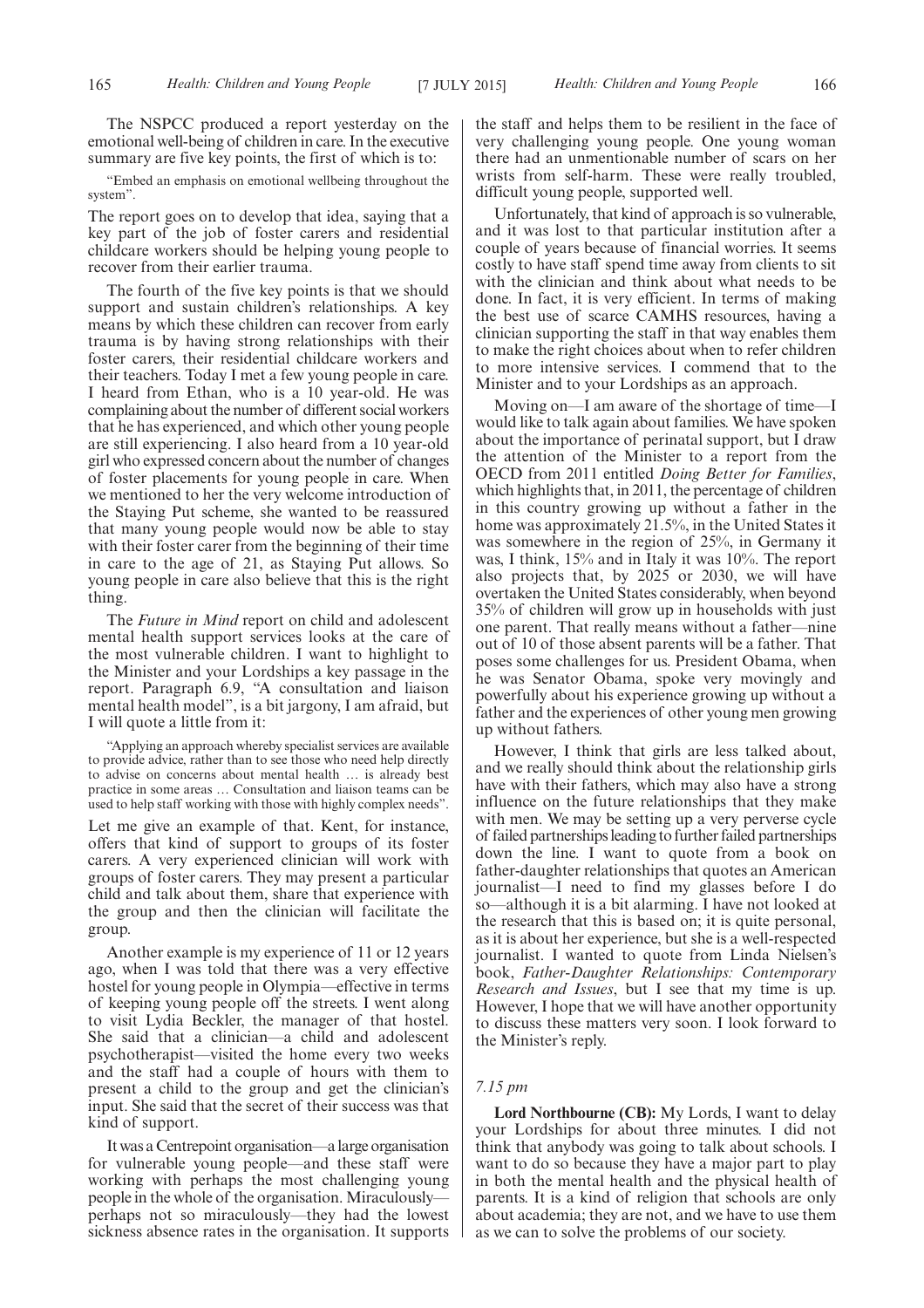#### [LORD NORTHBOURNE]

All schools, particularly those teaching pupils of secondary school age, should focus more on building self-confidence and interpersonal skills in all their pupils, especially in those who are likely to miss out on high academic achievement. My experience in working with disadvantaged children has led me to believe that fear of failure often blights the life of the disadvantaged child. All schools, especially all secondary schools, should give their pupils opportunities—somewhere, somehow—to succeed.

This is not a pipe dream. The best schools are doing it already, through a range of extracurricular activities through involvement in running the school where appropriate, and in activities and adventures and sport and commitments of many different kinds. All are potential opportunities for children's involvement and success. I admit that to do these things costs money, but it does not cost as much money as does having the number of disengaged children that we have in our society today.

#### *7.17 pm*

**Lord Hunt of Kings Heath (Lab):** My Lords, we have had a very good debate, and I am pleased that the noble Baroness, Lady Hollins, has enabled us to do it. Rather like the noble Baroness, Lady Walmsley, I want to start by focusing on physical health issues. As she said, the frightening obesity rates among young people are associated to a certain extent with lack of exercise, but I agree with her on what she said about food, eating and poverty.

We have heard the noble Lord, Lord Prior, speak at a number of seminars recently. He has stressed the *Five Year Forward View*, which the Government have endorsed. One of the encouraging things about that report is that I see—I think for the first time—some passion coming from NHS management about the need to deal with public health issues. That document points out the issue of obesity among young people and the problems that it is going to store up for the future. It also recognises the role of government in terms of legislation. Does the Minister accept the need for legislation when it comes to basic issues of the amount of salt, sugar and fat in foodstuffs, particularly those marketed at young people? He will know that in this country young people drink more of those supersugary drinks than in any other country within Europe. Of course there is always a balance to be struck between the emphasis on individuals, the parental role and schools, but in the end legislation is sometimes required. I urge the noble Lord that his department ought to be battling in Whitehall to get some legislation around the protection of young people.

I hope that the noble Lord will respond to the point made by the noble Baroness, Lady Walmsley, about academy schools and their ability to go outwith much of what is sensible in relation to the teaching of young people in this area. Also, alongside the issues of food and healthy eating, there is a real concern about where exercise for young people has gone within our schools.

Frankly, we have now reached a point of hysterical obsession with testing young people, and that is crowding out the agenda and the focus. When I talk to year 6 teachers about the SATS testing that now has to be undertaken, I realise that in many schools they are doing nothing else but preparing for the tests for six months, mostly all the wretched testing around maths and English to the exclusion of almost anything else. We are reducing children's education to a miserable exercise, one in which teachers do not believe, but they are being forced to do it. This is the Government's obsession, and of course Ofsted has lost any notion of independence in terms of its own role.

The noble Lord may ask what all this has to do with him. It has plenty to do with the health department now that it is no longer concerned with NHS performance—or at least we are being told that, because the 2012 legislation promised it. The department has the space in which to argue in Whitehall for some of the measures that now need to be taken.

I agree with the noble Earl, Lord Listowel, about the whole issue of access to leisure facilities and the impact of local government reductions on many of them. Many local authorities have decimated their leisure service provision, which has a devastating impact on the ability—particularly of those who do not have access to resources—to use such facilities. This will become a very serious problem for the future.

I do not want to spoil the noble Baroness's Question for Oral Answer on Thursday, and she might have mentioned it, but the Government and certainly the Chancellor have rather undermined NHS England when he swiped £200 million from the public health budget of local authorities in-year. There is a sense in which the Government are saying that of course prevention is important, but their first action after the election was to reduce the amount of money available to local authorities to act in this area. The noble Baroness, Lady Stedman-Scott, made some important points about families, which I hope the noble Lord will respond to.

We have debated the issue of mental health some four times, I think, over the past few weeks. That is important because it is an important subject, but we know from the Royal College of Psychiatrists, which is one source of information for this debate, that one in 10 children and young people suffers from a diagnosable mental health disorder. Half of all diagnosable mental health conditions start before the age of 14, and 75% by 21. We also know that the figures are even more worrying for young people from BME backgrounds. The Health Select Committee report published in November 2014 talked about,

"serious and deeply ingrained problems with the commissioning and provision of children's and adolescents'mental health services".

I know that the Government are going to talk about the task force, and that is welcome, but perhaps I may put four questions to the Minister. First, why is the funding for children's mental health services still so low in view of all the problems that have been identified? Secondly, I understand that, of the joint strategic needs assessments that are written by each public health director for their local authority, very few mention children's mental health services. I also suspect that even fewer pick up the point made by the noble Earl, Lord Listowel, about the health concerns around looked-after children. Why is that? Does the Minister believe that directors of public health need to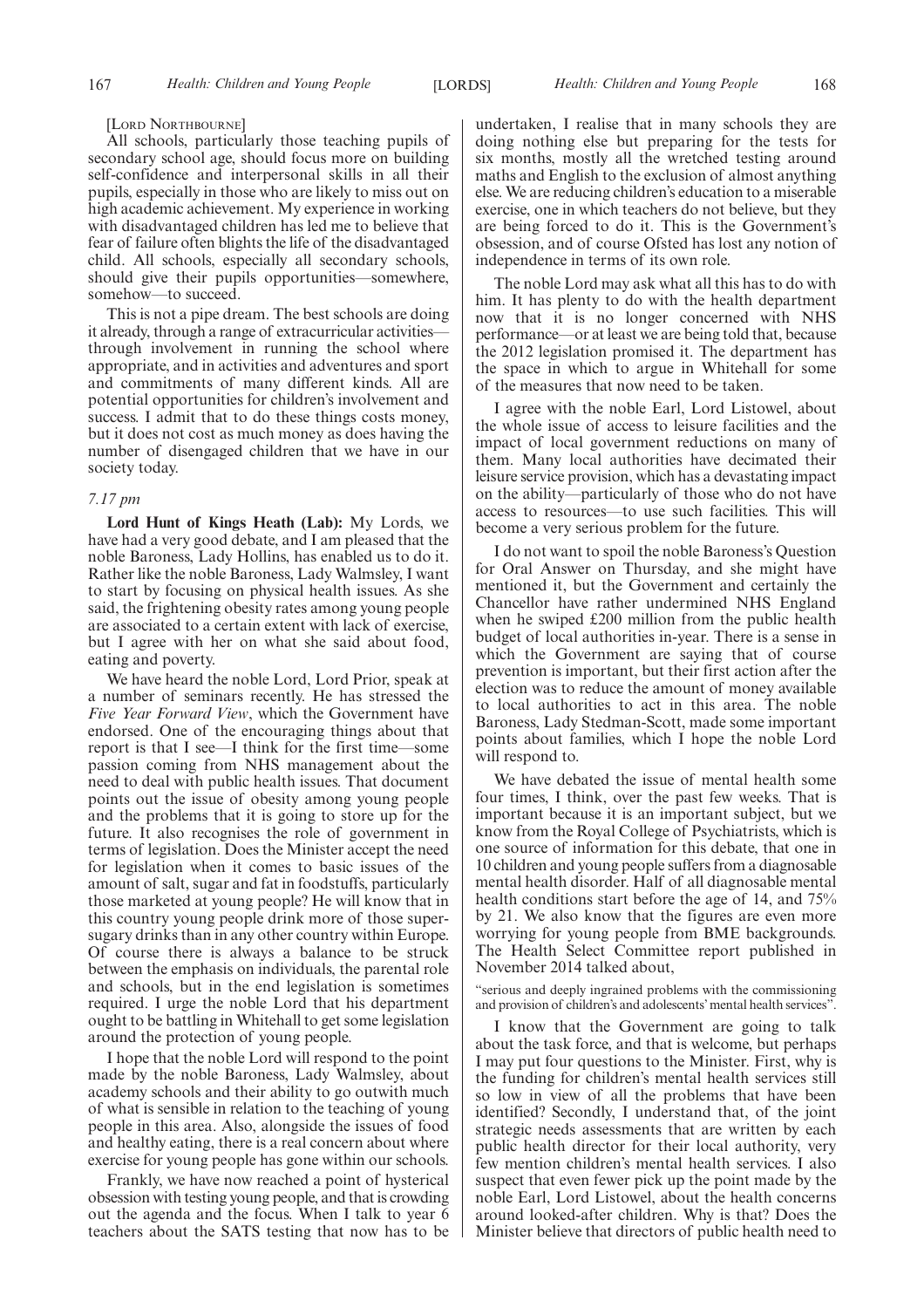have their attention drawn in their annual report to the importance on the state of the health of their local authority, and that this is an important area for them to be concerned about?

Finally, I want to ask about the introduction of waiting time standards for mental health services. The Minister will know that this was introduced in April 2015 and people are guaranteed talking therapy treatment within six weeks, with a maximum wait of 18 weeks. For individuals experiencing a first episode of psychosis, access to early intervention services will be available within two weeks. I recognise that it is early days; we are only four months away from the start of these new standards, but I wonder whether the Minister can say something about how he thinks the service is progressing.

#### *7.25 pm*

**TheParliamentaryUnder-Secretaryof State,Department of Health (Lord Prior of Brampton) (Con):** My Lords, first, I congratulate the noble Baroness, Lady Hollins, on securing this debate. One advantage of the debate having quite a broad title is that one does not quite know where noble Lords will be coming from.

I shall start with schools, and I declare an interest. I was a founder of two free schools and, until recently, I was chairman of a free school and an academy group of schools in Norwich. It is good that they have freedom to decide on things such as school meals; it is right that academies should have that freedom. I spent last week talking about a sports strategy for our schools. Competitive sports and physical exercise are extremely important, and I do not agree with the noble Lord, Lord Hunt, that the curriculum crowds out those activities. One can make room for them. I agree very much with the noble Lord, Lord Northbourne, that not just in secondary schools but in primary schools such activities are essential in building up young people's self-esteem, self-worth and a sense of purpose, whether they are doing competitive sports, the Duke of Edinburgh's gold award or any schemes of that kind. They are hugely important.

The thing that ran through the speech of the noble Baroness, Lady Hollins, and many other speeches, was early prevention. We have had four debates on this subject in the last few weeks. What I have learnt most is the importance of early prevention, right through to early pregnancy—and indeed before.

I also draw attention to the comments of the noble Baroness, Lady Stedman-Scott, on the importance of the family. Other noble Lords have also stressed that. There is no substitute for family; the state can never be a substitute for the family. The noble Baroness put a figure of £48 billion on the cost of family breakdown but that does not do justice to, or begin to reflect, the family misery that that encompasses. The noble Earl, Lord Listowel, drew our attention to the number of families growing up without a father. He mentioned that the figure will be 35% by 2030, according to an OECD report, which is truly frightening.

I hope that I can pick up a number of other points made by noble Lords. I was shocked by the comparison between our performance and that of Sweden. I have not seen that figure before. Infant child and adolescent death rates in the UK have declined substantially, but the overall UK child mortality rate is higher than that of some other European countries. I had not realised that as many as five more people under the age of 14 die each day in our country compared with Sweden. I think that that is what the noble Baroness, Lady Hollins, said. Sometimes numbers can detract from an argument; that number certainly adds to this one. The *Why Children Die* report by the Royal College of Paediatrics and Child Health stated that there is no single cause for the disparity between countries and, equally, there are no simple solutions. I have no doubt that inequalities of health and of life contribute more than most to that rather startling statistic.

If I have time, I shall talk about three broad areas: ensuring that children are properly supported by health services; steps to ensure that children can live healthier lives; and those services that ensure that we can protect our children. I will leave the issue of child slavery, raised by the noble Baroness, Lady Hollins, for another day. Perhaps I may write to her on that?

Starting with maternity, what happens in pregnancy and in the early years of life has a long-term impact. There can be no doubt about that. We have made some achievements over recent years. Again, I am not sure that the numbers add much to the argument, but I have a list of the additional midwives and midwifery-led units, and of the extra money that we have spent in this area. I do not think that that adds much to the argument because we know that much more can be achieved.

Noble Lords are probably aware that my noble friend Lady Cumberlege is leading a major review of maternity services and that the Government will provide an additional £75 million over the next five years for services to support women with mental health issues in the perinatal period. We heard in an earlier debate from, I think, the noble Baroness, Lady Walmsley, who said that one in five children whose mother suffers from mental illness—postnatal depression—will, in turn, suffer from mental health problems. That was another point that the noble Earl, Lord Listowel, made: there is a cycle to these things. If a child is brought up in a family that has suffered a breakdown, there is more chance that, in turn, that child's family will also suffer. I know from personal experience how mental health, whether for genetic or other environmental reasons, can dog families through the generations.

Support in the community in early years is provided through the Healthy Child Programme, led by health visitors and their teams. Over the last four years, a major programme to revitalise the health visiting workforce has taken place, with 4,000 new health visitors now in post and a further 9,000 completing training. I ought to mention, although it is not an easy question, the £200 million that has come off the public health budget, as raised by the noble Lord, Lord Hunt. I hope that the noble Lord will allow me to defer an answer to that until the Question that will be asked on it early next week. From September 2015, health visitors and early education practitioners will deliver integrated reviews with the aim of giving families and health and education professionals a more complete picture of child development.

A number of noble Lords raised obesity. Childhood obesity is clearly a huge issue. The latest estimate of the cost to the NHS of overweight or obesity-related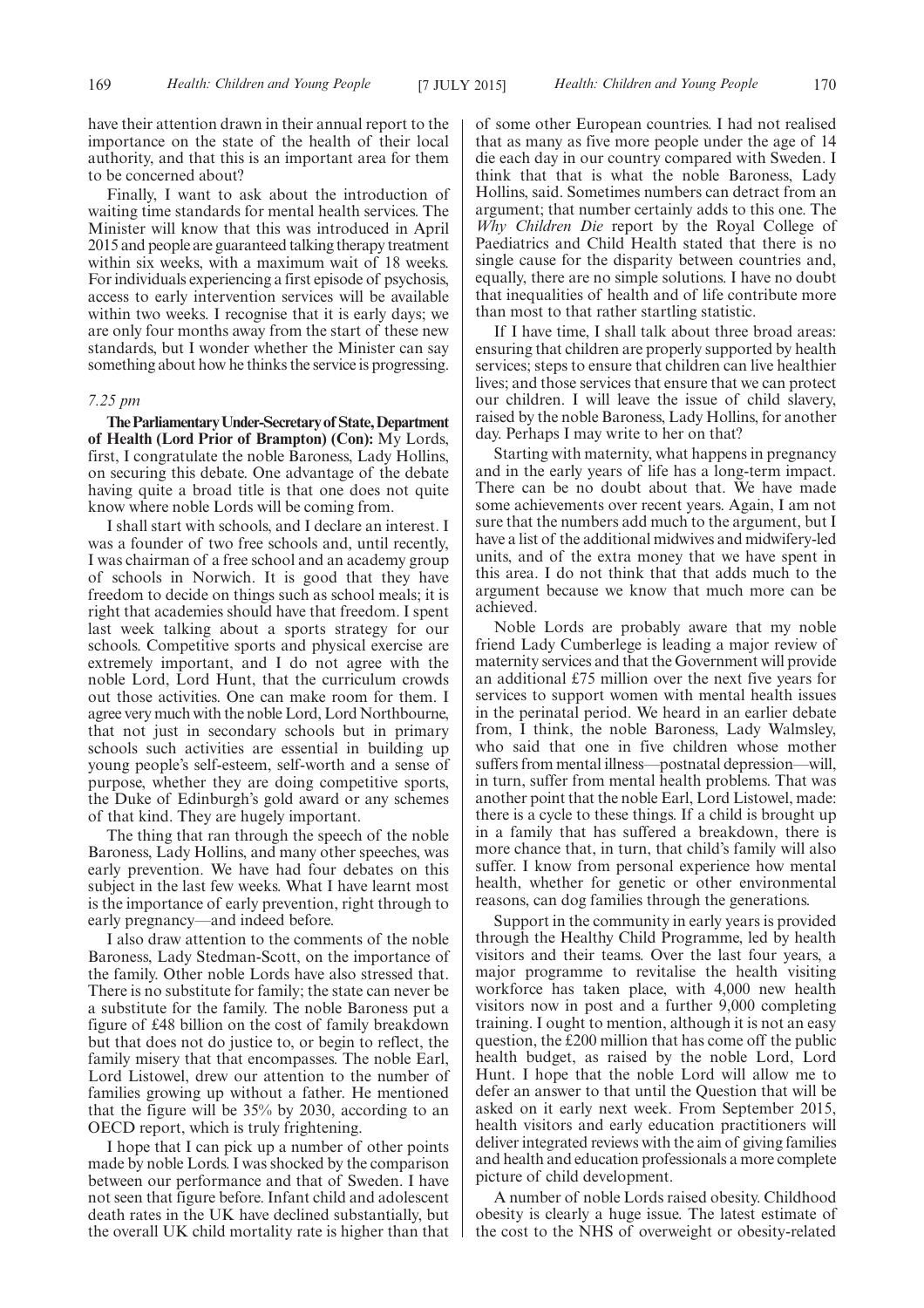#### [LORD PRIOR OF BRAMPTON]

conditions is £5.1 billion, but of course obese children are more likely to become obese adults, with all the health conditions that go with that. The noble Lord, Lord Hunt, said that he detected signs of passion in NHS England, reflected in the *NHS Five Year Forward View*, about this subject and about prevention more generally.

There is a wider debate to be had about the role of government, how much legislation we want in this area and how much we rely upon personal responsibility. If we bring tax into these areas, for example, does that fall disproportionately on the very people who can least afford it? These are big issues and I do not think there is a right or a wrong answer.

It is not acceptable that one in five children leaves primary school clinically obese—that is, obese children aged 10 and 11. Obese children are more likely to be ill, absent from school, and suffer psychological problems than children with normal weight. While some progress has been made, we know that we must go much further. We have invested £222 million in programmes such as the PE and sport premium for primary schools, School Games, and Change4Life Sports Clubs. Last week we launched this year's Change4Life 10-minute shake-up campaign with Disney, which encourages children to do 10-minute bursts of moderate to vigorous activity, inspired by Disney characters. I guess it is a fact that we cannot do enough in this area and there is a lot more that we, schools, families, parents and society could do. Clearly, there is a role for government but it is easy to say always that government should do more.

I should touch on preventing domestic abuse and child sexual abuse. As part of our strategy to prevent violence and abuse towards women and girls, we are

providing tools and guidance for health and care professionals to enable them to better identify cases of violence and enable the young people affected to access the right therapeutic support. Routine inquiry into domestic abuse is expected to be undertaken in maternity and adult mental health services. Following publication on 3 March of the Government's report, *Tackling Child Sexual Exploitation*, this will be expanded to settings used by children at risk of sexual abuse, including mental health services for people over 16 years old.

Last week, the Care Quality Commission published the results of its children's in-patient and day case survey. I was going to talk about this but as no noble Lord raised it I will leave that for another day and move on to children's mental health. It is an issue that we have discussed before but it is important to say that the Government are committed to spending an additional £1.25 billion over the next five years. That is a huge increase in the budget. This is on top of the £150 million for children and young people with eating disorders. That has to be one of the most shocking and ghastly illnesses that any child or family has to cope with.

This Government have also introduced the first ever waiting time standards for mental health. I think it is too early for me to report back to the noble Lord, Lord Hunt, on how that is going. Parts of these standards will apply to children and young people, including the target of treatment within two weeks for more than 50% of people of all ages.

I am afraid that my time is up. This has been a very quick whistlestop tour of some very important issues. I thank the noble Baroness, Lady Hollins, for bringing this debate to the House.

*House adjourned at 7.38 pm.*